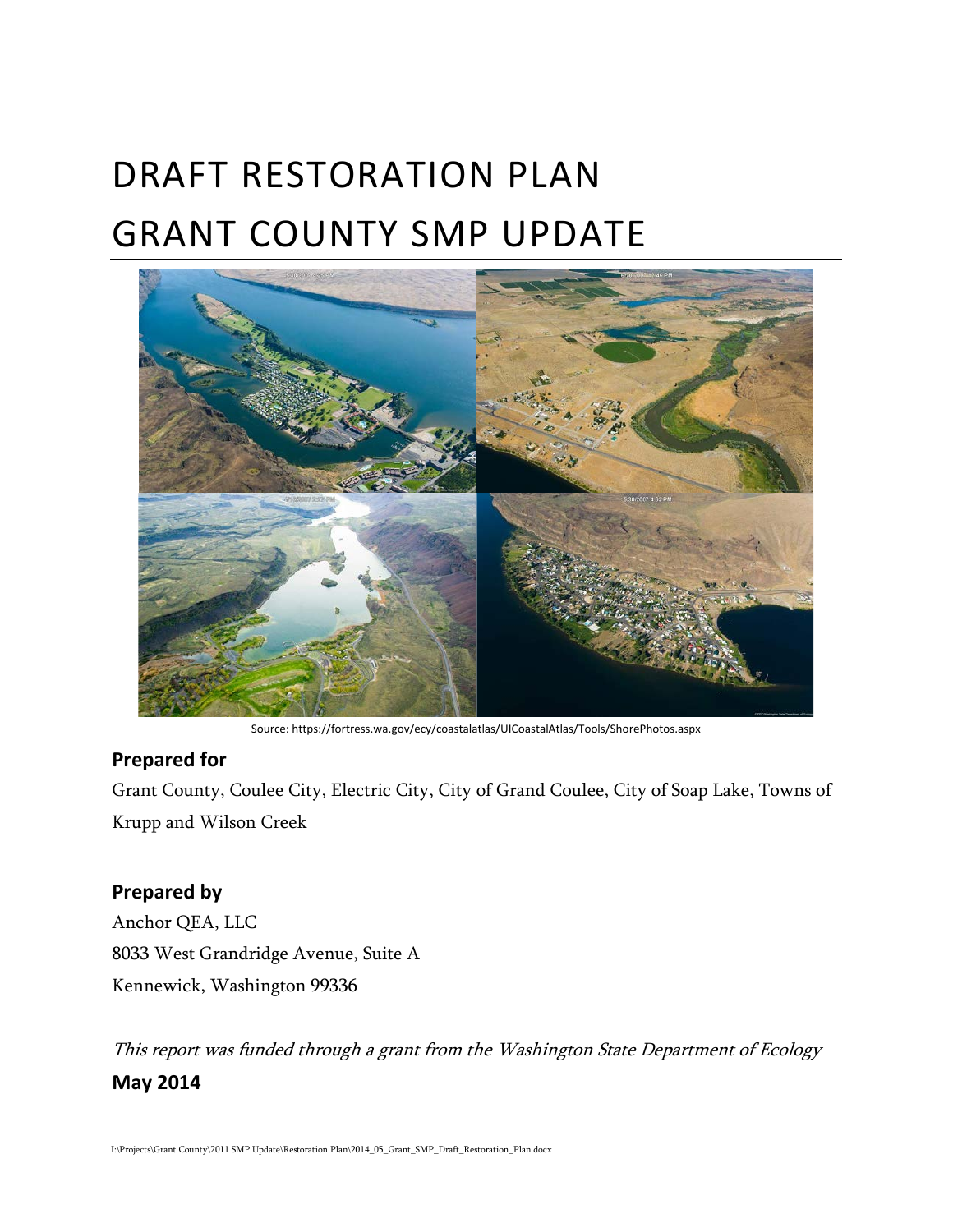# **TABLE OF CONTENTS**

| $\mathbf{1}$   |       |                                                                    |  |
|----------------|-------|--------------------------------------------------------------------|--|
|                | 1.1   |                                                                    |  |
|                | 1.2   |                                                                    |  |
| 2 <sup>7</sup> |       |                                                                    |  |
|                | 2.1   |                                                                    |  |
|                | 2.1.1 |                                                                    |  |
|                | 2.1.2 |                                                                    |  |
|                | 2.1.3 |                                                                    |  |
| 3              |       |                                                                    |  |
|                | 3.1   |                                                                    |  |
|                | 3.2   |                                                                    |  |
|                | 3.3   |                                                                    |  |
|                | 3.4   |                                                                    |  |
|                | 3.5   |                                                                    |  |
|                | 3.6   | National Oceanographic and Atmospheric Administration Fisheries 10 |  |
|                | 3.7   |                                                                    |  |
|                | 3.8   |                                                                    |  |
|                | 3.9   |                                                                    |  |
|                | 3.10  |                                                                    |  |
|                | 3.11  |                                                                    |  |
|                | 3.12  |                                                                    |  |
|                | 3.13  |                                                                    |  |
|                | 3.14  |                                                                    |  |
|                | 3.15  |                                                                    |  |
|                | 3.16  |                                                                    |  |
| 4              |       |                                                                    |  |
|                | 4.1   |                                                                    |  |
|                | 4.2   |                                                                    |  |
|                | 4.3   |                                                                    |  |
|                | 4.3.1 |                                                                    |  |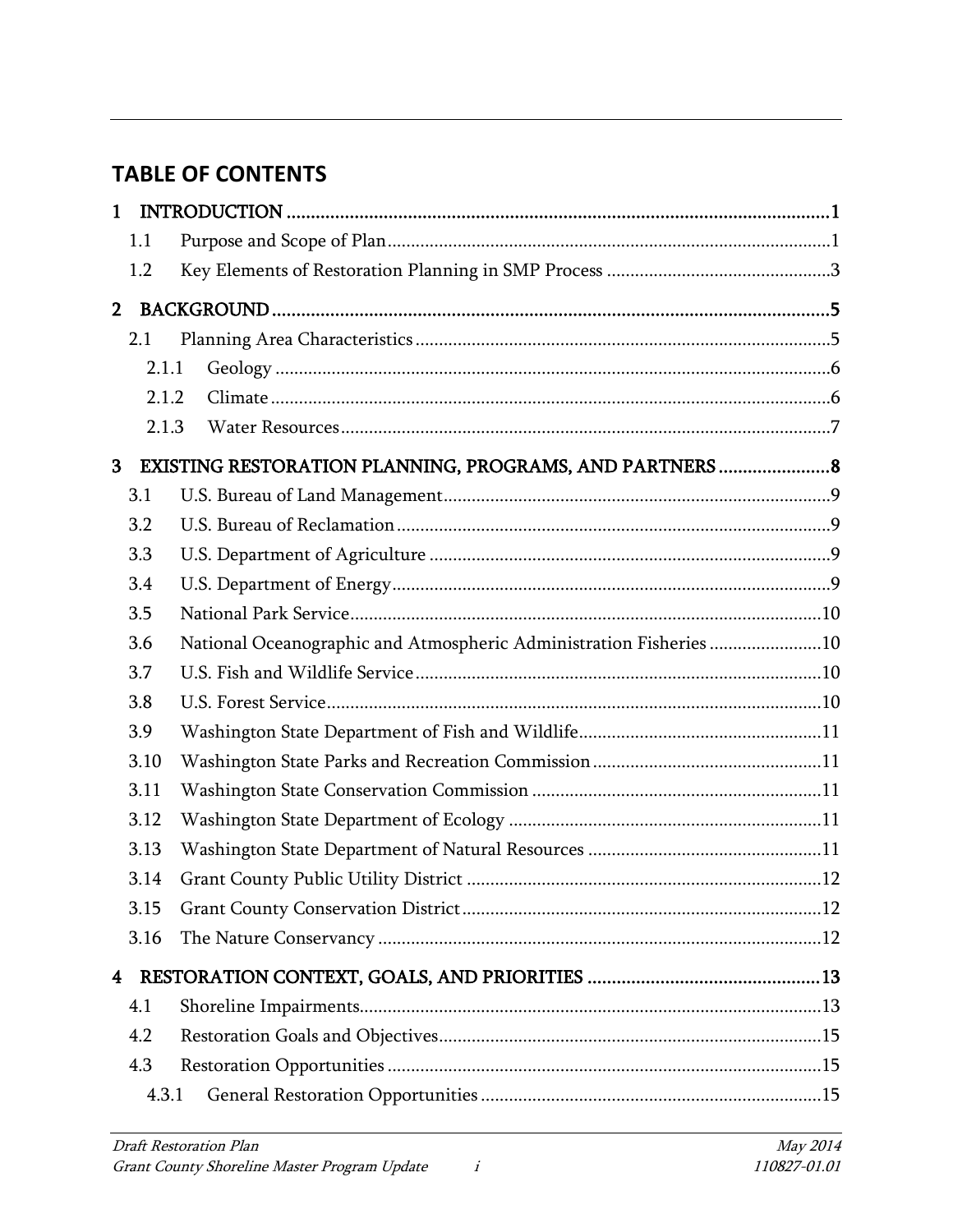| 4.3.2 |                                                               |  |
|-------|---------------------------------------------------------------|--|
| 4.3.3 |                                                               |  |
| 434   |                                                               |  |
| 4.4   |                                                               |  |
| 5.    | IMPLEMENTATION, MONITORING, AND REVIEW (COUNTY AND CITIES AND |  |
|       |                                                               |  |
|       |                                                               |  |
| 5.1   |                                                               |  |
| 5.2   |                                                               |  |
| 5.3   |                                                               |  |

# **List of Tables**

| Table 1 | Ecological Processes and Structures Affected by Major Alterations 14       |  |
|---------|----------------------------------------------------------------------------|--|
| Table 2 | General Restoration and Protection Opportunities in Grant County and       |  |
|         |                                                                            |  |
| Table 3 | Site-specific Restoration and Protection Opportunities in Grant County and |  |
|         |                                                                            |  |
| Table 4 |                                                                            |  |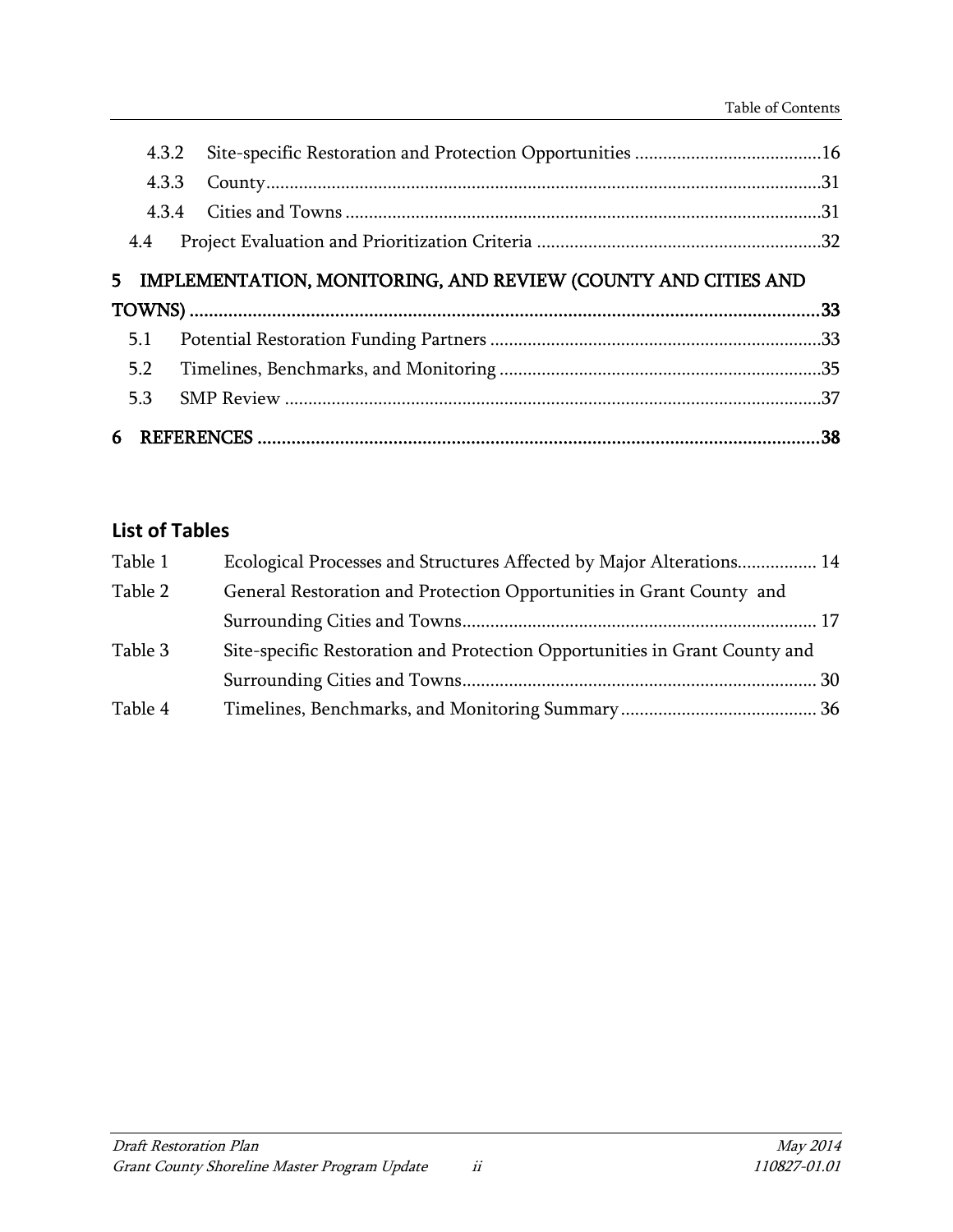# **LIST OF ACRONYMS AND ABBREVIATIONS**

| <b>BLM</b>   | Bureau of Land Management                             |
|--------------|-------------------------------------------------------|
| <b>CBP</b>   | Columbia Basin Project                                |
| <b>DNR</b>   | Washington State Department of Natural Resources      |
| Ecology      | Washington State Department of Ecology                |
| <b>EPA</b>   | U.S. Environmental Protection Agency                  |
| <b>FERC</b>  | Federal Energy Regulatory Commission                  |
| <b>IAC</b>   | Inventory, Analysis, and Characterization Report      |
| <b>NOAA</b>  | National Oceanographic and Atmospheric Administration |
| Plan         | <b>Restoration Plan</b>                               |
| <b>PUD</b>   | <b>Public Utility District</b>                        |
| Reclamation  | U.S. Bureau of Reclamation                            |
| <b>SMA</b>   | Shoreline Management Act                              |
| <b>SMP</b>   | Shoreline Master Program                              |
| <b>TMDL</b>  | Total Maximum Daily Load                              |
| <b>USDOE</b> | U.S. Department of Energy                             |
| <b>USFS</b>  | <b>U.S. Forest Service</b>                            |
| <b>USFWS</b> | U.S. Fish and Wildlife Service                        |
| <b>WAC</b>   | Washington Administrative Code                        |
| WDFW         | Washington Department of Fish and Wildlife            |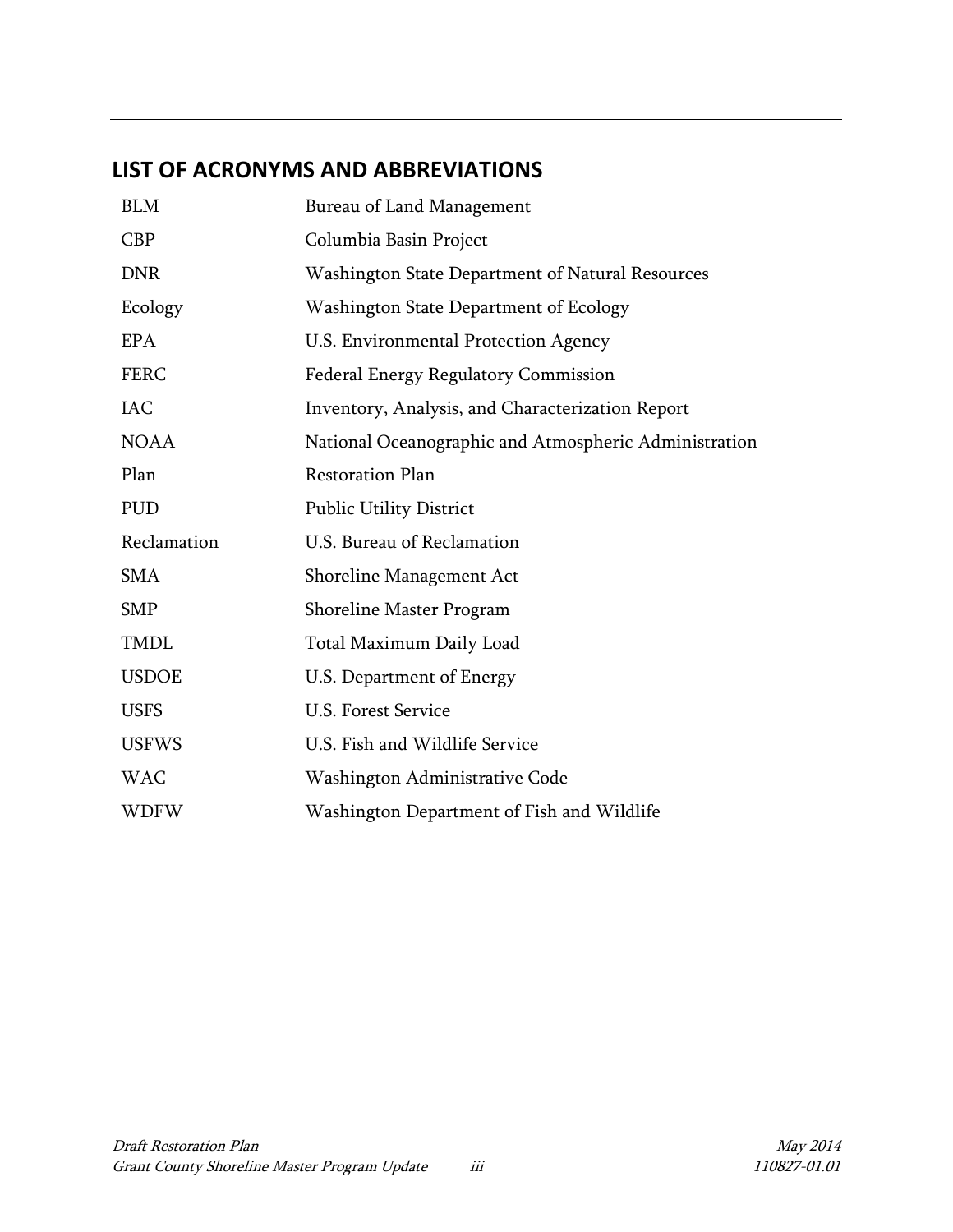# <span id="page-4-0"></span>**1 INTRODUCTION**

This Restoration Plan (Plan) has been prepared in support of the County and cities and towns participating in the development or update of individual Shoreline Master Programs (SMP). The SMPs are being prepared to comply with the Washington State Shoreline Management Act (SMA) requirements (Revised Code of Washington 90.58) and the state's SMP guidelines (Washington Administrative Code [WAC] 173-26, Part III-201 2(f)), which were adopted in 2003. The Grant County Coalition SMPs are composed of policies and regulations that regulate the use and development of the river, streams, and lakes shorelines in Grant County and within the respective cities and towns. The area covered by this Plan includes the SMP jurisdiction in four cities and two towns, as well as unincorporated areas of Grant County. The cities and towns are Coulee City, Electric City, Grand Coulee, Soap Lake, Krupp, and Wilson Creek.

Restoration and enhancement elements discussed in this Plan, in addition to the environmental protection and mitigation measures set forth in the individual SMPs, are intended to work together to achieve the SMA's goal of "no net loss" of shoreline ecological function. The Plan was formulated based on a detailed inventory and characterization of the shoreline ecosystem and impaired functions in the Inventory, Analysis, and Characterization Report (IAC) for Grant County (Anchor QEA 2013). A Cumulative Impacts Analysis report was also prepared by Grant County (Anchor QEA 2014) to demonstrate how future development under the proposed SMP and elements included in this Plan will result in no net loss of shoreline ecological functions in the County and the respective jurisdictions of Coalition members.

The scope of this document, the definition of restoration and enhancement, and the key elements in restoration planning in the SMP process are discussed next.

# <span id="page-4-1"></span>**1.1 Purpose and Scope of Plan**

The purpose of this Plan is to describe how and where shoreline ecological functions can be protected, restored, or enhanced within Grant County SMP jurisdiction.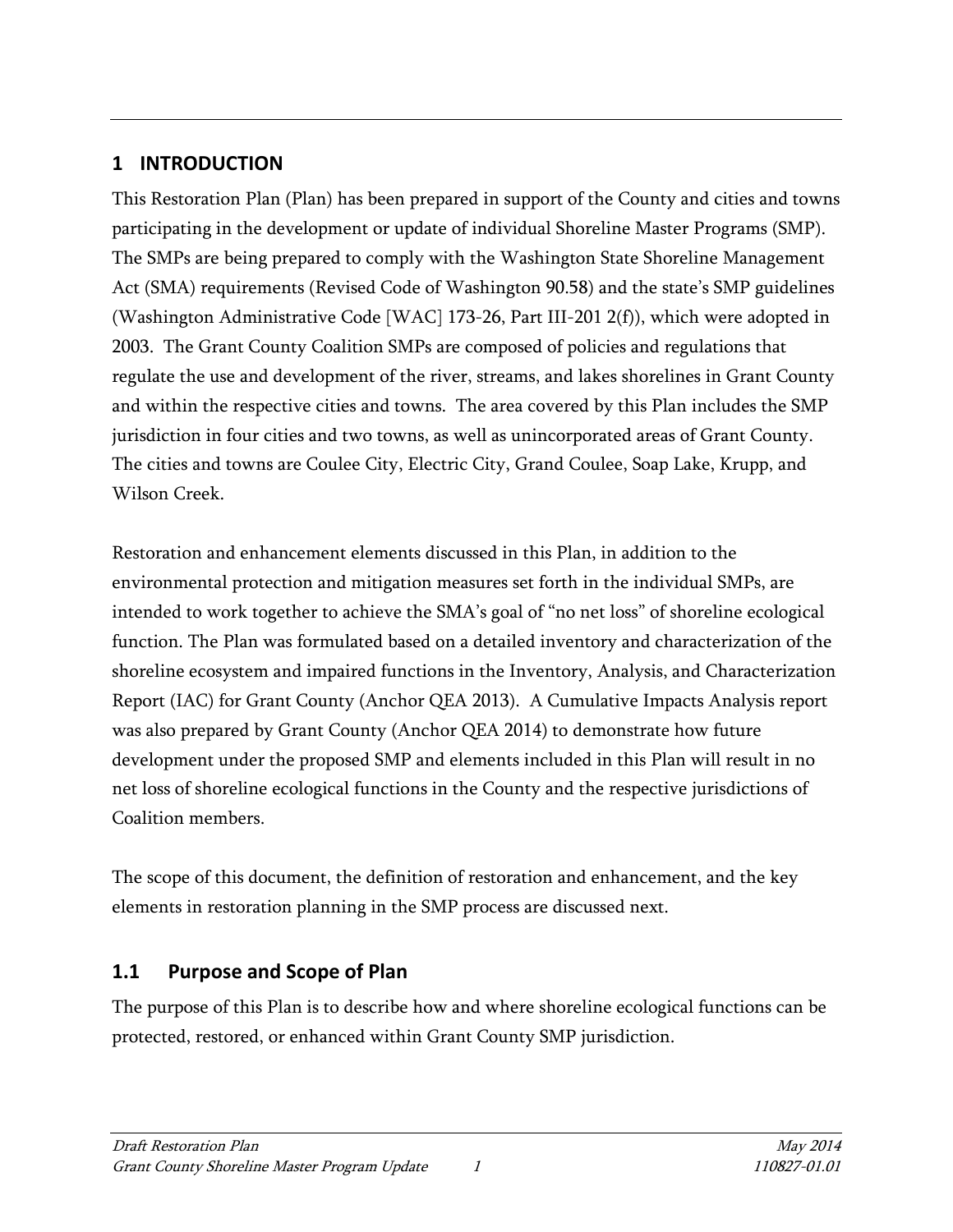Grant County is unique from most other local jurisdictions in the State, with the Columbia Basin Project (CBP) improving hydrologic conditions throughout many areas of the County to overall historical conditions, which has increased the quantity of aquatic and riparian habitat that exists. Additionally, some degradation of these Columbia Basin-enhanced conditions occurs as the system is operated to meet irrigation needs. This Plan identifies protection, restoration, and enhancement actions within this SMP "restoration" context.

The SMP guidelines (WAC 173-26-201(2)(f)) articulate that the Plan is to include specific elements, which are identified below along with the section in which the element occurs in this Plan:

- 1. Identification of degraded areas, impaired ecological functions, and sites with potential for ecological restoration – Section 4
- 2. Establishment of overall goals and priorities for restoration of degraded areas and impaired ecological functions – Section 4
- 3. Identification of existing and ongoing projects and programs that are currently being implemented that are designed to contribute to local restoration goals (such as capital improvement programs and watershed planning efforts) – Section 3
- 4. Identification of additional projects and programs needed to achieve local restoration goals, and implementation strategies including identifying prospective funding sources for those projects and programs – Sections 4 and 5
- 5. Identification of timelines and benchmarks for implementing restoration projects and programs and achieving local restoration goals – Section 5
- 6. Provisions for mechanisms or strategies to ensure that restoration projects and programs will be implemented according to plans and to appropriately review the effectiveness of the projects and programs in meeting the overall restoration goals – Section 5

While the Plan incorporates elements of other shoreline restoration planning documents that involve the shorelines under the County's SMP jurisdiction, the scope of this Plan under the SMA guidance does not extend to that of a master document combining and aligning priorities of other shoreline restoration documents, plans, or efforts. It is expected that alignment or conflict between this Plan and the goals of other plans (such as Comprehensive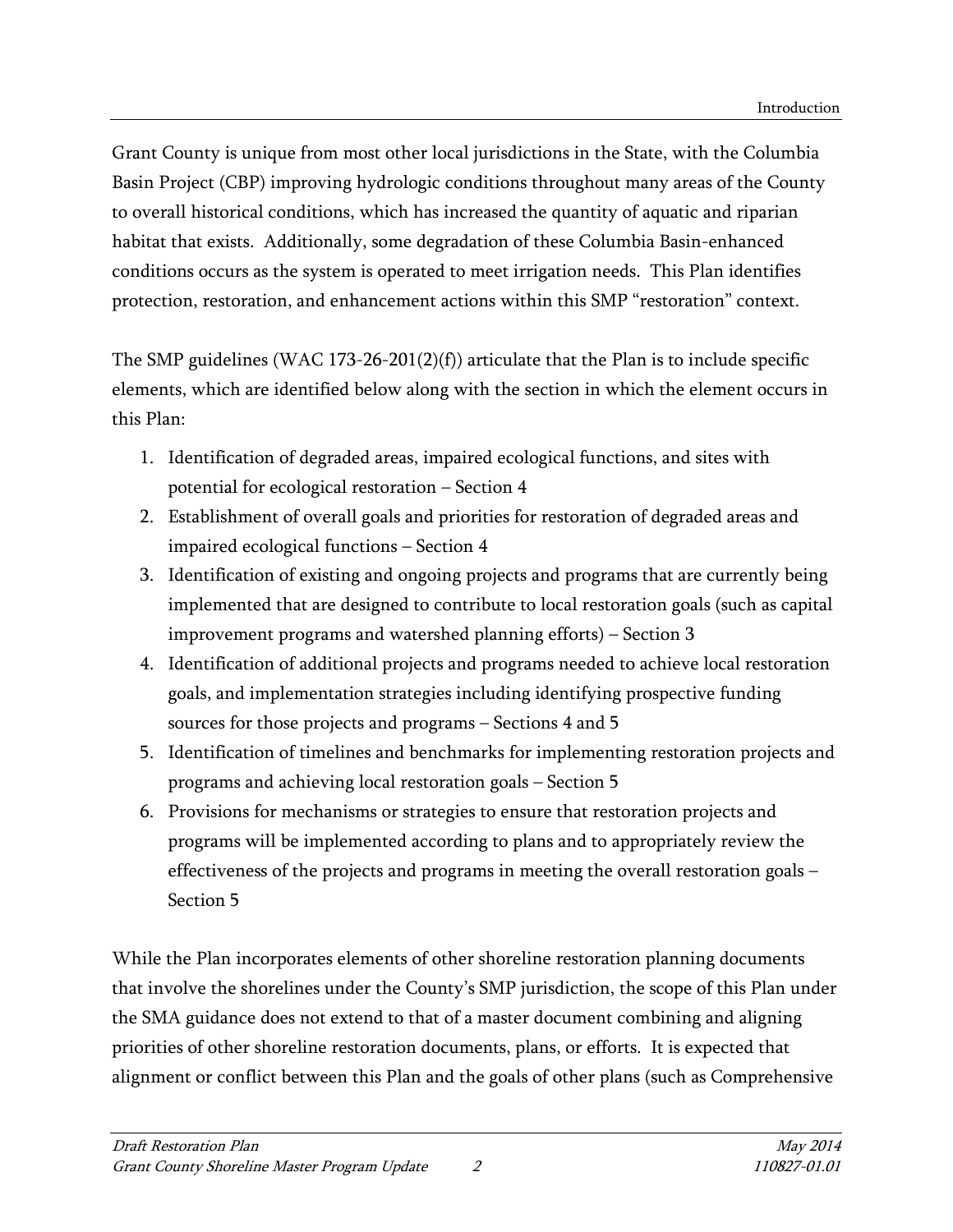Plans) that occurs during implementation will be addressed within the context of the applicable regulations.

It is important to clarify that restoration as it is discussed here is distinct from the concept of protection or no net loss. The WAC defines "restoration" or "ecological restoration" as follows:

"…the reestablishment or upgrading of impaired ecological shoreline processes or functions. This may be accomplished through measures including, but not limited to, revegetation, removal of intrusive shoreline structures and removal or treatment of toxic materials. Restoration does not imply a requirement for returning the shoreline area to aboriginal or pre-European settlement conditions."

The state's SMP policies include a standard of no net loss of ecological functions that are necessary to sustain shoreline natural resources that must be adhered to by new SMPs. The Washington State Department of Ecology (Ecology) has clarified that no net loss means that "establishing uses or conducting development are identified and mitigated with a final result that is no worse than maintaining the current level of environmental resource productivity" and "no uses or development supersede the requirement for environmental protection" (Ecology 2004). Thus, mitigation activities are the method by which no net loss is compensated. The distinction between no net loss and SMP restoration is that restoration goes beyond no net loss by establishing an increase in the amount, size, and/or functions of an ecosystem or components of an ecosystem compared to a baseline condition (Thom et al. 2005). Therefore, mitigation activities, including re-development and new development that include mitigation activities, could not be considered as part of restoration under this Plan unless there was a "beyond no net loss" component to the work.

## <span id="page-6-0"></span>**1.2 Key Elements of Restoration Planning in SMP Process**

The state's SMP guidelines state that the SMP must give preference to certain shoreline uses, in the order as follows:

- 1. Reserve appropriate areas for protecting and restoring ecological functions to control pollution and prevent damage to the natural environment and public health.
- 2. Reserve shoreline areas for water-dependent and associated water-related uses.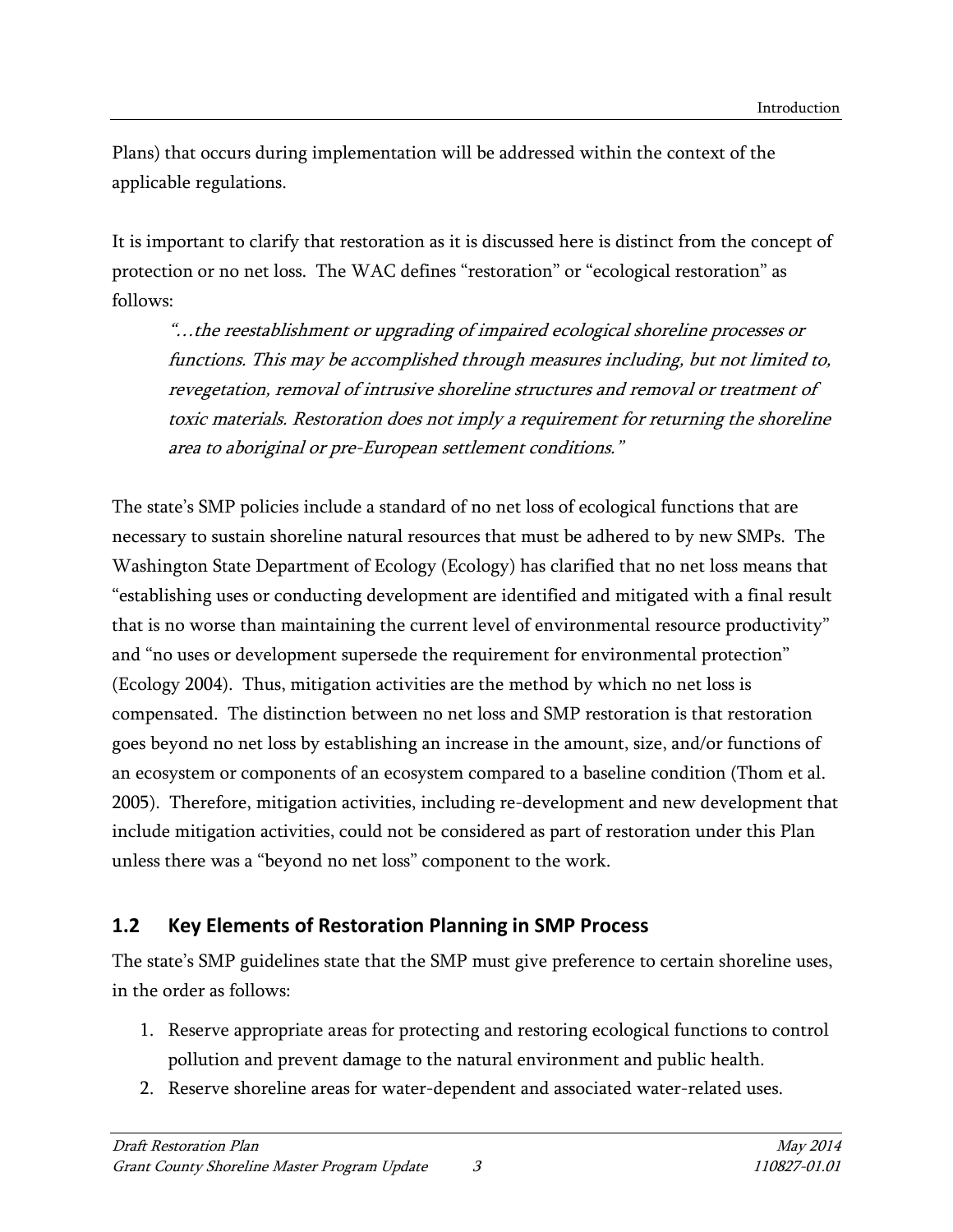- 3. Reserve shoreline areas for other water-related and water-enjoyment uses that are compatible with ecological protection and restoration objectives.
- 4. Locate single-family residential uses where they are appropriate and can be developed without significant impact to ecological functions or displacement of waterdependent uses.
- 5. Limit non-water-oriented uses to those locations where the above described uses are inappropriate or where non-water-oriented uses demonstrably contribute to the objectives of the SMA (WAC 173-26-201 $(2)(d)$ ).

The guidelines also state that SMPs are to "include goals, policies and actions for restoration of impaired shoreline ecological functions" (WAC 173-26-186). The impaired functions are to be identified based on a detailed inventory and characterization of the shoreline ecosystem, and a restoration plan is to be formulated based on that information (WAC 137- 26-201). The results of the inventory assessment were presented in the shoreline IAC (Anchor QEA 2013). This Plan uses the information from the IAC to address the restoration plan requirements discussed in the SMP guidelines. This Plan is not a regulatory document or a set of regulatory requirements. However, the SMP points to this Plan as a guide outlining opportunities for improving shoreline ecological function.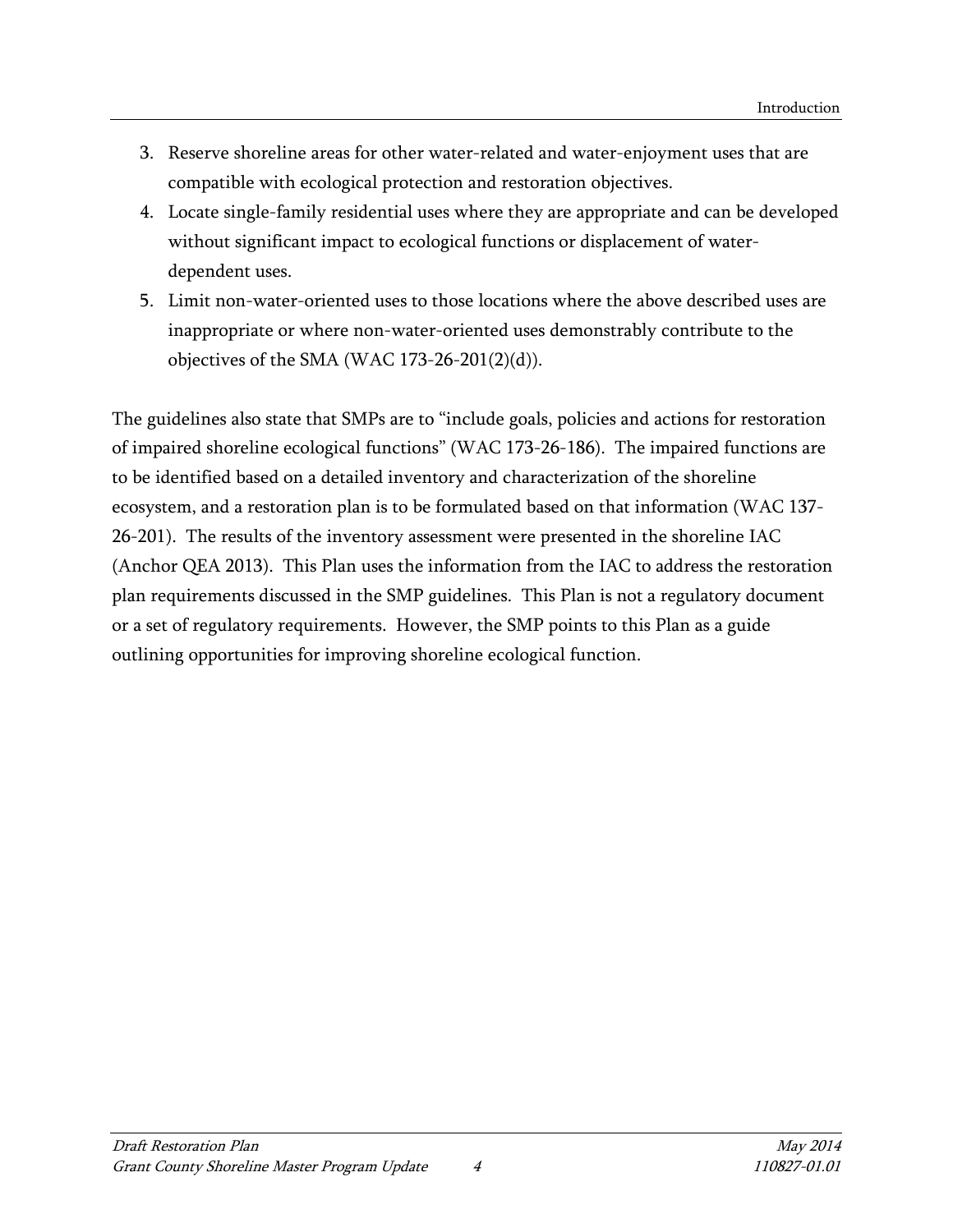# <span id="page-8-0"></span>**2 BACKGROUND**

Grant County is located in the geographic center of Washington State and encompasses a total area of 2,791 square miles (7,228.7 square kilometers), of which 2,681 square miles (6,943.8 square kilometers; 96%) is land and 110 square miles (284.9 square kilometers; 4%) is water (Anchor QEA 2013). The County is bordered by Douglas and Okanogan counties to the north, Adams and Lincoln counties to the east, Franklin and Benton counties to the south, and Yakima and Kittitas counties to the west. The Columbia River flows in a deep valley along the southwestern boundary of the County. The northern part of the County is characterized by loess-mantled volcanic bedrock hills that have been eroded by floodwaters to form canyons and coulees. Babcock Ridge and Beezley Hills border the southern portion of the County, which in general is a smooth, southward-sloping plain that is interrupted by the Saddle Mountains and Frenchman Hills. This plain includes the Quincy Basin and Wahluke Slope. Elevations in the County range from 380 feet along the Columbia River in the southern part of the County to 2,882 feet at the top of Monument Hill.

# <span id="page-8-1"></span>**2.1 Planning Area Characteristics**

The area covered by this SMP includes three cities and three towns as well as unincorporated areas of Grant County. The town of Coulee City is located at the south end of Banks Lake and the city of Electric City is located at the north end of Banks Lake. The city of Grand Coulee is located between Banks Lake and Lake Roosevelt on the Columbia River. The town of Krupp is located along Crab Creek and the town of Wilson Creek is located at the confluence of Wilson and Crab Creeks. The City of Soap Lake is located on the southern end of Soap Lake, the southern-most of the Sun Lakes in the north-central portion of the County.

A majority of the County is primarily used for agriculture with irrigation. Irrigated cropland covers approximately 40% of the County, and irrigation wasteways are located throughout the County (Anchor QEA 2013). Non-irrigated lands are primarily used for rangeland, wildlife areas, and non-irrigated cropland. Recreation and developed urban areas make up a small percentage of County land use/land cover. Land ownership is predominantly private farms (78%) and public lands (19%); most public land is owned by the federal government and designated as federal and state wildlife and recreation areas. State (3.5%), public utilities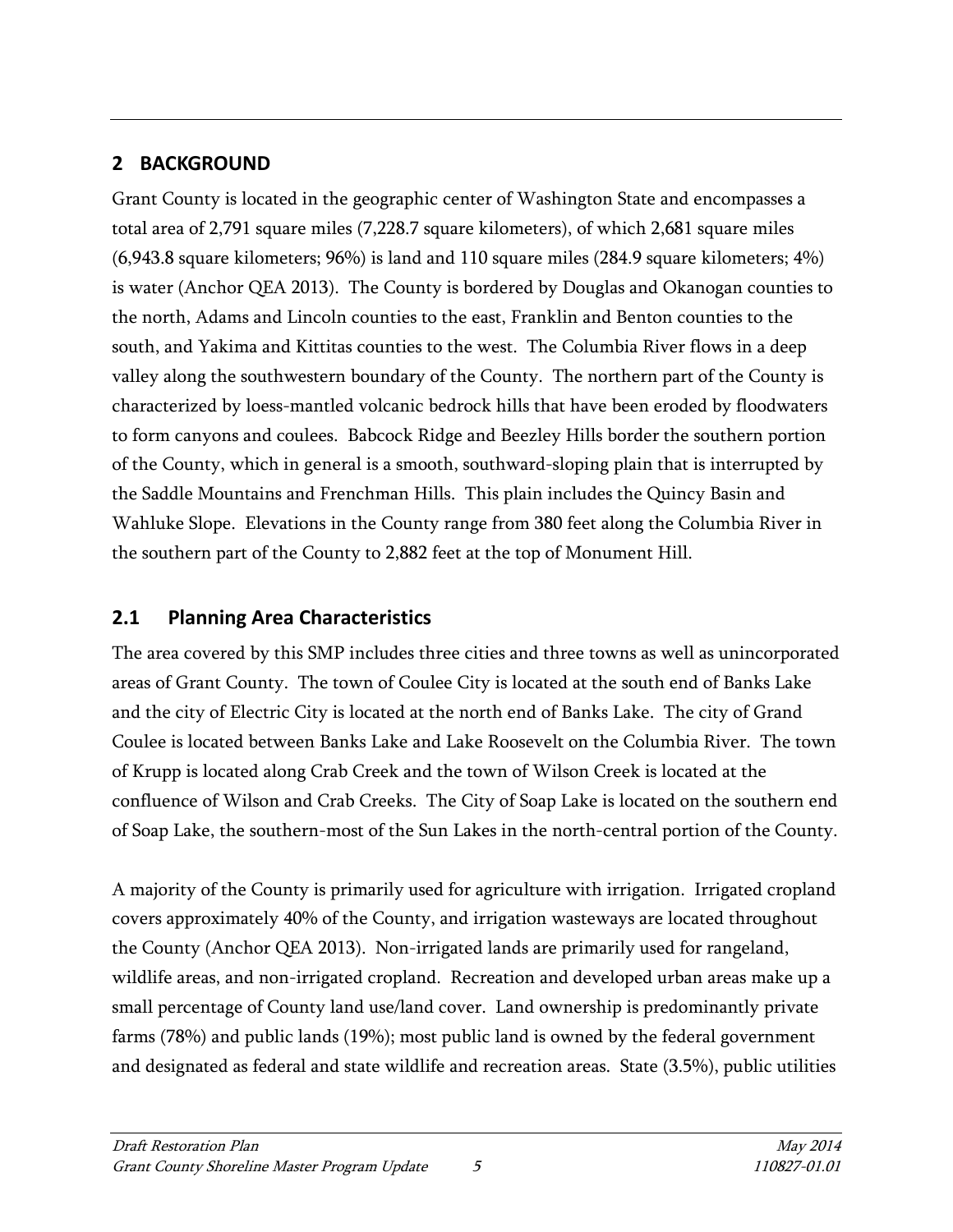(0.7%), and municipal (0.01%) ownerships are small in Grant County. Maps for each jurisdiction are provided in the IAC.

# <span id="page-9-0"></span>*2.1.1 Geology*

The geology, soils, and topography of Grant County are primarily dictated by the glacial outburst Missoula Floods that covered the area approximately 18,000 to 20,000 years before present. The base layers of modern-day topography are Miocene-aged Columbia River Basalts capped with varying thicknesses of wind-blown fine sands and silt known as loess, in addition to the Miocene/Pliocene-aged lacustrine sedimentary rock known as the Ringold Formation, and Eocene-aged intrusive crystalline rocks in the northern portion of the County (Grolier and Bingham 1978).

The Missoula Floods resulted in high-erosive energy flows that created Grant County's steepwalled canyons and coulees such as the Grand Coulee and the Crab Creek Valley. The wide, flat, Quincy Basin is located at the outlet of two Missoula flowpaths; the surficial geology of the Wahluke Slope is similarly dominated by these outburst deposits (Easterbrook and Rahm 1970). Wind-driven fine material from these outburst flood deposits has more recently formed active sand dunes. Several smaller-scale erosional features are present throughout the County, such as complexes of lakes that were once scour pools of flooding channels; many of these have eroded to bedrock at the surface. Additional prominent geologic features present in the County include loess (wind-blown silt) deposits atop high-relief areas and talus and landslide deposits-associated uplift features such as the Beezley Hills and Saddle Mountains. Recent sand and gravel deposits are present in most of the major stream valleys.

# <span id="page-9-1"></span>*2.1.2 Climate*

Grant County falls within the Central Basin region of Washington, which has the lowest precipitation rates within Washington State. Annual precipitation in the areas of Saddle Mountain, Frenchman Hills, and Rattlesnake Mountain average around 7 inches and precipitation is commonly associated with summer thunderstorms and winter rains and snowfall. Snowfall depths rarely exceed 8 to 15 inches and occur from December through February. High temperatures in January can range from 30 to 40 degrees with low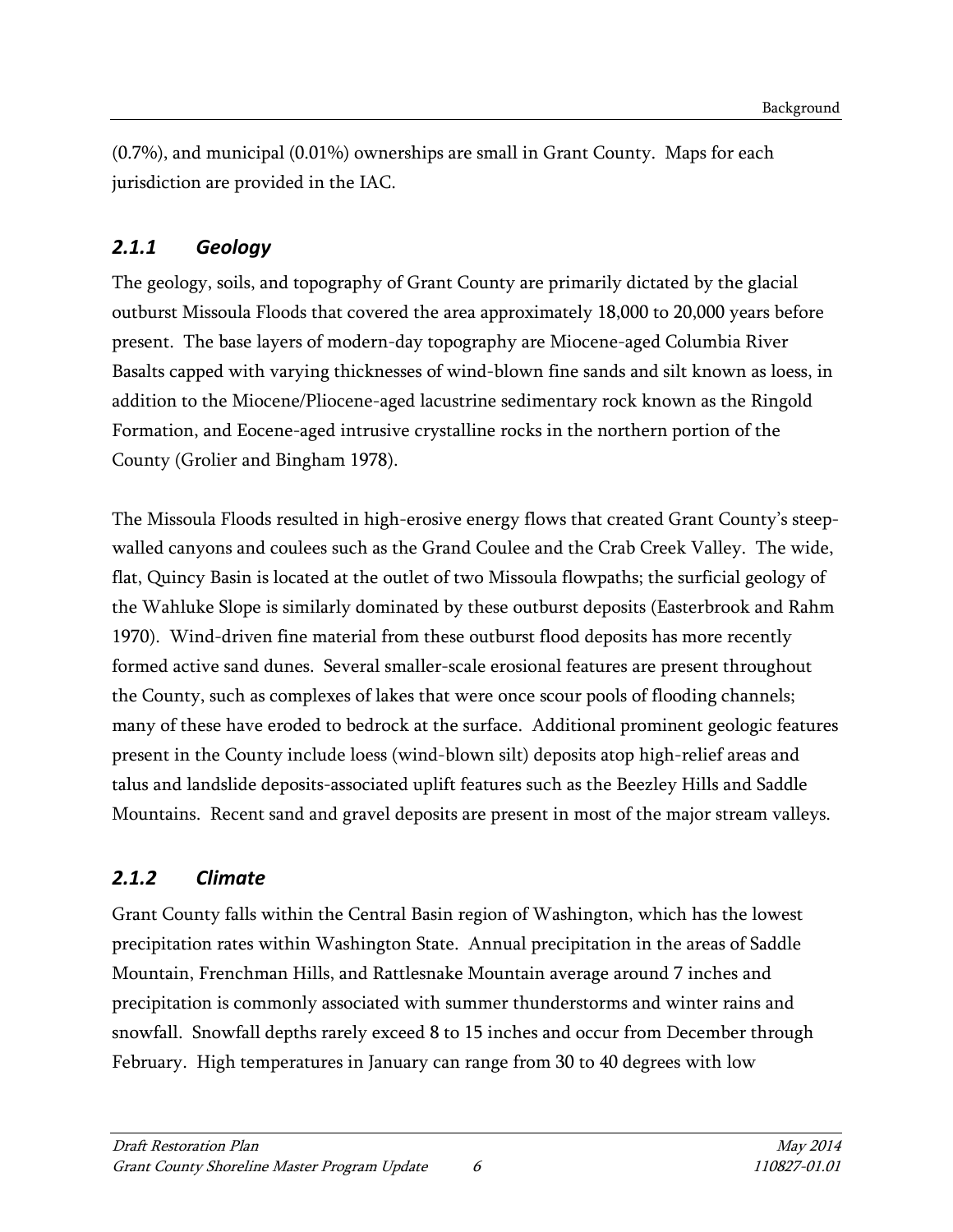temperatures between 15 to 25 degrees. Summer high temperatures are usually in the lower 90s with low temperatures in the upper 50s (WRCC 2012).

## <span id="page-10-0"></span>*2.1.3 Water Resources*

Approximately 4% (110 square miles) of Grant County surface area is water (Anchor QEA 2013). Water resources in the County are significantly affected by the CBP. The CBP is a large multi-purpose development that utilizes Columbia River water for irrigation, power, recreation, and flood control. Grand Coulee Dam is the key structure that provides water and energy for the CBP. Water is pumped from Grand Coulee Dam to Banks Lake, an equalizing reservoir, where water is stored for future irrigation (Anchor 2007).

Water from Banks Lake travels to Billy Clapp Lake through the Main Canal before being distributed to the irrigation districts. Much of the irrigation water delivered is recycled and recaptured in drains, wasteways, and natural channels before being used again to irrigate additional farmland, and ultimately, returning to the Columbia River. Potholes Reservoir and O'Sullivan Dam are the key structures that facilitate water conservation for the CBP (Anchor 2007).

Development of the CBP has caused an increase of water available for recreation. Before the CBP was developed, there were 35 lakes in the project area, including portions of Grant, Lincoln, Adams, and Franklin counties. There are now more than 140 lakes, ponds, and reservoirs (Reclamation 2011).

The Columbia River within Grant County is regulated through the operation of multiple hydroelectric dams within and upstream of the County. Columbia River flows are dependent on the coordination of dam operations of all seven dams situated in the mid-Columbia River, which range from Grand Coulee Dam to Priest Rapids Dam. Flows and water levels for the Columbia River within Grant County are regulated by operations of Wanapum and Priest Rapids Dams in accordance with Federal Energy Regulatory Commission (FERC) licensing for the Priest Rapids Hydroelectric Project.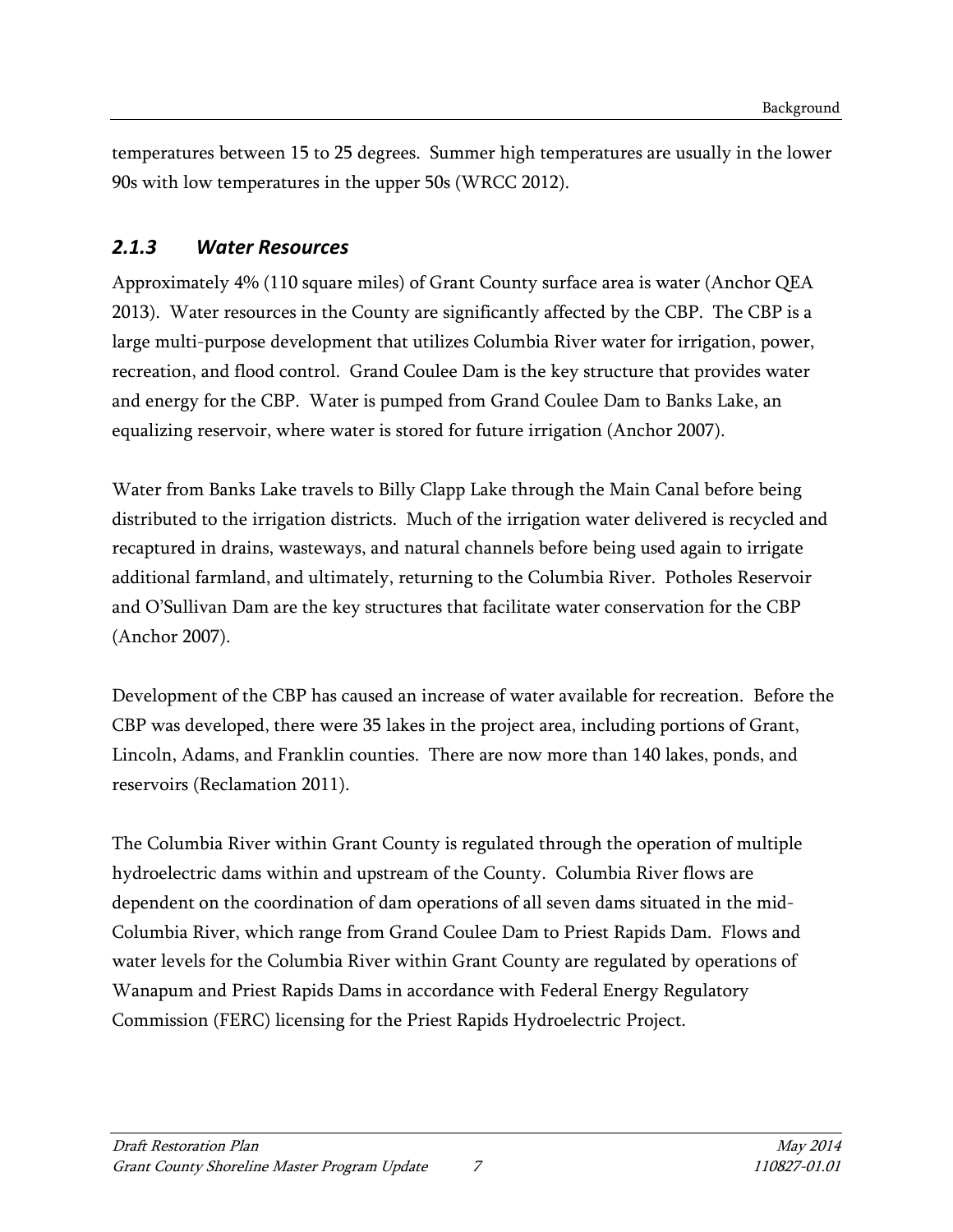# <span id="page-11-0"></span>**3 EXISTING RESTORATION PLANNING, PROGRAMS, AND PARTNERS**

This section describes the range of restoration planning, programs, and partners at work in the Grant County region.

There is a sizable body of literature on recent habitat and environmental planning that pertain to shoreline ecosystems, flora, and fauna in Grant County and in the region. These documents collectively describe a number of plans, projects, and status of the science. The primary resource documents utilized are:

- Banks Lake Resource Management Plan, Grant County, Washington (Reclamation 2001)
- Columbia Basin Wildlife Area Management Plan (WDFW 2006)
- Columbia National Wildlife Refuge Comprehensive Conservation Plan (USFWS 2011)
- Columbia Plateau Ecoregional Assessment (TNC 2004)
- Draft Crab Creek Subbasin Plan (KWA 2004)
- Fish and Wildlife Coordination Act Report for the Odessa Subarea Special Study (USFWS 2010)
- Hanford Reach National Monument Comprehensive Conservation Plan and Environmental Impact Statement (USFWS 2008)
- Interior Columbia Basin Strategy (ICBEMP 2003)
- Priest Rapids Hydroelectric Project Shoreline Management Plan (Grant PUD and Alliance Consulting Group 2010)

Many groups are involved in shoreline restoration and protection in and around Grant County, including the federal and state government, the public utilities, the Grant/Columbia Basin Conservation District, Ducks Unlimited, Nature Conservancy and other conservation organizations, and the local cities and towns. A list of the key groups and their contributions is included in brief below. This is intended to be a list of key parties and may not name all groups that have contributed to shoreline restoration or protection in the past and may in the future.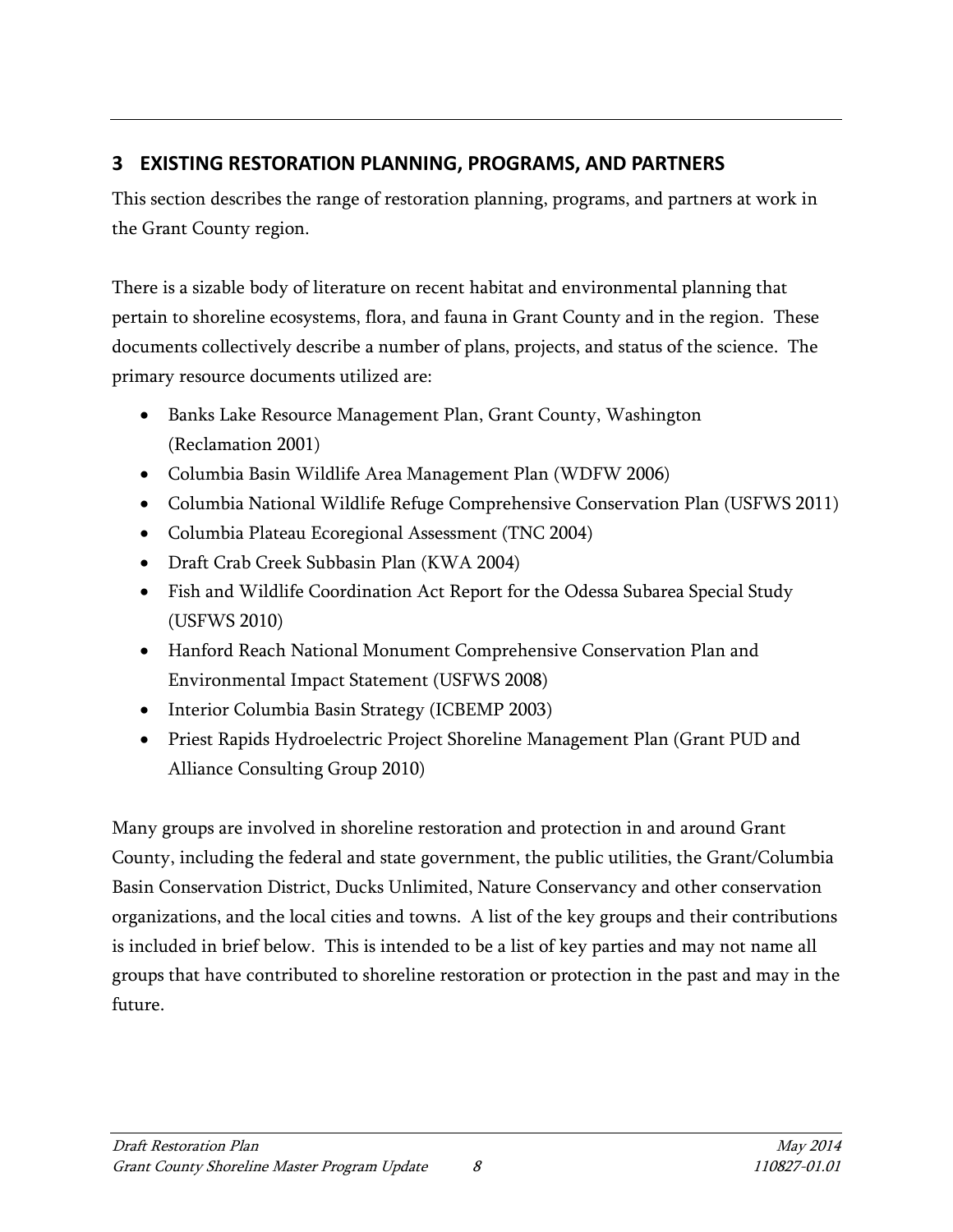#### <span id="page-12-0"></span>**3.1 U.S. Bureau of Land Management**

The Bureau of Land Management (BLM) administers many acres of federal lands in Grant County. In its land acquisitions, the bureau targets shrub-steppe and associated riparian zones, and BLM policy gives priority to habitat for sensitive species and riparian areas. The BLM implements the Interior Columbia Basin Strategy, aimed at managing eastside forests in a scientifically-sound and ecosystem-based manner. It also implements integrated weed management, including shoreline areas.

## <span id="page-12-1"></span>**3.2 U.S. Bureau of Reclamation**

U.S. Bureau of Reclamation (Reclamation) owns land managed as part of the CBP, Columbia Basin Wildlife Areas (managed by Washington Department of Fish and Wildlife [WDFW]) or as part of the Columbia National Wildlife Refuge (managed by the U.S. Fish and Wildlife Service). Reclamation owns the Banks Lake area, which is jointly managed by WDFW and Washington State Parks and Recreation Commission as a wildlife refuge area. They also own the land around Grand Coulee Dam and on Lake Roosevelt, and this is land is managed by the National Park Service. All of these Reclamation-owned lands provide recreational opportunities and also contain shoreline habitats that are protected for species use.

# <span id="page-12-2"></span>**3.3 U.S. Department of Agriculture**

The U.S. Department of Agriculture administers several programs through its Natural Resource Conservation Service that protect and restore shorelines, including the Wetlands Protection Program, the Resource Conservation and Development Program, the Wildlife Habitat Incentives Program, and the Conservation Reserve Program, among several others.

# <span id="page-12-3"></span>**3.4 U.S. Department of Energy**

The U.S. Department of Energy owns and the U.S. Fish and Wildlife Service (USFWS) manages the Hanford Nuclear Reservation located within Grant County, which contains the Hanford Reach National Monument. The USDOE has a comprehensive conservation plan for its natural resources, including shorelines.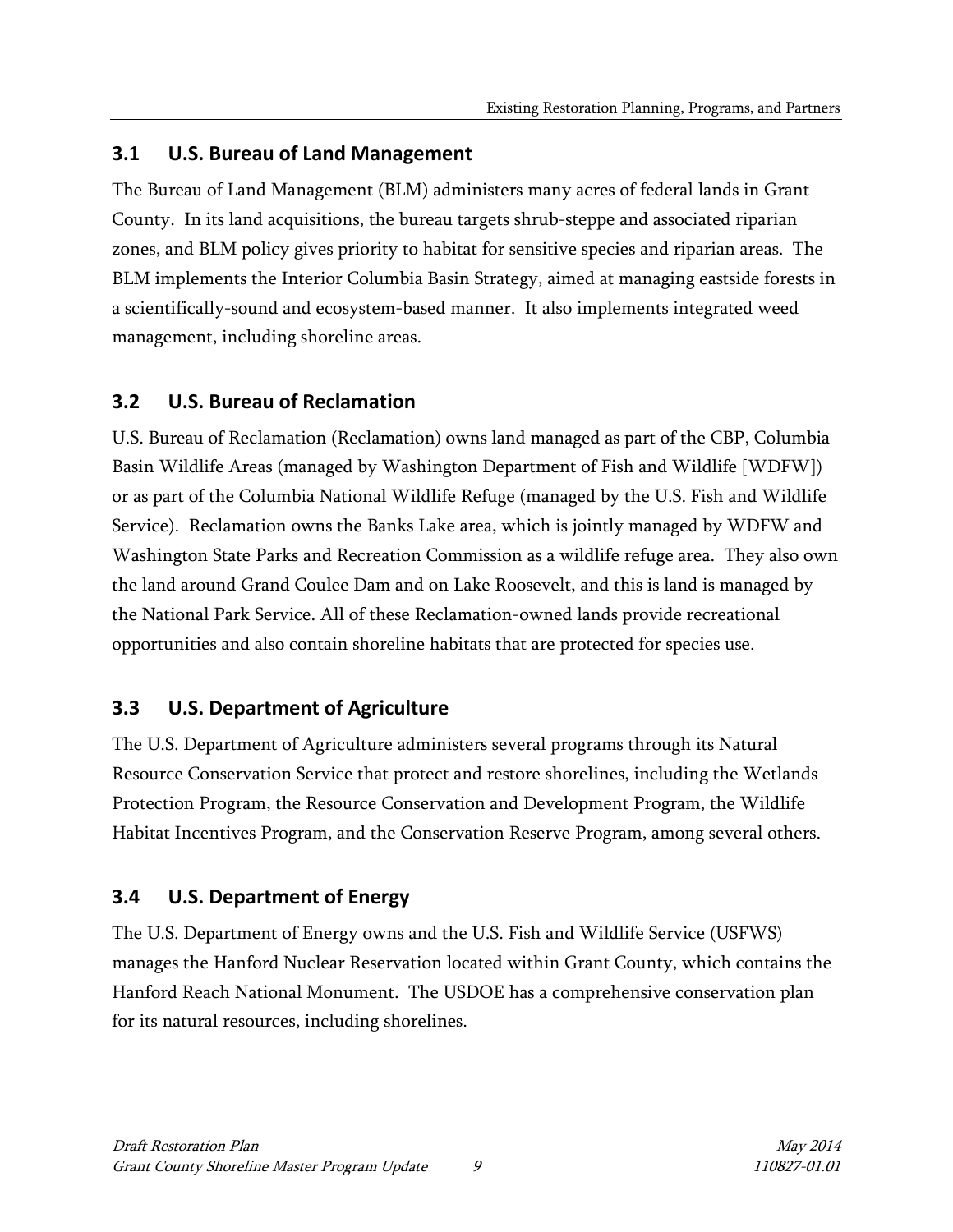# <span id="page-13-0"></span>**3.5 National Park Service**

The National Park Service manages the Grand Coulee and the Lake Roosevelt National Recreation Area consistent with operational needs for Reclamation, and the National Park Service mission to preserve unimpaired the natural resources and values of the national park system, including shorelines.

# <span id="page-13-1"></span>**3.6 National Oceanographic and Atmospheric Administration Fisheries**

National Oceanographic and Atmospheric Administration (NOAA) Fisheries leads recovery efforts for populations of salmon and steelhead in Washington and other states, which often includes consideration of protection and restoration of shoreline habitat that supports various life stages of these fish. NOAA Fisheries also administers the Watershed Program, which evaluates the effectiveness of habitat and watershed restoration strategies or techniques.

# <span id="page-13-2"></span>**3.7 U.S. Fish and Wildlife Service**

As indicated above, the USFWS manages the Columbia National Wildlife Refuge, a protected wetland and shrub-steppe area intended for species use. It also administers a number of programs that restore and protect other shoreline and aquatic habitats. The Partners for Fish and Wildlife Program helps private landowners restore wetlands and other habitats on their properties through voluntary cooperative agreements. Coordinated and managed through the Water Management and Evaluation Program are issues that affect instream flows and shorelines.

# <span id="page-13-3"></span>**3.8 U.S. Forest Service**

In the 1990s, the U.S. Forest Service (USFS) and BLM developed the Interior Columbia Basin Ecosystem Management Project, which was a large-scale ecosystem assessment and plan for ecological integrity in the region containing Grant County. The plan was set into action by the Interior Columbia Basin Strategy (ICBEMP 2003), which provides guidance to manage the large-scale effort by developing practical resource management plans and projects. The strategy is implemented by a group of federal participants, including the USFS, BLM, USFWS, NOAA Fisheries, and the U.S. Environmental Protection Agency (EPA).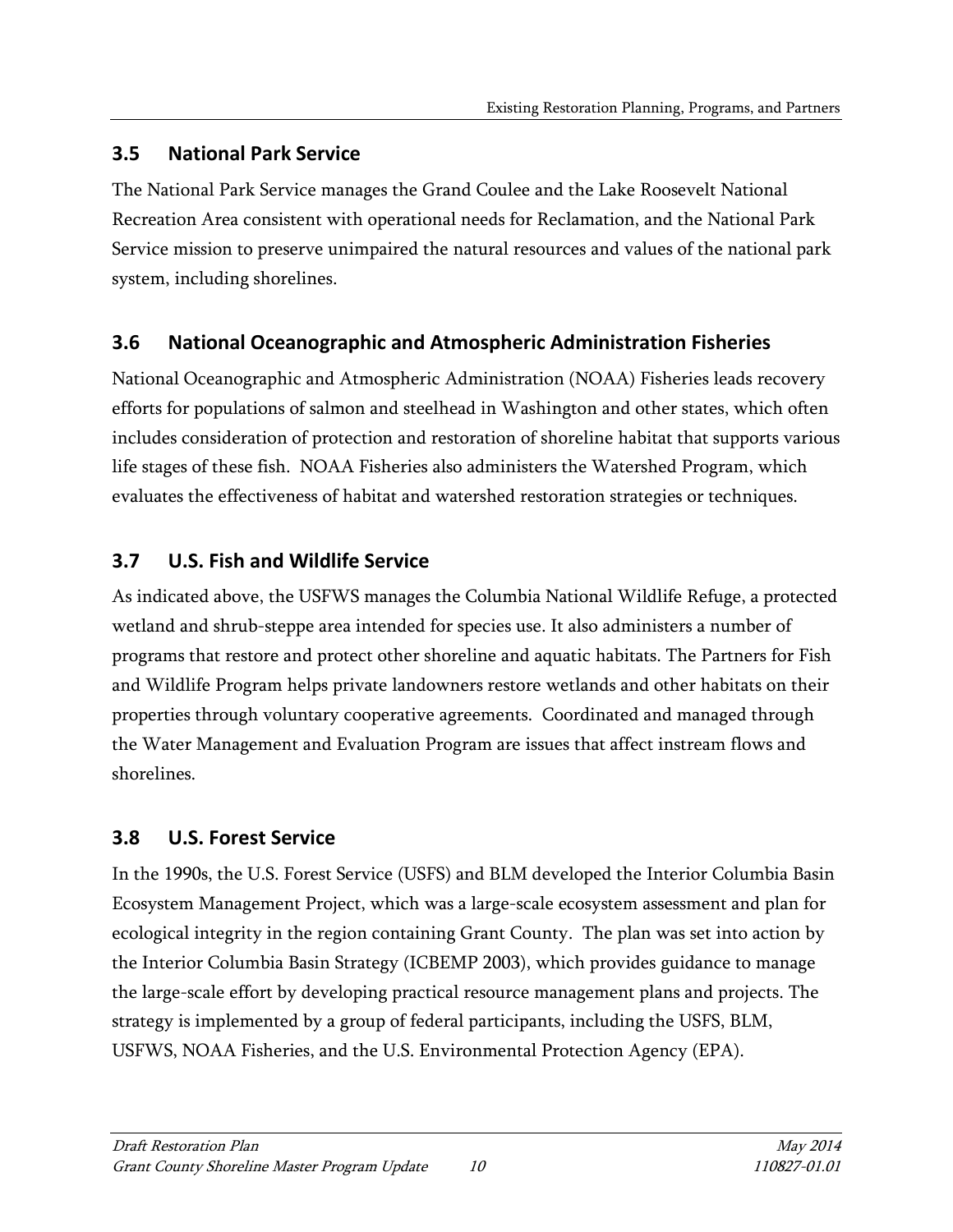# <span id="page-14-0"></span>**3.9 Washington State Department of Fish and Wildlife**

WDFW administrates the Columbia Basin Wildlife Areas, which protect, restore, and enhance shorelines for fish and wildlife, including federal and state listed and candidate species. Its strategies include supporting species research and documentation as time allows, and enhancing native shrub-steppe habitats, wetlands, uplands, streambanks, and other speciesspecific habitats. The Area also ensures that all activities, programs, facilities, and lands are consistent with federal and local protection and recovery efforts for species and habitats.

# <span id="page-14-1"></span>**3.10 Washington State Parks and Recreation Commission**

The Washington State Parks and Recreate Commission acquires, operates, enhances, and conserves natural sites, including shorelines, and fosters protection and preservation of important habitat within its properties.

# <span id="page-14-2"></span>**3.11 Washington State Conservation Commission**

The Washington State Conservation Commission provides incentives to restore and improve salmon and steelhead habitat on private land under its Conservation Reserve Enhancement Program.

# <span id="page-14-3"></span>**3.12 Washington State Department of Ecology**

Ecology works with local jurisdictions, agricultural interests and others to develop clean-up plans, or Total Maximum Daily Loads (TMDLs) for waterbodies that contain pollutants that exceed state water quality criteria. Currently, there are TMDLs under development for dissolved oxygen, fecal coliform, and pH for lower Crab Creek, and for nitrogen and total phosphorus for Moses Lake. In addition, there is an EPA-approved TMDL for biological oxygen demand for several of Quincy's wasteways. Ecology also administers water quality monitoring grants to various jurisdictions.

# <span id="page-14-4"></span>**3.13 Washington State Department of Natural Resources**

Washington State Department of Natural Resources (DNR) manages state trust lands in Grant County as Natural Area Preserves, which are protected areas earmarked for protection, research, and education. The DNR restores freshwater and marine habitat under its Aquatic Lands Enhancement Account Grant Program.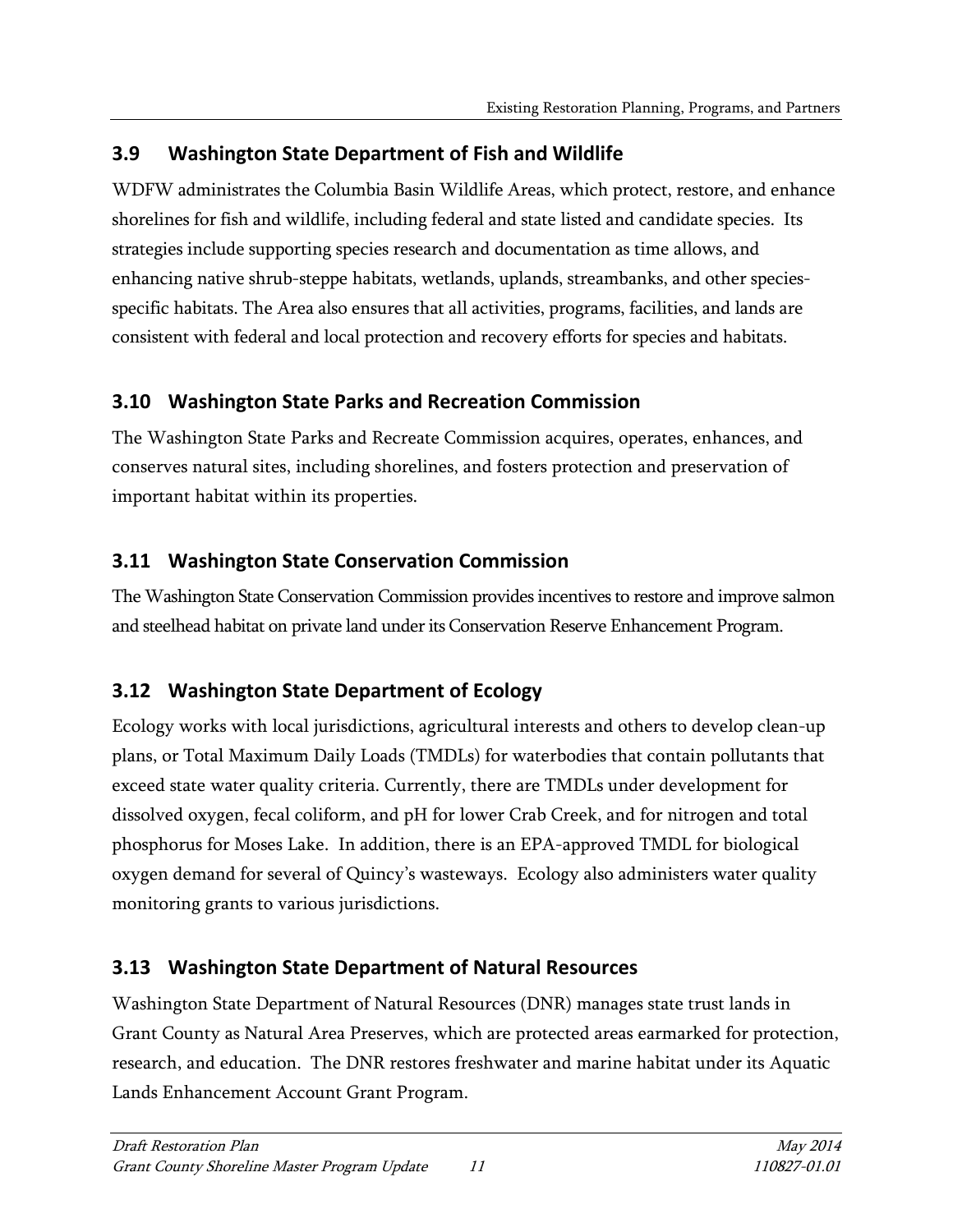## <span id="page-15-0"></span>**3.14 Grant County Public Utility District**

As required in its 2008 federal license to operate Priest Rapids and Wanapum dams (collective area referred to as the Priest Rapids Hydroelectric Project, or "Project"), Grant County Public Utility District (PUD) implements a set of protection, mitigation, and enhancement measures that address impacts on fish, wildlife and botanical resources arising from the operation the dam. License measures relevant to shorelines include protecting and enhancing wildlife habitat on Grant County PUD-owned properties at Crescent Bar Island, and managing and monitoring wildlife habitats within the Project boundary. The license also required the preparation of a Shoreline Management Plan, which guides the completion of the required license measures as well as assists in decision-making and coordination with others that use or manage properties within and/or adjacent to the Priest Rapids Hydroelectric Project.

# <span id="page-15-1"></span>**3.15 Grant County Conservation District**

The Grant County Conservation District assists county landowners with local natural resource conservation (e.g., soil, air, water) through providing technical, financial, and educational resources. The Grant County, Moses Lake, and Warden Conservation Districts, which were previously and collectively known as the Columbia Basin Conservation Districts, recently consolidated into the Grant County Conservation District.

## <span id="page-15-2"></span>**3.16 The Nature Conservancy**

The Nature Conservancy restores and protects land in Grant County for the benefit of shrubsteppe habitat and wildlife, also allowing educational, research and permitted recreational uses on its properties. Many shrub-steppe habitats are within the shoreline jurisdiction of the SMP. The Columbia Plateau Ecoregional Assessment (TNC 1999) identified a group of sites that could maintain biota and community viability, and provided an assessment of risks and strategies to conserve biodiversity in the area.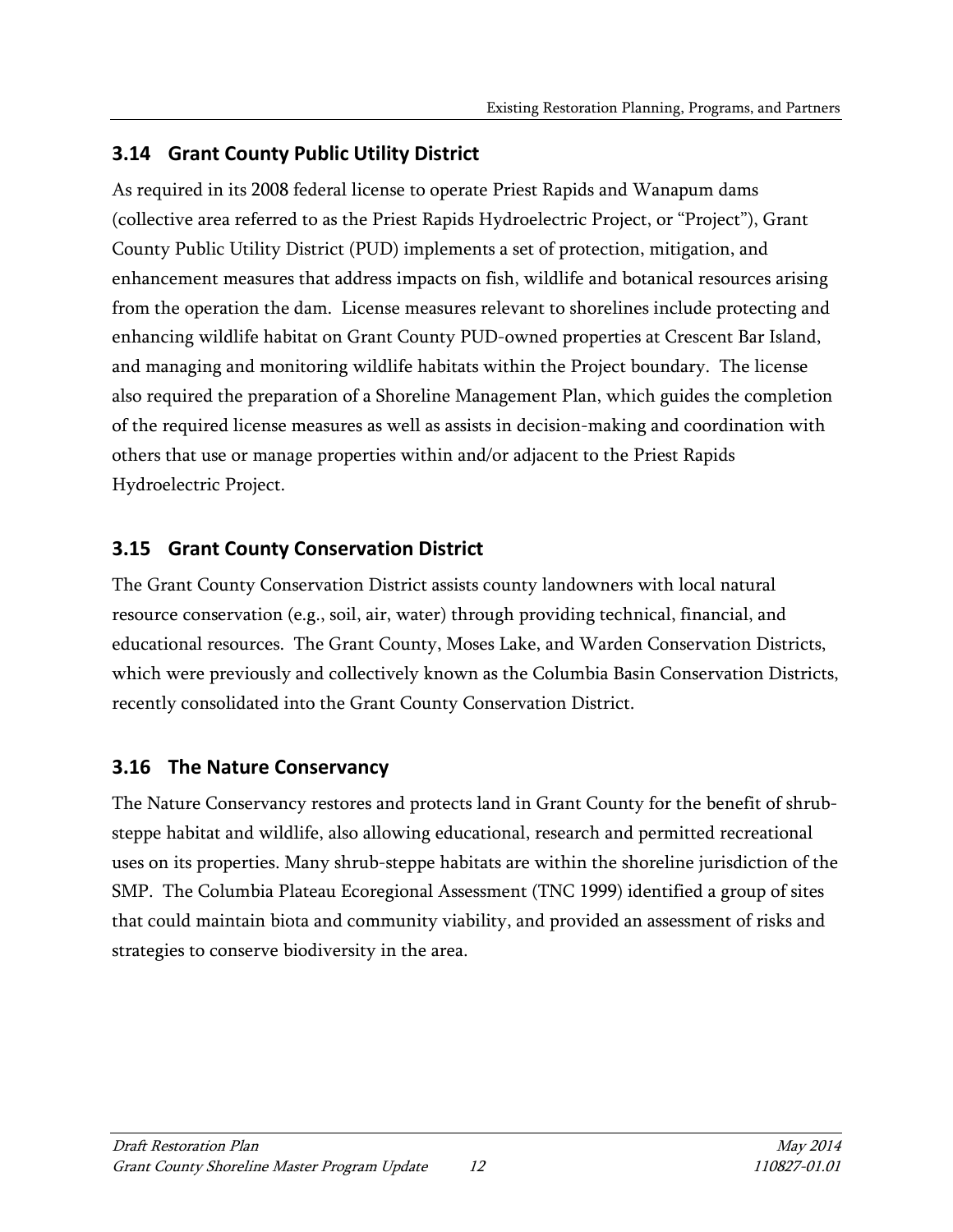# <span id="page-16-0"></span>**4 RESTORATION CONTEXT, GOALS, AND PRIORITIES**

Shoreline restoration is a response to habitat impairment that has occurred as a result of alterations to the hydrology and physical structure of the shore. To plan restoration, there must be an understanding of the major existing impairments, an overarching set of goals to guide the work, a prioritization context to organize the efforts, and a list of the available opportunities.

# <span id="page-16-1"></span>**4.1 Shoreline Impairments**

The ecosystem-wide processes and structure of Grant County shorelines were described in detail in the IAC for Grant County (Section 4; Anchor QEA 2013). In addition, the alterations to these processes were discussed in terms of how the processes are interrupted or curtailed within the County, and how physical and biological functions of habitat are affected.

Table 4-1 of the IAC, reproduced here as Table 1, provides a summary of the major Grant County shoreline processes, alterations, and impairments. As shown in Table 1, alterations have occurred and impact shoreline processes involving hydrology, sediment, water quality, and habitat. These alterations include CBP water storage and conveyance, impervious surfaces, vegetation alterations, water quality impacts, structural effects on habitat, shoreline hardening/stabilization, channel realignment, and other alterations such as lighting, noise, recreation, and species competition.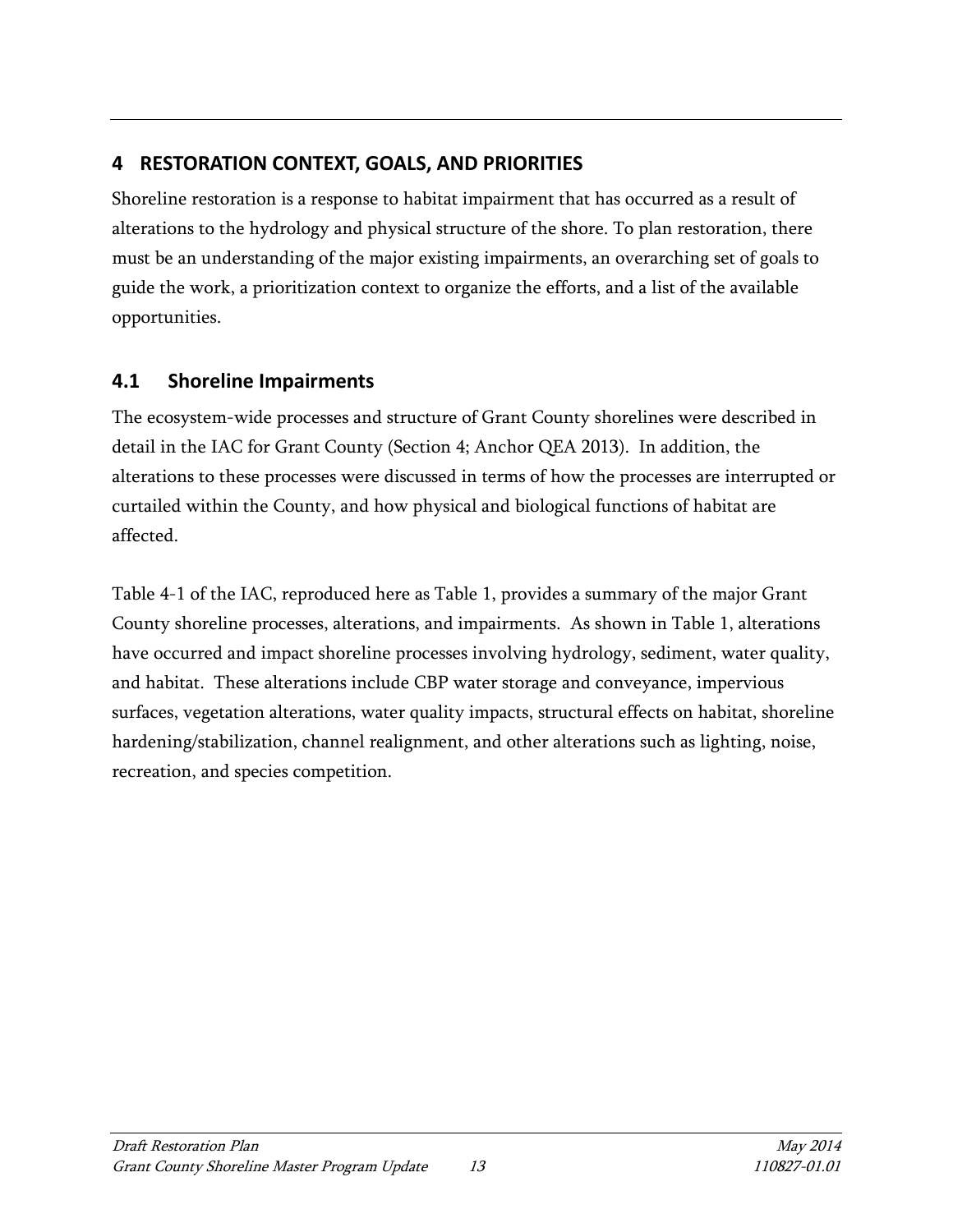**Table 1 Ecological Processes and Structures Affected by Major Alterations**

|                                      |                                                                                                                                                                                                         |  |              |              |                           |              |                           |                           |                           |                     |                                 |                            | <b>Ecological Processes and Structure</b> |                                             |                                        |                                                                  |                                                         |                                       |                                                   |                                    |
|--------------------------------------|---------------------------------------------------------------------------------------------------------------------------------------------------------------------------------------------------------|--|--------------|--------------|---------------------------|--------------|---------------------------|---------------------------|---------------------------|---------------------|---------------------------------|----------------------------|-------------------------------------------|---------------------------------------------|----------------------------------------|------------------------------------------------------------------|---------------------------------------------------------|---------------------------------------|---------------------------------------------------|------------------------------------|
|                                      |                                                                                                                                                                                                         |  |              |              | Hydrology                 |              |                           |                           |                           |                     | Sediment   Water Quality        |                            |                                           |                                             |                                        | <b>Habitat</b>                                                   |                                                         |                                       |                                                   |                                    |
| <b>Major Alterations</b>             | <b>Functions</b><br><b>Biological</b><br>and<br>Physical<br><b>Impairments</b>                                                                                                                          |  |              |              |                           |              | Groundwater Recharge      | Soil Erosion              | Deposition/Storage        | Sources<br>Nutrient | Oxygen<br>Temperature/Dissolved | sources<br>Toxins/Pathogen | <b>Riparian Vegetation Recruitment</b>    | steppe<br>shrub<br>and<br>Native grasslands | Foraging<br><b>Terrestrial Species</b> | Breeding/Nesting<br>$\blacksquare$<br><b>Terrestrial Species</b> | Migration<br>$\mathbf{I}$<br><b>Terrestrial Species</b> | Spawning<br>Species<br><b>Aquatic</b> | Rearing<br>$\mathbf{L}$<br><b>Aquatic Species</b> | <b>Aquatic Species - Migration</b> |
|                                      | Restricts water movement                                                                                                                                                                                |  | $\mathsf{x}$ |              | $\mathsf{x}$              |              |                           |                           |                           |                     | $\boldsymbol{\mathsf{x}}$       | $\mathsf{x}$               |                                           |                                             |                                        |                                                                  |                                                         | $\mathsf{x}$                          | $\pmb{\mathsf{X}}$                                | $\mathsf{x}$                       |
| Columbia Basin Project               | Restricts sediment movement                                                                                                                                                                             |  |              |              |                           |              |                           | $\mathsf{x}$              | $\boldsymbol{\mathsf{x}}$ | $\mathsf{x}$        |                                 |                            |                                           |                                             |                                        |                                                                  |                                                         |                                       |                                                   |                                    |
| Storage                              | New lakes and wetlands                                                                                                                                                                                  |  |              |              |                           |              | $\boldsymbol{\mathsf{x}}$ |                           |                           |                     |                                 |                            |                                           | $\mathsf X$                                 | $\mathsf X$                            | $\pmb{\mathsf{x}}$                                               | $\pmb{\mathsf{X}}$                                      | $\mathsf{x}$                          | $\pmb{\mathsf{X}}$                                | $\mathbf{x}$                       |
|                                      | More rapid pool elevation fluctuations                                                                                                                                                                  |  |              |              |                           | $\mathsf{x}$ |                           | $\mathsf{x}$              |                           |                     |                                 |                            | $\pmb{\mathsf{X}}$                        |                                             |                                        |                                                                  |                                                         | $\pmb{\mathsf{X}}$                    | $\pmb{\mathsf{X}}$                                | $\boldsymbol{\mathsf{X}}$          |
| Columbia Basin Project               | New or relocated channels and wetlands                                                                                                                                                                  |  |              |              |                           |              | $\boldsymbol{\mathsf{x}}$ |                           |                           |                     |                                 |                            |                                           | $\mathsf{x}$                                | $\mathsf{x}$                           | $\mathsf{x}$                                                     | $\pmb{\chi}$                                            | $\mathsf{x}$                          | $\boldsymbol{\mathsf{X}}$                         | $\mathsf{x}$                       |
| Diversion/Conveyance                 | New recharge areas                                                                                                                                                                                      |  |              |              |                           |              | $\boldsymbol{\mathsf{x}}$ |                           |                           |                     |                                 |                            |                                           |                                             |                                        |                                                                  |                                                         |                                       |                                                   |                                    |
|                                      | Water velocity increases                                                                                                                                                                                |  |              |              |                           |              |                           | $\mathsf{x}$              | $\pmb{\times}$            |                     |                                 | $\mathsf{x}$               |                                           |                                             |                                        |                                                                  |                                                         |                                       |                                                   |                                    |
|                                      | Runoff rather than infiltration                                                                                                                                                                         |  | $\mathsf{x}$ | $\mathsf{x}$ | $\mathsf{x}$              |              |                           | $\pmb{\chi}$              |                           |                     | $\mathsf{x}$                    | $\mathsf{x}$               |                                           |                                             |                                        |                                                                  |                                                         | $\mathsf{x}$                          | $\boldsymbol{\mathsf{x}}$                         |                                    |
| <b>Impervious Surfaces</b>           | Stormwater management/infrastructure                                                                                                                                                                    |  | $\pmb{\chi}$ | X            |                           |              | $\pmb{\mathsf{X}}$        |                           |                           | $\mathsf{x}$        |                                 | X                          |                                           |                                             |                                        |                                                                  |                                                         |                                       |                                                   |                                    |
|                                      | Habitat loss                                                                                                                                                                                            |  |              |              |                           |              |                           |                           |                           |                     |                                 |                            | $\boldsymbol{\mathsf{x}}$                 | $\pmb{\mathsf{X}}$                          | $\mathsf{x}$                           | $\pmb{\mathsf{X}}$                                               | $\pmb{\mathsf{X}}$                                      |                                       |                                                   |                                    |
|                                      | Loss of nutrient and organic inputs, reduced evapotranspiration and bioinfiltration, increased toxin and nutrient loading                                                                               |  |              |              |                           |              |                           |                           |                           | $\mathsf{x}$        | $\boldsymbol{\mathsf{x}}$       | $\mathsf{x}$               | $\pmb{\mathsf{X}}$                        | $\pmb{\mathsf{X}}$                          |                                        |                                                                  |                                                         |                                       |                                                   |                                    |
| <b>Vegetation Alterations</b>        | Invasive species (terrestrial and aquatic)                                                                                                                                                              |  |              |              |                           |              |                           |                           |                           |                     |                                 |                            | $\mathsf{x}$                              | $\boldsymbol{\mathsf{x}}$                   |                                        |                                                                  |                                                         | $\mathsf{X}^-$                        | $\pmb{\mathsf{X}}$                                |                                    |
|                                      | Aquatic species                                                                                                                                                                                         |  |              |              |                           |              |                           |                           |                           |                     |                                 |                            |                                           |                                             |                                        | $\mathsf{x}$                                                     | $\pmb{\chi}$                                            |                                       | $\pmb{\chi}$                                      | $\mathsf{x}$                       |
|                                      | Increased soil erosion                                                                                                                                                                                  |  |              |              |                           |              |                           | $\boldsymbol{\mathsf{x}}$ |                           |                     |                                 |                            | $\boldsymbol{\mathsf{x}}$                 |                                             | $\mathsf{x}$                           |                                                                  |                                                         |                                       |                                                   |                                    |
|                                      | Fertilizer/pesticide/herbicide Inputs                                                                                                                                                                   |  |              |              |                           |              |                           |                           |                           |                     |                                 | $\mathsf{x}$               |                                           |                                             |                                        |                                                                  |                                                         |                                       |                                                   |                                    |
| <b>Water Quality Impacts</b>         | Effluent inputs                                                                                                                                                                                         |  |              |              |                           |              |                           |                           |                           |                     |                                 | $\pmb{\mathsf{X}}$         |                                           |                                             |                                        |                                                                  |                                                         |                                       |                                                   |                                    |
|                                      | Temperature increases                                                                                                                                                                                   |  |              |              |                           |              |                           |                           |                           |                     | $\pmb{\mathsf{X}}$              |                            |                                           |                                             |                                        |                                                                  |                                                         |                                       |                                                   |                                    |
|                                      | <b>Bioaccumulation of toxins</b>                                                                                                                                                                        |  |              |              |                           |              |                           |                           |                           |                     |                                 |                            |                                           |                                             | X                                      | $\mathsf{x}$                                                     |                                                         |                                       |                                                   |                                    |
| Structural Effects on                | Habitat fragmentation by roads                                                                                                                                                                          |  |              |              |                           |              |                           |                           |                           |                     |                                 |                            | $\pmb{\chi}$                              | $\boldsymbol{\mathsf{x}}$                   | $\boldsymbol{\mathsf{x}}$              |                                                                  | $\boldsymbol{\mathsf{x}}$                               |                                       |                                                   |                                    |
| Habitat                              | Over-water structures alter sediment, organic material pathways, and the photic zone                                                                                                                    |  |              |              | $\mathsf{x}$              |              |                           |                           |                           |                     |                                 |                            |                                           |                                             |                                        |                                                                  |                                                         | $\mathsf{x}$                          | $\mathsf{x}$                                      | $\mathsf{x}$                       |
|                                      | Aquatic fill, reduced water storage                                                                                                                                                                     |  |              |              |                           |              |                           |                           |                           |                     |                                 |                            |                                           |                                             |                                        |                                                                  |                                                         | X                                     |                                                   |                                    |
|                                      | Habitat loss, replacement of variable-sized material with large homogenous substrate                                                                                                                    |  |              |              |                           |              |                           |                           |                           |                     |                                 |                            | $\pmb{\chi}$                              |                                             | $\mathsf{x}$                           | $\pmb{\times}$                                                   | $\boldsymbol{\mathsf{x}}$                               | $\mathsf{x}$                          | $\pmb{\chi}$                                      | $\mathsf{x}$                       |
| Shoreline<br>Hardening/Stabilization | Increased wave energy at toe of slope and energy transfer downstream/down current of hardening                                                                                                          |  |              |              |                           |              |                           | $\mathbf{x}$              | Ιx                        |                     |                                 |                            |                                           |                                             |                                        |                                                                  |                                                         |                                       |                                                   |                                    |
|                                      | Sediment and subsurface water cycle disruption                                                                                                                                                          |  |              |              |                           | $\mathsf{x}$ |                           |                           | $\boldsymbol{\mathsf{x}}$ |                     |                                 |                            |                                           |                                             |                                        |                                                                  |                                                         |                                       |                                                   |                                    |
|                                      | Organic material cycle disruption                                                                                                                                                                       |  |              |              |                           |              |                           |                           |                           | $\mathsf{x}$        |                                 |                            |                                           |                                             |                                        |                                                                  |                                                         |                                       |                                                   |                                    |
|                                      | Water velocity increases<br><b>Channel Realignment</b><br>Reduced floodplain connection and functions<br>Decreased temporary storage of sediment, nutrient-, toxin-, or pathogen-laden water in streams |  |              |              | $\boldsymbol{\mathsf{x}}$ | $\mathsf{x}$ |                           |                           | $\boldsymbol{\mathsf{x}}$ |                     |                                 |                            |                                           |                                             |                                        |                                                                  |                                                         | $\mathsf{x}$                          | X                                                 | $\mathsf{X}$                       |
|                                      |                                                                                                                                                                                                         |  |              |              |                           |              |                           |                           | $\mathsf{x}$              |                     |                                 |                            |                                           |                                             |                                        |                                                                  |                                                         |                                       |                                                   |                                    |
|                                      | Artificial lighting increases light delivery at unnatural times                                                                                                                                         |  |              |              |                           |              |                           |                           |                           |                     |                                 |                            |                                           |                                             | $\pmb{\mathsf{X}}$                     | $\boldsymbol{\mathsf{x}}$                                        | $\pmb{\mathsf{X}}$                                      | $\mathsf{x}$                          | $\pmb{\chi}$                                      | $\mathbf{x}$                       |
|                                      | Increased noise                                                                                                                                                                                         |  |              |              |                           |              |                           |                           |                           |                     |                                 |                            |                                           |                                             | $\mathsf{x}$                           | $\boldsymbol{\mathsf{x}}$                                        | $\boldsymbol{\mathsf{x}}$                               |                                       |                                                   |                                    |
| <b>Other Alterations</b>             | Recreation infrastructure increases wave energy at shoreline (boat ramps, wakes)                                                                                                                        |  |              |              |                           |              |                           | $\mathsf{x}$              | $\boldsymbol{\mathsf{X}}$ |                     |                                 |                            |                                           |                                             |                                        |                                                                  |                                                         | $\mathsf{x}$                          | $\pmb{\chi}$                                      | $\mathsf{X}$                       |
|                                      | Non-native species predation                                                                                                                                                                            |  |              |              |                           |              |                           |                           |                           |                     |                                 |                            |                                           |                                             | $\pmb{\chi}$                           | $\pmb{\mathsf{X}}$                                               | $\pmb{\mathsf{x}}$                                      | $\mathbf{x}$                          | $\pmb{\mathsf{x}}$                                | $\mathsf{x}$                       |
|                                      | Competition for resources from non-native species                                                                                                                                                       |  |              |              |                           |              |                           |                           |                           |                     |                                 |                            | $\boldsymbol{\mathsf{x}}$                 | $\boldsymbol{\mathsf{x}}$                   | $\boldsymbol{\mathsf{x}}$              | $\boldsymbol{\mathsf{x}}$                                        |                                                         | $\mathsf{x}$                          | $\mathsf{x}$                                      | $\mathsf{X}$                       |
|                                      |                                                                                                                                                                                                         |  |              |              |                           |              |                           |                           |                           |                     |                                 |                            |                                           |                                             |                                        |                                                                  |                                                         |                                       |                                                   |                                    |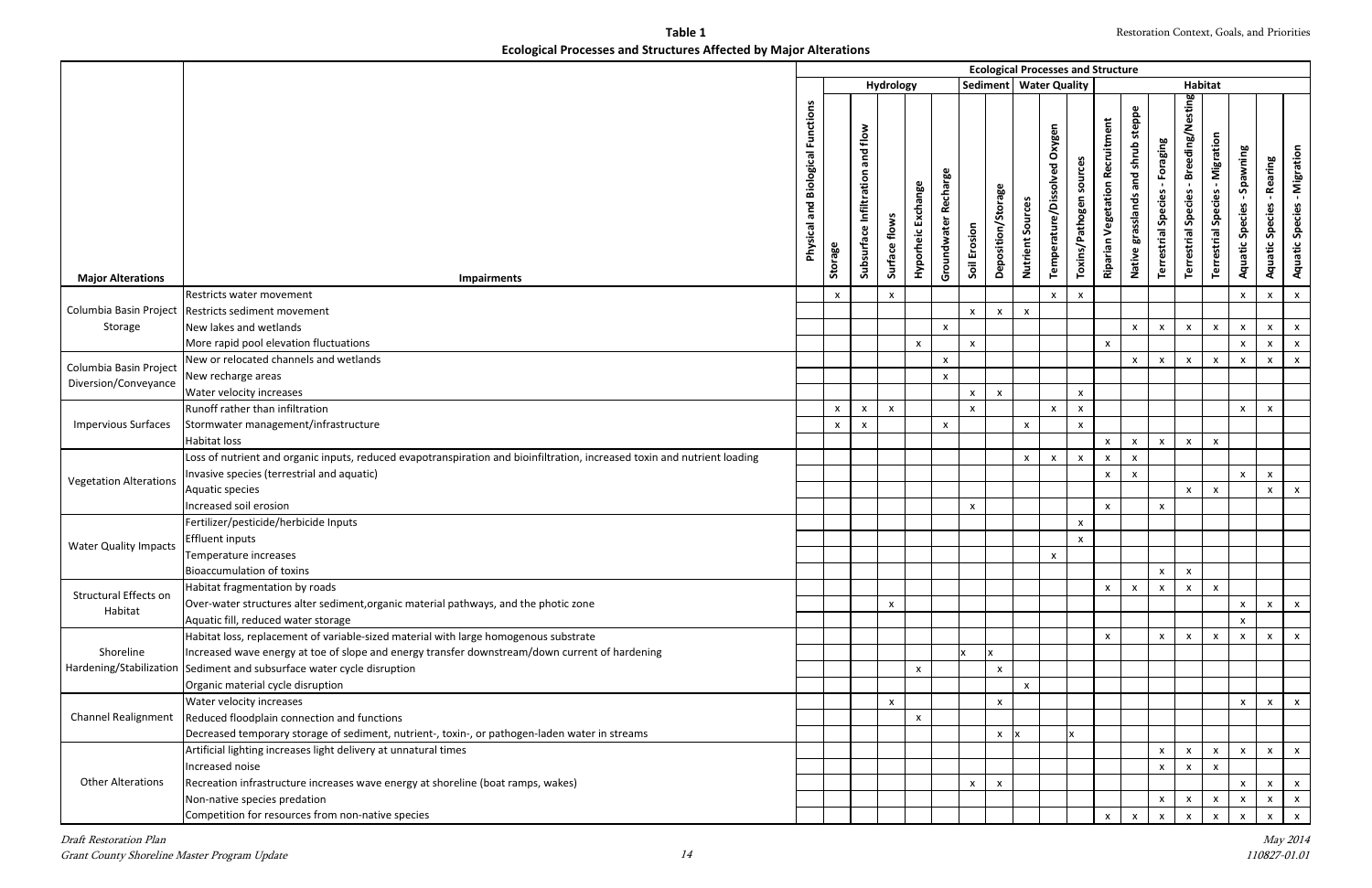## <span id="page-18-0"></span>**4.2 Restoration Goals and Objectives**

As described in Section 3, much work has been done with regard to setting the direction for habitat management in the Grant County region. The general management goals identified in the plans for these areas and jurisdictions were used to formulate a list of goals and example objectives for this Restoration Plan. These goals and objectives, as follows, will guide the restoration actions described herein and can be used to formulate metrics to monitor progress in implementing the Plan.

- 1. Protect, maintain, and where feasible, enhance and restore riparian, aquatic, shrubsteppe, and wetland habitats. Example objectives could include removing invasive vegetation, replanting natives, and consolidating livestock or recreation access to sensitive habitats.
- 2. Promote and enhance habitat diversity, especially for sensitive or rare areas (e.g., seasonal alkali wetlands, shrub-steppe, emergent marsh, and seep streams and channels). Example objectives could include incorporating habitat complexity and vegetative components into with soft bank stabilization techniques, or involving channel sinuosity into stream projects.
- 3. Protect and maintain lakes and stream channels, especially those that contribute to the recovery of sensitive species and impaired waters. Example objectives could include implementing stormwater controls consistent with state standards, and protecting steep slope areas from runoff and sedimentation.

## <span id="page-18-1"></span>**4.3 Restoration Opportunities**

Several opportunities now exist for restoration of Grant County shorelines, presented below in terms of general areas (County, cities, and towns) and also in terms of specific identified projects or sites.

## <span id="page-18-2"></span>*4.3.1 General Restoration Opportunities*

Various ecological benefits can be realized if shoreline impairments are addressed by restoration in Grant County. The habitat plans and programs described in Section 3 of this document describe direction and/or recommendations for actions to address many of the impairments that occur within their jurisdiction or area of interest. Table 2 shows the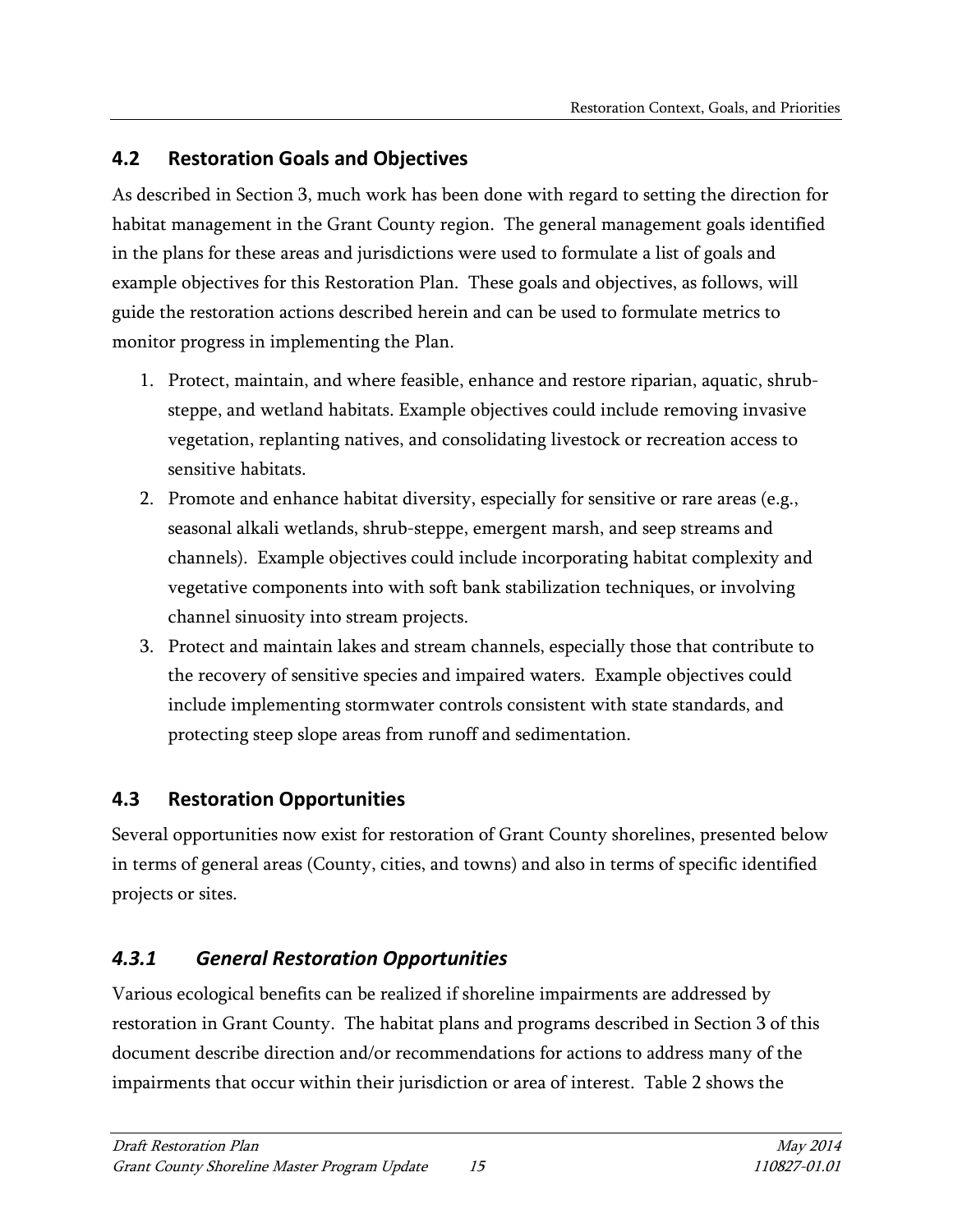restoration or protection opportunities that these plans and programs have identified, including the reasons for the habitat impairment and a summary of the ecological benefits to be realized from the project.

Major opportunities identified include establishing or protecting sensitive habitats such as riparian, wetland, or shrub-steppe habitats. This could be accomplished by consolidating or restricting access to these areas by livestock and recreationists. In addition, plans and programs suggested incorporating habitat diversity and complexity into new or enhanced habitats, especially aquatic areas that have been simplified by channelization or shoreline hardening. Former wetland and floodplain areas could be reconnected to their source waters, and removal of shoreline armoring could be conducted where soft shore stabilization techniques may be appropriate. For shrub-steppe in particular, WDFW has recommended specific measures for shrub-steppe habitat restoration (WDFW 2011a) and has given direction for managing these habitats in developed areas (WDFW 2011b). Protecting or improving water quality was also a key element of habitat management under these plans, including using the most recent stormwater controls and managing temperature and nutrient loading from local sources.

## <span id="page-19-0"></span>*4.3.2 Site-specific Restoration and Protection Opportunities*

While most plans and programs from the SMP jurisdictional area address large-scale direction and management, there is a small set of actions that are named or planned for specific areas. Table 3 lists these locations and opportunities, and includes the source document or project proponent, as well as the impairment to be addressed and the key benefits to ecological function expected as a result of the project implementation.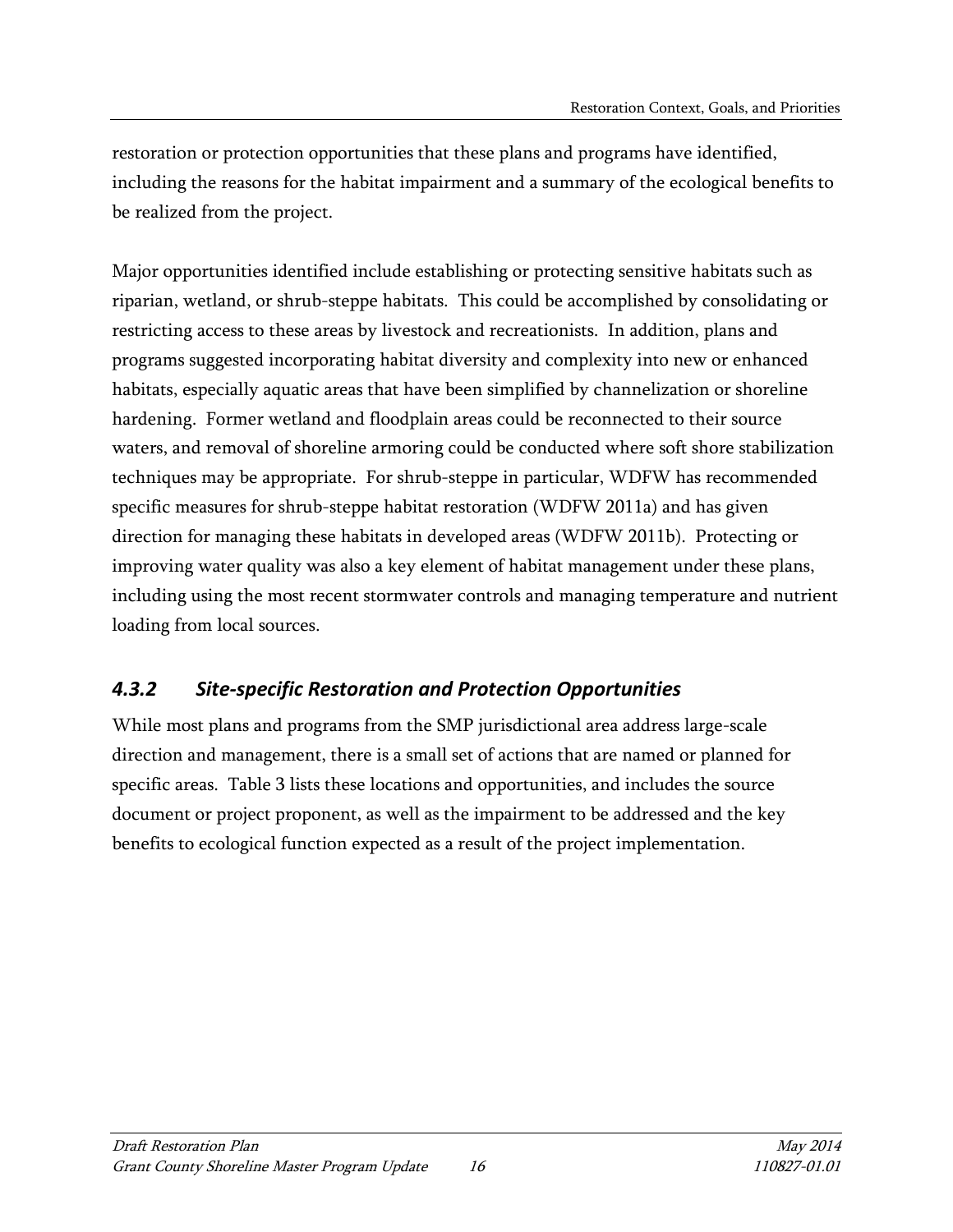|                |                                                                                                                                                          |                                                                                              |                                                                                                                                                                                                          | Columbia River         | Lake Roosevelt<br>and<br>Crescent Bay | City of Grand Coulee (Crescent Bay) | Roosevelt)<br>(Lake<br>Coulee<br>Grand<br>$\mathbf{b}$<br>City | Osborn, Thompson Lakes<br>Banks, | Town of Coulee City (Banks Lake) | City of Electric City (Banks and Osborn<br>Bay Lakes) | City of Grand Coulee (Banks Lake) | Coffee and Long Lakes | <b>Blue Lake</b> |
|----------------|----------------------------------------------------------------------------------------------------------------------------------------------------------|----------------------------------------------------------------------------------------------|----------------------------------------------------------------------------------------------------------------------------------------------------------------------------------------------------------|------------------------|---------------------------------------|-------------------------------------|----------------------------------------------------------------|----------------------------------|----------------------------------|-------------------------------------------------------|-----------------------------------|-----------------------|------------------|
|                | <b>Restoration/Protection Opportunities</b>                                                                                                              | Key Impairments*                                                                             | Key Benefits to Ecological Functions*                                                                                                                                                                    | $\mathbf{A}$           | $\mathbf B$                           | $\mathbf{C}$                        | D                                                              | E.                               | F.                               | G                                                     | $\overline{H}$                    |                       | $\mathsf{J}$     |
| $\mathbf{1}$   | Establish riparian buffers where<br>absent and/or remove invasives<br>where present                                                                      | Loss of nutrient and organic<br>inputs, reduced<br>evapotranspiration and<br>bioinfiltration | Riparian vegetation recruitment<br>Increased habitat for aquatic and terrestrial<br>species foraging/breeding/nesting/migration                                                                          | IAC, HR-<br>CCP, GCPUD | IAC                                   | <b>IAC</b>                          | <b>IAC</b>                                                     | <b>BLRMP</b>                     | IAC,<br><b>BLRMP</b>             | <b>BLRMP</b>                                          | IAC,<br><b>BLRMP</b>              |                       | <b>IAC</b>       |
| $\overline{2}$ | Concentrate and better manage<br>recreation and public access to intact   Habitat loss - riparian and<br>riparian, wetland, and shrub-steppe<br>habitats | wetland                                                                                      | Riparian vegetation recruitment for native<br>terrestrial species foraging/breeding/nesting<br>habitat<br>Temperature/dissolved oxygen improvements<br>Improve toxin/pathogen management<br>capabilities | IAC, GCPUD             |                                       |                                     |                                                                | <b>BLRMP</b>                     | <b>BLRMP</b>                     | IAC,<br><b>BLRMP</b>                                  | <b>BLRMP</b>                      |                       |                  |
| 3              | Incorporate aquatic habitat<br>complexity and vegetation with                                                                                            | Habitat loss along shoreline                                                                 | Maintained or increased habitat for aquatic<br>species - rearing/migration                                                                                                                               | IAC, GCPUD             |                                       |                                     |                                                                | <b>IAC</b>                       |                                  |                                                       | IAC                               | IAC                   | <b>IAC</b>       |
|                | future development along with soft<br>bank stabilization techniques                                                                                      | Increased wave energy due to<br>shoreline armoring                                           | Reduced soil erosion                                                                                                                                                                                     |                        |                                       |                                     |                                                                |                                  | <b>IAC</b>                       | <b>IAC</b>                                            |                                   |                       |                  |
|                | Implement stormwater controls                                                                                                                            | Fertilizer/Pesticide/Herbicide<br>inputs                                                     | Reduced excess nutrient sources to improve<br>water quality                                                                                                                                              |                        |                                       |                                     |                                                                |                                  |                                  |                                                       |                                   |                       |                  |
| 4              | consistent with Eastern WA                                                                                                                               | Temperature increases                                                                        | Temperature/dissolved oxygen improvements                                                                                                                                                                | <b>IAC</b>             | <b>IAC</b>                            | IAC                                 | <b>IAC</b>                                                     |                                  | IAC,<br><b>BLRMP</b>             | IAC,<br><b>BLRMP</b>                                  | IAC,<br><b>BLRMP</b>              |                       | IAC              |
|                | Stormwater manual                                                                                                                                        | Bioaccumulation<br>of toxins                                                                 | Toxin/pathogen reduction                                                                                                                                                                                 |                        |                                       |                                     |                                                                |                                  |                                  |                                                       |                                   |                       |                  |
| 5              | Restore shrub-steppe along<br>shorelines                                                                                                                 | Habitat loss - shrub-steppe                                                                  | Increased native shrub-steppe habitat for<br>terrestrial species foraging/breeding/<br>nesting/migration                                                                                                 | IAC, HR-<br>CCP, GCPUD |                                       |                                     |                                                                | <b>BLRMP</b>                     | <b>BLRMP</b>                     | <b>BLRMP</b>                                          | <b>BLRMP</b>                      |                       | <b>IAC</b>       |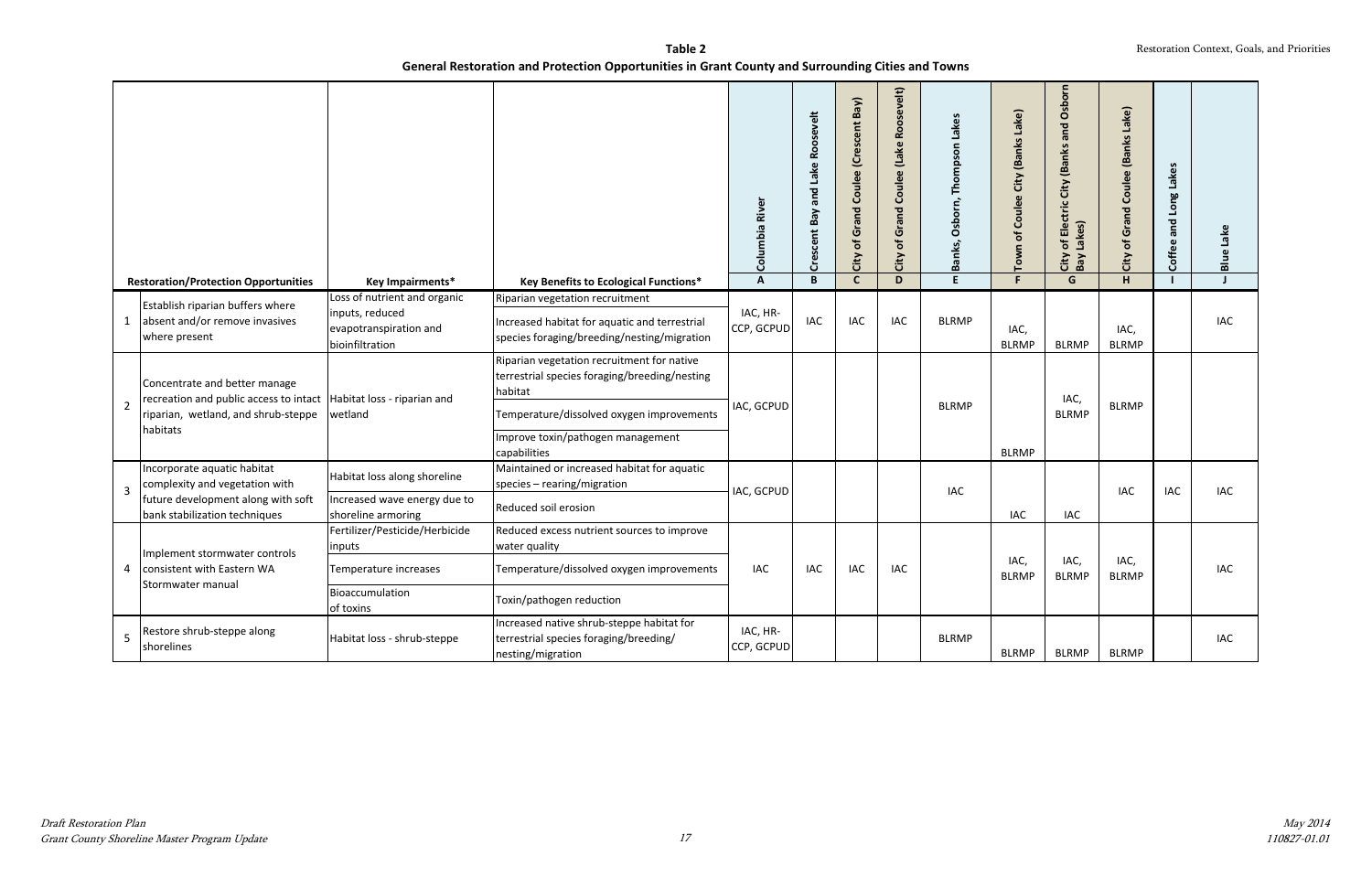|    |                                                                                                           |                           |                                                                                                                                                                                                       | Columbia River          | Lake Roosevelt<br>and<br>Bay<br>Crescent | of Grand Coulee (Crescent Bay)<br>City | Roosevelt)<br>(Lake<br>$\omega$<br>Coulee<br>Grand<br>$\mathbf{b}$<br>City | Lakes<br>Thompson<br>Osborn,<br>Banks, | Lake)<br>City (Banks<br>Coulee<br>Town of | of Electric City (Banks and Osborn<br>Lakes)<br>City<br>Bay I | City of Grand Coulee (Banks Lake) | Lakes<br>Long<br>and<br>Coffee | <b>Blue Lake</b> |
|----|-----------------------------------------------------------------------------------------------------------|---------------------------|-------------------------------------------------------------------------------------------------------------------------------------------------------------------------------------------------------|-------------------------|------------------------------------------|----------------------------------------|----------------------------------------------------------------------------|----------------------------------------|-------------------------------------------|---------------------------------------------------------------|-----------------------------------|--------------------------------|------------------|
|    | <b>Restoration/Protection Opportunities</b>                                                               | <b>Key Impairments*</b>   | Key Benefits to Ecological Functions*                                                                                                                                                                 | $\mathbf{A}$            | B                                        | $\mathsf{C}$                           | D                                                                          | E.                                     | F.                                        | G                                                             | H                                 |                                | $\mathbf{J}$     |
|    | 6 Protect intact shrub-steppe habitat                                                                     | (none)                    | Increase native shrub-steppe habitat for<br>terrestrial species foraging/<br>breeding/nesting/migration                                                                                               | HR-CCP,<br><b>GCPUD</b> | IAC                                      | <b>IAC</b>                             | <b>IAC</b>                                                                 | <b>BLRMP</b>                           | IAC,<br><b>BLRMP</b>                      | IAC,<br><b>BLRMP</b>                                          | IAC,<br><b>BLRMP</b>              |                                | <b>CBWAMP</b>    |
|    | Protect steep slope areas from runoff<br>and sedimentation                                                | Sediment cycle disruption | Increased subsurface infiltration and flow,<br>protect surface water quality<br>Reductions in soil erosion                                                                                            |                         | <b>IAC</b>                               | <b>IAC</b>                             | <b>IAC</b>                                                                 |                                        |                                           | IAC                                                           |                                   |                                |                  |
| 8  | Monitor shoreline periodically and<br>evaluate protection measures if<br>grazing impacts appear           | <b>NA</b>                 | Reductions in soil erosion<br>Riparian vegetation recruitment<br>Protections for temperature/<br>dissolved oxygen conditions and protection<br>against toxin/pathogen addition                        |                         |                                          | N/A                                    | N/A                                                                        | <b>BLRMP</b>                           | N/A                                       | N/A                                                           | N/A                               | IAC                            |                  |
| 9  | Protect existing wetland and riparian<br>habitats                                                         | <b>NA</b>                 | Protections for temperature/dissolved oxygen<br>conditions and protection against<br>toxin/pathogen addition<br>Protection for aquatic and terrestrial species -<br>foraging/breeding/nesting/rearing | HR-CCP,<br><b>GCPUD</b> |                                          |                                        |                                                                            | CBWAMP,<br><b>BLRMP</b>                | <b>BLRMP</b>                              | <b>BLRMP</b>                                                  | <b>BLRMP</b>                      |                                |                  |
|    | Grass or woody plant strips between<br>10 agricultural fields and either lakes or Habitat loss<br>streams |                           | Soil erosion protection<br>Support native grassland and shrub steppe<br>teatures<br>Increase habitat for terrestrial species -<br>foraging/breeding/nesting/migration                                 |                         |                                          | N/A                                    | N/A                                                                        |                                        | N/A                                       | N/A                                                           | N/A                               |                                |                  |
| 11 | Concentrate livestock water access,<br>including exclusion fencing if feasible                            | <b>NA</b>                 | Reductions in soil erosion<br>Riparian vegetation recruitment<br>Protections for temperature/dissolved oxygen<br>conditions and protection against<br>toxin/pathogen addition                         |                         |                                          | N/A                                    | N/A                                                                        | <b>BLRMP</b>                           | N/A                                       | N/A                                                           | N/A                               |                                |                  |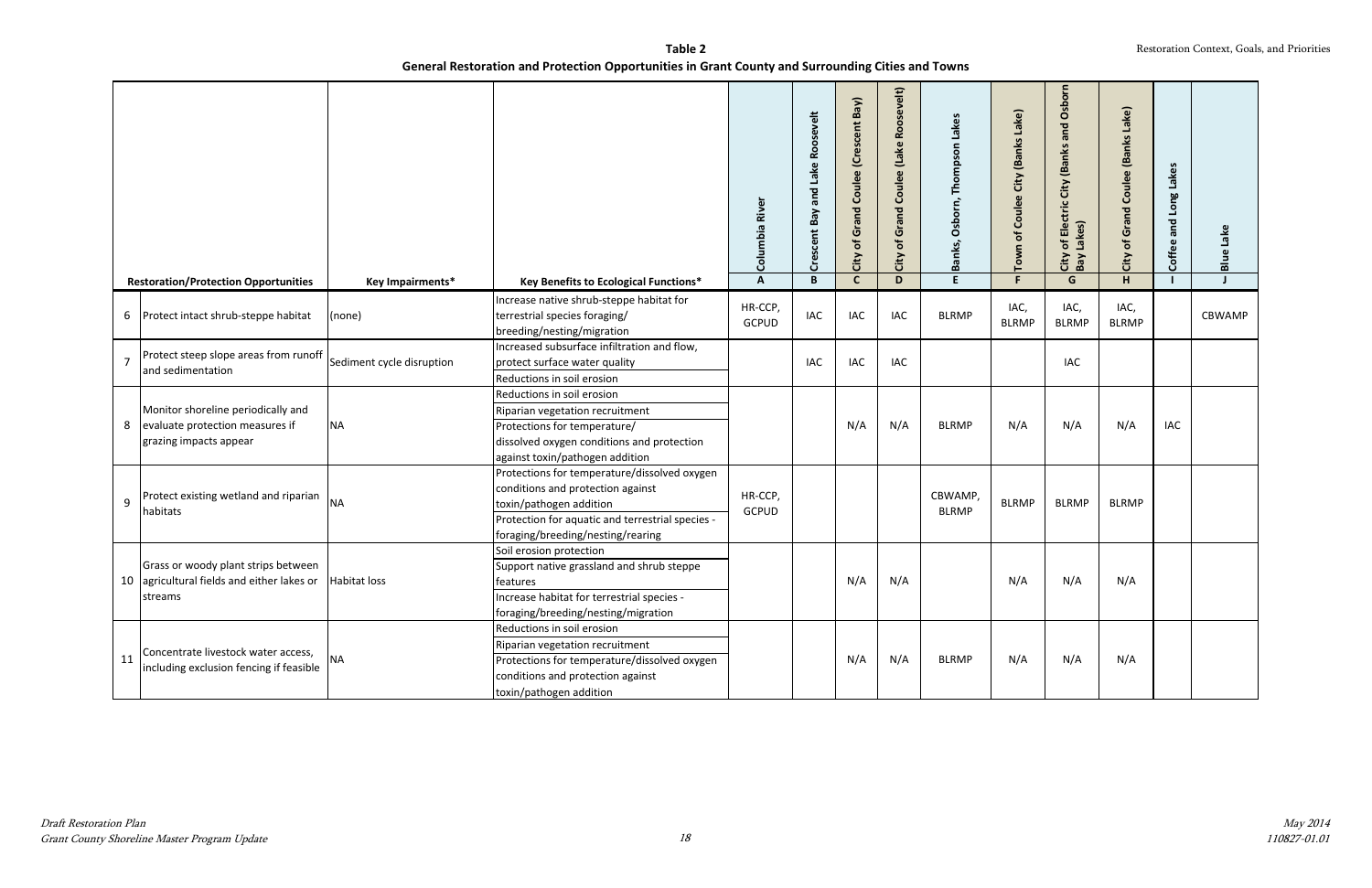|    |                                                                                        |                                                                                                  |                                                                                                   | River<br>Columbia | and Lake Roosevelt<br>Bay<br>Crescent | of Grand Coulee (Crescent Bay)<br>City | Roosevelt)<br>(Lake<br>Coulee<br>Grand<br>$\mathbf{r}$<br>City | Lakes<br>Thompson<br>Osborn,<br>Banks, | City (Banks Lake)<br>Town of Coulee | of Electric City (Banks and Osborn<br>Lakes)<br>City<br>Bay I | City of Grand Coulee (Banks Lake) | Lakes<br>Long I<br>Coffee and | <b>Blue Lake</b> |  |  |
|----|----------------------------------------------------------------------------------------|--------------------------------------------------------------------------------------------------|---------------------------------------------------------------------------------------------------|-------------------|---------------------------------------|----------------------------------------|----------------------------------------------------------------|----------------------------------------|-------------------------------------|---------------------------------------------------------------|-----------------------------------|-------------------------------|------------------|--|--|
|    | <b>Restoration/Protection Opportunities</b>                                            | Key Impairments*                                                                                 | Key Benefits to Ecological Functions*                                                             | $\mathbf{A}$      | B                                     | $\mathsf{C}$                           | D                                                              | E.                                     | F.                                  | G                                                             | H.                                |                               | J                |  |  |
|    |                                                                                        | Effluent inputs - nutrient sources<br>and elevated temperature water                             | Decrease nutrient sources                                                                         |                   |                                       |                                        |                                                                |                                        |                                     |                                                               |                                   |                               |                  |  |  |
| 12 | Manage nutrient and temperature<br>loading at nearby hatchery                          | Temperature increases                                                                            | mproved temperature/dissolved oxygen and<br>protect against elevated toxin/pathogen<br>conditions |                   |                                       |                                        |                                                                |                                        |                                     |                                                               |                                   |                               |                  |  |  |
|    |                                                                                        |                                                                                                  | Aquatic species - rearing/migration                                                               |                   |                                       |                                        |                                                                |                                        |                                     |                                                               |                                   |                               |                  |  |  |
|    | Evaluate opportunities for existing<br>hardened shoreline/armoring                     | <b>Habitat loss</b>                                                                              | Terrestrial and aquatic species -<br>foraging/breeding/nesting/migration/rearing                  |                   |                                       |                                        |                                                                |                                        |                                     |                                                               |                                   |                               |                  |  |  |
|    | 13   removal and native vegetation<br>replanting with soft shoreline<br>stabilization. | Increased wave energy due to<br>shoreline armoring                                               | Decrease soil erosion                                                                             | <b>GCPUD</b>      |                                       |                                        |                                                                | <b>IAC</b>                             |                                     |                                                               | <b>IAC</b>                        | <b>IAC</b>                    |                  |  |  |
|    |                                                                                        | Sediment cycle disruption                                                                        | Riparian vegetation recruitment                                                                   |                   |                                       |                                        |                                                                |                                        |                                     |                                                               |                                   |                               |                  |  |  |
|    | 14 Substrate enhancement                                                               | Sediment cycle disruption due to<br>periodic flooding and ice dams                               | Decrease sedimentation/excessive deposition                                                       |                   |                                       |                                        |                                                                |                                        |                                     |                                                               |                                   |                               |                  |  |  |
|    |                                                                                        | <b>Habitat fragmentation</b>                                                                     | Increased water storage                                                                           |                   |                                       |                                        |                                                                |                                        |                                     |                                                               |                                   |                               |                  |  |  |
|    | Reconnect floodplain and/or wetland   laden water                                      | Reduced water storage, and<br>reduced filtration of sediment,<br>nutrient-, toxin-, or pathogen- | Increased subsurface infiltration and flow,<br>protect surface water quality                      |                   |                                       |                                        |                                                                | <b>BLRMP</b>                           | <b>BLRMP</b>                        | <b>BLRMP</b>                                                  | <b>BLRMP</b>                      |                               |                  |  |  |
| 15 | connectivity where appropriate                                                         | <b>Habitat loss</b>                                                                              | Increased hyporheic exchange and<br>groundwater recharge                                          |                   | HR-CCP                                |                                        |                                                                |                                        |                                     |                                                               |                                   |                               |                  |  |  |
|    |                                                                                        | Sediment and organic material<br>cycle disruption                                                | Terrestrial and aquatic species -<br>foraging/breeding/nesting/migration/rearing                  |                   |                                       |                                        |                                                                |                                        |                                     |                                                               |                                   |                               |                  |  |  |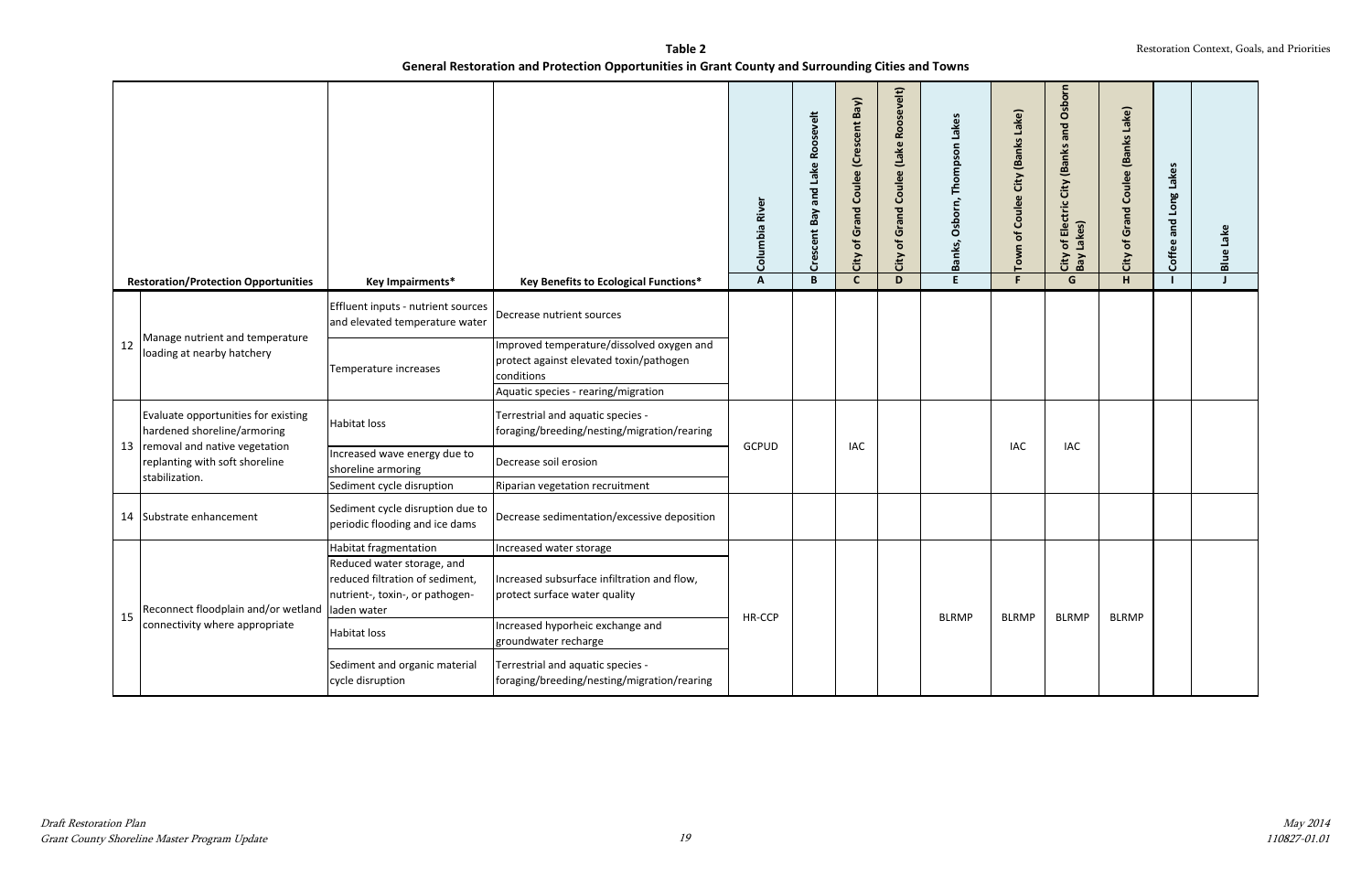|                | <b>Restoration/Protection Opportunities</b>                                                           | Key Impairments*                                             | Key Benefits to Ecological Functions*                                                                    | and<br>Alkali, Deep, Dry Falls, Lenore,<br>Little Soap Lakes<br>$\overline{\mathbf{K}}$ | Park Lake<br>$\mathbf{L}$ | Soap Lake<br>$\overline{M}$ | City of Soap Lake (Soap Lake)<br>$\overline{N}$ | and Brook Lakes<br>Trail, Billy Clapp,<br>$\mathbf{o}$ | and<br>Lake,<br>Round<br>Syphon,<br>Lake<br>$\omega$<br>Coulee<br>Sand Coule<br>Un-named I<br>D | Lakes<br>Ford<br>Ephrata and Rocky<br>$\overline{Q}$ | Lake.<br>Un-named<br>Lake,<br>Hills Lake, Hiawatha<br>Crater<br>Sand Lake,<br>Lakes<br>Lake,<br>Winchester<br>Ridge<br>Martha Lake, S<br>Lakes, Winche<br>Frenchman<br><b>Babcock</b><br>$\mathbf R$ | Moses Lake<br>$\overline{\mathsf{s}}$ |
|----------------|-------------------------------------------------------------------------------------------------------|--------------------------------------------------------------|----------------------------------------------------------------------------------------------------------|-----------------------------------------------------------------------------------------|---------------------------|-----------------------------|-------------------------------------------------|--------------------------------------------------------|-------------------------------------------------------------------------------------------------|------------------------------------------------------|------------------------------------------------------------------------------------------------------------------------------------------------------------------------------------------------------|---------------------------------------|
|                |                                                                                                       | Loss of nutrient and organic                                 | Riparian vegetation recruitment                                                                          |                                                                                         |                           |                             |                                                 |                                                        |                                                                                                 |                                                      |                                                                                                                                                                                                      |                                       |
| $\mathbf{1}$   | Establish riparian buffers where<br>absent and/or remove invasives<br>where present                   | inputs, reduced<br>evapotranspiration and<br>bioinfiltration | Increased habitat for aquatic and terrestrial<br>species foraging/breeding/nesting/migration             |                                                                                         | IAC                       |                             | IAC                                             |                                                        |                                                                                                 |                                                      |                                                                                                                                                                                                      | IAC, CCSBP                            |
|                | Concentrate and better manage<br>recreation and public access to intact   Habitat loss - riparian and |                                                              | Riparian vegetation recruitment for native<br>terrestrial species foraging/breeding/nesting<br>habitat   | CBWAMP                                                                                  |                           |                             |                                                 |                                                        |                                                                                                 |                                                      |                                                                                                                                                                                                      | <b>CCSBP</b>                          |
| $\overline{2}$ | riparian, wetland, and shrub-steppe<br>habitats                                                       | wetland                                                      | Temperature/dissolved oxygen improvements<br>Improve toxin/pathogen management<br>capabilities           |                                                                                         | <b>CBWAMP</b>             |                             |                                                 | <b>CBWAMP</b>                                          |                                                                                                 |                                                      | <b>CBWAMP</b>                                                                                                                                                                                        |                                       |
|                | Incorporate aquatic habitat<br>complexity and vegetation with                                         | Habitat loss along shoreline                                 | Maintained or increased habitat for aquatic<br>species - rearing/migration                               |                                                                                         |                           |                             |                                                 |                                                        |                                                                                                 |                                                      |                                                                                                                                                                                                      |                                       |
| $\overline{3}$ | future development along with soft<br>bank stabilization techniques                                   | Increased wave energy due to<br>shoreline armoring           | Reduced soil erosion                                                                                     | <b>IAC</b>                                                                              | <b>IAC</b>                | IAC                         | IAC                                             | <b>IAC</b>                                             | <b>IAC</b>                                                                                      | IAC                                                  |                                                                                                                                                                                                      | <b>IAC</b>                            |
|                | Implement stormwater controls                                                                         | Fertilizer/Pesticide/Herbicide<br>inputs                     | Reduced excess nutrient sources to improve<br>water quality                                              |                                                                                         |                           |                             |                                                 |                                                        |                                                                                                 |                                                      |                                                                                                                                                                                                      |                                       |
| 4              | consistent with Eastern WA                                                                            | Temperature increases                                        | Temperature/dissolved oxygen improvements                                                                | <b>IAC</b>                                                                              | <b>IAC</b>                |                             | IAC                                             |                                                        |                                                                                                 |                                                      |                                                                                                                                                                                                      | <b>IAC</b>                            |
|                | Stormwater manual                                                                                     | Bioaccumulation<br>of toxins                                 | Toxin/pathogen reduction                                                                                 |                                                                                         |                           |                             |                                                 |                                                        |                                                                                                 |                                                      |                                                                                                                                                                                                      |                                       |
| 5              | Restore shrub-steppe along<br>shorelines                                                              | Habitat loss - shrub-steppe                                  | Increased native shrub-steppe habitat for<br>terrestrial species foraging/breeding/<br>nesting/migration |                                                                                         |                           |                             |                                                 |                                                        |                                                                                                 |                                                      |                                                                                                                                                                                                      | <b>IAC</b>                            |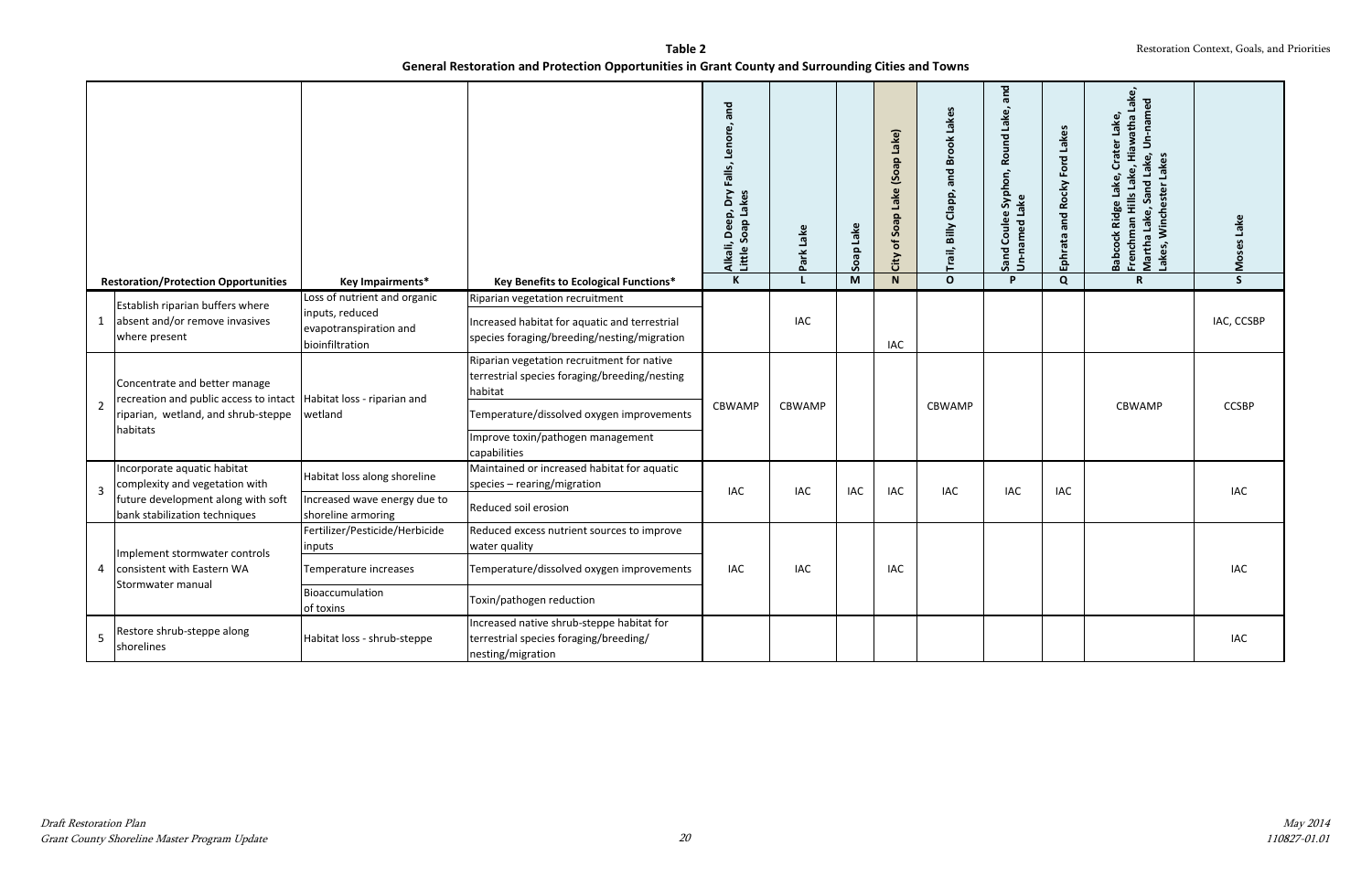|                | <b>Restoration/Protection Opportunities</b>             | Key Impairments*          | Key Benefits to Ecological Functions*                                                                   | and<br>Lenore,<br>Alkali, Deep, Dry Falls,<br>Little Soap Lakes<br>$\mathbf K$ | Lake<br>Park<br>$\mathbf{I}$ | Soap Lake<br>M | City of Soap Lake (Soap Lake)<br>$\mathsf{N}$ | Trail, Billy Clapp, and Brook Lakes<br>$\mathbf{o}$ | pue<br><b>Nel</b><br>Round<br>Syphon,<br>Lake<br>Couler<br>ъ<br>Sand Coul<br>Un-named<br><b>P</b> | and Rocky Ford Lakes<br>Ephrata<br>Q | Un-named<br>Lake,<br>Hills Lake, Hiawatha<br>Crater<br>Sand Lake,<br>Lakes, Winchester Lakes<br>Lake,<br>Ridge<br>Frenchman Hi<br>Martha Lake, '<br><b>Babcock</b><br>$\mathsf{R}$ | Moses Lake<br>$\mathsf{S}$ |  |
|----------------|---------------------------------------------------------|---------------------------|---------------------------------------------------------------------------------------------------------|--------------------------------------------------------------------------------|------------------------------|----------------|-----------------------------------------------|-----------------------------------------------------|---------------------------------------------------------------------------------------------------|--------------------------------------|------------------------------------------------------------------------------------------------------------------------------------------------------------------------------------|----------------------------|--|
|                |                                                         |                           |                                                                                                         |                                                                                |                              |                |                                               |                                                     |                                                                                                   |                                      |                                                                                                                                                                                    |                            |  |
|                | 6 Protect intact shrub-steppe habitat                   | (none)                    | Increase native shrub-steppe habitat for<br>terrestrial species foraging/<br>breeding/nesting/migration | CBWAMP                                                                         | <b>CBWAMP</b>                |                | <b>IAC</b>                                    | CBWAMP                                              |                                                                                                   |                                      | CBWAMP                                                                                                                                                                             |                            |  |
|                | Protect steep slope areas from runoff                   |                           | Increased subsurface infiltration and flow,                                                             |                                                                                |                              |                |                                               |                                                     |                                                                                                   |                                      |                                                                                                                                                                                    |                            |  |
| $\overline{7}$ | and sedimentation                                       | Sediment cycle disruption | protect surface water quality                                                                           |                                                                                |                              |                |                                               |                                                     |                                                                                                   |                                      |                                                                                                                                                                                    | <b>IAC</b>                 |  |
|                |                                                         |                           | Reductions in soil erosion                                                                              |                                                                                |                              |                |                                               |                                                     |                                                                                                   |                                      |                                                                                                                                                                                    |                            |  |
|                |                                                         |                           | Reductions in soil erosion                                                                              |                                                                                |                              |                |                                               |                                                     |                                                                                                   |                                      |                                                                                                                                                                                    |                            |  |
|                | Monitor shoreline periodically and                      |                           | Riparian vegetation recruitment                                                                         |                                                                                |                              |                |                                               |                                                     |                                                                                                   |                                      |                                                                                                                                                                                    |                            |  |
| 8              | evaluate protection measures if                         | <b>NA</b>                 | Protections for temperature/                                                                            |                                                                                |                              |                |                                               | N/A                                                 |                                                                                                   | <b>IAC</b>                           | IAC                                                                                                                                                                                |                            |  |
|                | grazing impacts appear                                  |                           | dissolved oxygen conditions and protection                                                              |                                                                                |                              |                |                                               |                                                     |                                                                                                   |                                      |                                                                                                                                                                                    |                            |  |
|                |                                                         |                           | against toxin/pathogen addition                                                                         |                                                                                |                              |                |                                               |                                                     |                                                                                                   |                                      |                                                                                                                                                                                    |                            |  |
|                |                                                         |                           | Protections for temperature/dissolved oxygen                                                            |                                                                                |                              |                |                                               |                                                     |                                                                                                   |                                      |                                                                                                                                                                                    |                            |  |
|                | Protect existing wetland and riparian                   |                           | conditions and protection against                                                                       |                                                                                |                              |                |                                               | IAC,                                                |                                                                                                   |                                      |                                                                                                                                                                                    |                            |  |
| 9              | habitats                                                | <b>NA</b>                 | toxin/pathogen addition                                                                                 |                                                                                | <b>CBWAMP</b>                | <b>IAC</b>     | IAC                                           | CBWAMP                                              |                                                                                                   |                                      | CBWAMP                                                                                                                                                                             |                            |  |
|                |                                                         |                           | Protection for aquatic and terrestrial species -                                                        |                                                                                |                              |                |                                               |                                                     |                                                                                                   |                                      |                                                                                                                                                                                    |                            |  |
|                |                                                         |                           | foraging/breeding/nesting/rearing                                                                       |                                                                                |                              |                |                                               |                                                     |                                                                                                   |                                      |                                                                                                                                                                                    |                            |  |
|                | Grass or woody plant strips between                     |                           | Soil erosion protection                                                                                 |                                                                                |                              |                |                                               |                                                     |                                                                                                   |                                      |                                                                                                                                                                                    |                            |  |
|                | 10 agricultural fields and either lakes or Habitat loss |                           | Support native grassland and shrub steppe                                                               |                                                                                |                              |                | N/A                                           |                                                     |                                                                                                   |                                      |                                                                                                                                                                                    |                            |  |
|                | streams                                                 |                           | features<br>Increase habitat for terrestrial species -                                                  |                                                                                |                              |                |                                               |                                                     |                                                                                                   |                                      |                                                                                                                                                                                    |                            |  |
|                |                                                         |                           | foraging/breeding/nesting/migration                                                                     |                                                                                |                              |                |                                               |                                                     |                                                                                                   |                                      |                                                                                                                                                                                    |                            |  |
|                |                                                         |                           | Reductions in soil erosion                                                                              |                                                                                |                              |                |                                               |                                                     |                                                                                                   |                                      |                                                                                                                                                                                    |                            |  |
|                |                                                         |                           | Riparian vegetation recruitment                                                                         |                                                                                |                              |                |                                               |                                                     |                                                                                                   |                                      |                                                                                                                                                                                    |                            |  |
| 11             | Concentrate livestock water access,                     |                           | Protections for temperature/dissolved oxygen                                                            |                                                                                |                              |                | N/A                                           |                                                     |                                                                                                   |                                      |                                                                                                                                                                                    | IAC                        |  |
|                | including exclusion fencing if feasible                 | <b>NA</b>                 | conditions and protection against                                                                       |                                                                                |                              |                |                                               |                                                     |                                                                                                   |                                      |                                                                                                                                                                                    |                            |  |
|                |                                                         |                           | toxin/pathogen addition                                                                                 |                                                                                |                              |                |                                               |                                                     |                                                                                                   |                                      |                                                                                                                                                                                    |                            |  |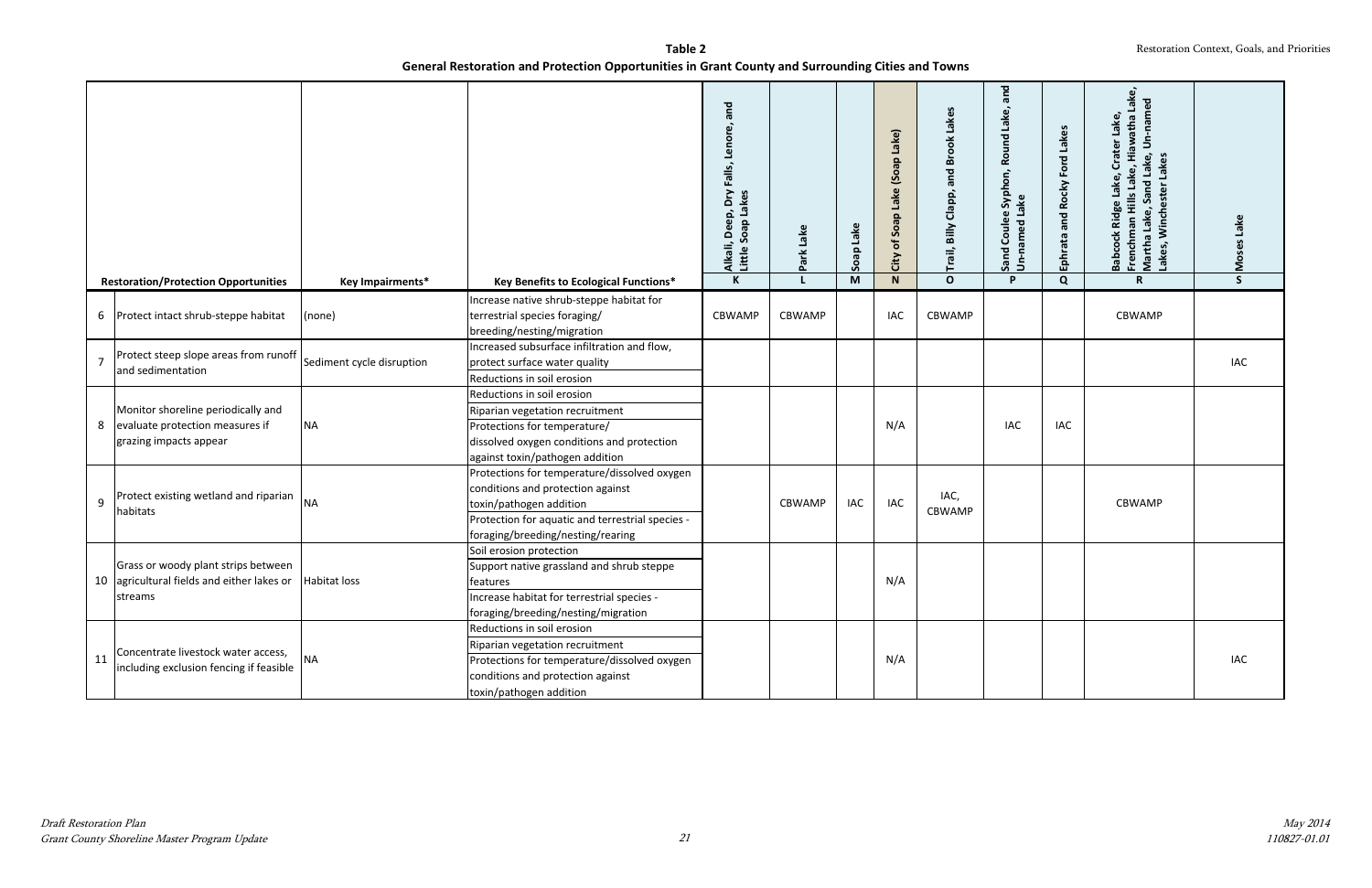|    |                                                                                        |                                                                                                  |                                                                                                                                           | and<br>Lenore,<br>Falls,<br>δŊ<br>Alkali, Deep, Dry I<br>Little Soap Lakes<br>$\,$ K | Lake<br>Park | Soap Lake<br>M | City of Soap Lake (Soap Lake)<br>${\bf N}$ | Trail, Billy Clapp, and Brook Lakes<br>$\mathbf{o}$ | and<br>Ňel<br>Round<br>Syphon,<br>Lake<br><b>Coulee</b><br>Sand Coule<br>Un-named I<br>P | Ephrata and Rocky Ford Lakes<br>Q | ਠ<br>Hiawatha<br>美<br>Lake,<br>Lakes<br>Lake,<br>Sand<br><b>ister</b><br>Hills<br>Frenchman Hi<br>Martha Lake, '<br>Winch<br>Bab<br><b>Kel</b><br>R | Lake<br>Mos<br>S |
|----|----------------------------------------------------------------------------------------|--------------------------------------------------------------------------------------------------|-------------------------------------------------------------------------------------------------------------------------------------------|--------------------------------------------------------------------------------------|--------------|----------------|--------------------------------------------|-----------------------------------------------------|------------------------------------------------------------------------------------------|-----------------------------------|-----------------------------------------------------------------------------------------------------------------------------------------------------|------------------|
|    | <b>Restoration/Protection Opportunities</b>                                            | Key Impairments*                                                                                 | Key Benefits to Ecological Functions*                                                                                                     |                                                                                      |              |                |                                            |                                                     |                                                                                          |                                   |                                                                                                                                                     |                  |
|    |                                                                                        | Effluent inputs - nutrient sources<br>and elevated temperature water                             | Decrease nutrient sources                                                                                                                 |                                                                                      |              |                |                                            |                                                     |                                                                                          |                                   |                                                                                                                                                     |                  |
| 12 | Manage nutrient and temperature<br>loading at nearby hatchery                          | Temperature increases                                                                            | Improved temperature/dissolved oxygen and<br>protect against elevated toxin/pathogen<br>conditions<br>Aquatic species - rearing/migration |                                                                                      |              |                |                                            |                                                     |                                                                                          |                                   |                                                                                                                                                     |                  |
|    | Evaluate opportunities for existing<br>hardened shoreline/armoring                     | <b>Habitat loss</b>                                                                              | Terrestrial and aquatic species -<br>foraging/breeding/nesting/migration/rearing                                                          |                                                                                      |              |                |                                            |                                                     |                                                                                          |                                   |                                                                                                                                                     |                  |
|    | 13   removal and native vegetation<br>replanting with soft shoreline<br>stabilization. | Increased wave energy due to<br>shoreline armoring                                               | Decrease soil erosion                                                                                                                     |                                                                                      |              |                | <b>IAC</b>                                 |                                                     |                                                                                          |                                   |                                                                                                                                                     |                  |
|    |                                                                                        | Sediment cycle disruption                                                                        | Riparian vegetation recruitment                                                                                                           |                                                                                      |              |                |                                            |                                                     |                                                                                          |                                   |                                                                                                                                                     |                  |
|    | 14 Substrate enhancement                                                               | Sediment cycle disruption due to<br>periodic flooding and ice dams                               | Decrease sedimentation/excessive deposition                                                                                               |                                                                                      |              |                |                                            |                                                     |                                                                                          |                                   |                                                                                                                                                     |                  |
|    |                                                                                        | Habitat fragmentation                                                                            | Increased water storage                                                                                                                   |                                                                                      |              |                |                                            |                                                     |                                                                                          |                                   |                                                                                                                                                     |                  |
| 15 | Reconnect floodplain and/or wetland   laden water                                      | Reduced water storage, and<br>reduced filtration of sediment,<br>nutrient-, toxin-, or pathogen- | Increased subsurface infiltration and flow,<br>protect surface water quality                                                              |                                                                                      |              |                |                                            |                                                     |                                                                                          |                                   |                                                                                                                                                     |                  |
|    | connectivity where appropriate                                                         | Habitat loss                                                                                     | Increased hyporheic exchange and<br>groundwater recharge                                                                                  |                                                                                      |              |                |                                            |                                                     |                                                                                          |                                   |                                                                                                                                                     |                  |
|    |                                                                                        | Sediment and organic material<br>cycle disruption                                                | Terrestrial and aquatic species -<br>foraging/breeding/nesting/migration/rearing                                                          |                                                                                      |              |                |                                            |                                                     |                                                                                          |                                   |                                                                                                                                                     |                  |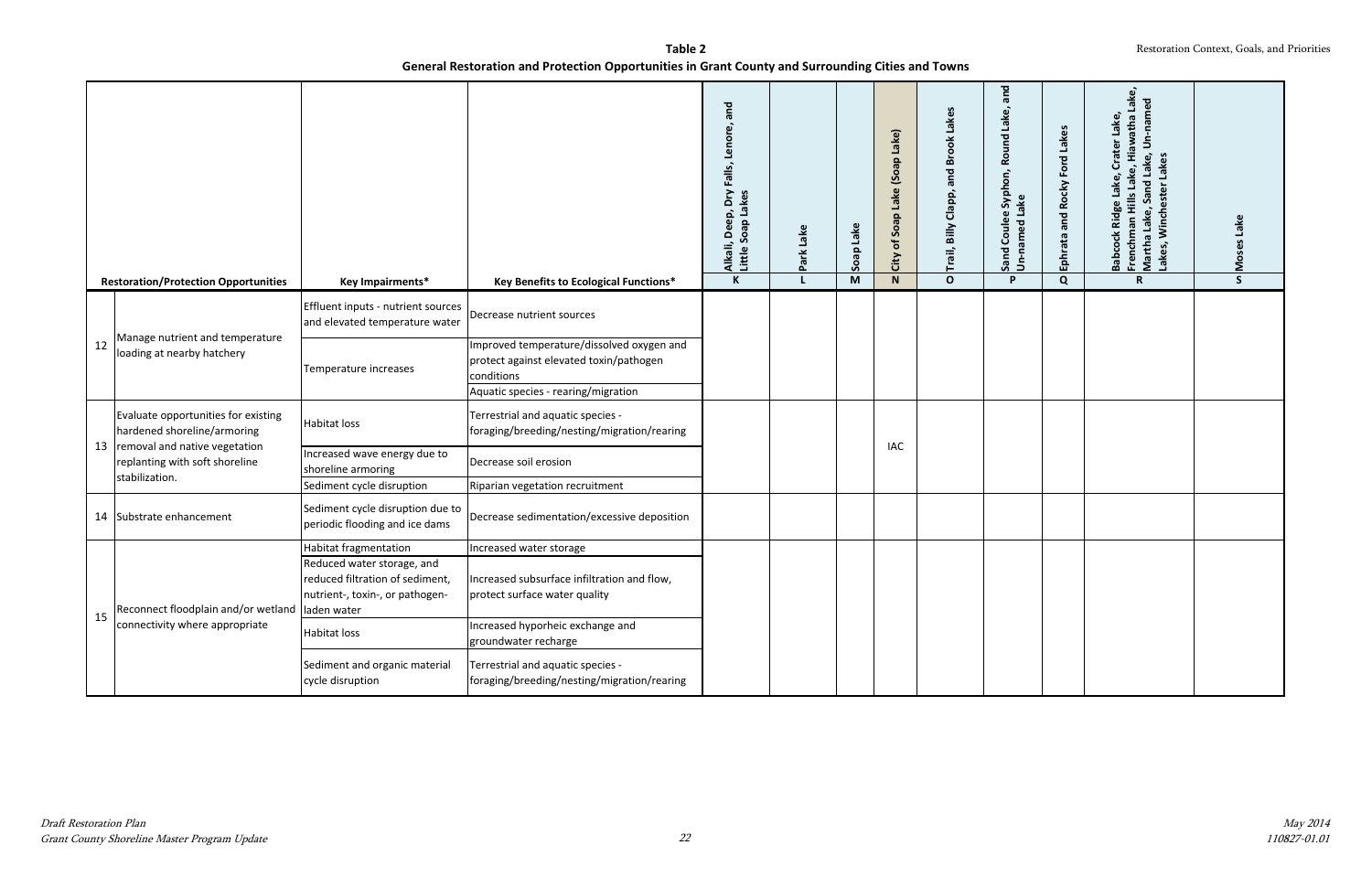|                |                                                                                                                                                          |                                                                                              |                                                                                                                                                                                                          | Ancient Lake, Burke Lake, Dusty Lake,<br>Evergreen Reservoir, Flat Lake, Hilltop<br>Lake, Quincy Lake, Stan Coffin Lake | <b>Potholes Reservoir</b> | Susan Lake, Un-named<br>Crescent Lake, Hampton<br>Pit Lakes, Royal Lak<br>Windmill<br>Long Lake (South),<br>Lower Goose Lake, Marsh Unit One<br>South Teal Lake, South<br>S34, Upper<br>ke,<br>T17-0N R29-0E<br>Warden<br>Canal<br>Heart Lake,<br>North Teal Lake,<br>Warden Lake,<br>Lake,<br>Lake,<br>Lake in<br>Goose L<br>Blythe<br>Corral I<br>Lake,<br>Soda<br>Lake | Red Rock Lake,<br>Lenice<br>Lake,<br>Nunnally Lake,<br><b>Burkett</b><br>Sand Hollow Lake<br>Lake,<br>Bobby<br>Lake, | $\overline{28}$<br>S.<br>ŏ<br>Saddle<br>R23<br>$\mathsf{S}$<br>Un-named Lake in T15 (<br>Saddle Mountain Lake,<br>Mountain Wasteway |
|----------------|----------------------------------------------------------------------------------------------------------------------------------------------------------|----------------------------------------------------------------------------------------------|----------------------------------------------------------------------------------------------------------------------------------------------------------------------------------------------------------|-------------------------------------------------------------------------------------------------------------------------|---------------------------|---------------------------------------------------------------------------------------------------------------------------------------------------------------------------------------------------------------------------------------------------------------------------------------------------------------------------------------------------------------------------|----------------------------------------------------------------------------------------------------------------------|-------------------------------------------------------------------------------------------------------------------------------------|
|                | <b>Restoration/Protection Opportunities</b>                                                                                                              | <b>Key Impairments*</b>                                                                      | Key Benefits to Ecological Functions*                                                                                                                                                                    | $\mathbf T$                                                                                                             | $\overline{U}$            | V                                                                                                                                                                                                                                                                                                                                                                         | W                                                                                                                    | X                                                                                                                                   |
|                | Establish riparian buffers where<br>absent and/or remove invasives<br>where present                                                                      | Loss of nutrient and organic<br>inputs, reduced<br>evapotranspiration and<br>bioinfiltration | Riparian vegetation recruitment<br>Increased habitat for aquatic and terrestrial<br>species foraging/breeding/nesting/migration                                                                          |                                                                                                                         | IAC,<br><b>CCSBP</b>      |                                                                                                                                                                                                                                                                                                                                                                           | <b>CCSBP</b>                                                                                                         |                                                                                                                                     |
| $\overline{2}$ | Concentrate and better manage<br>recreation and public access to intact   Habitat loss - riparian and<br>riparian, wetland, and shrub-steppe<br>habitats | wetland                                                                                      | Riparian vegetation recruitment for native<br>terrestrial species foraging/breeding/nesting<br>habitat<br>Temperature/dissolved oxygen improvements<br>Improve toxin/pathogen management<br>capabilities | CBWAMP                                                                                                                  | CBWAMP,<br><b>CCSBP</b>   | <b>CBWAMP</b>                                                                                                                                                                                                                                                                                                                                                             |                                                                                                                      |                                                                                                                                     |
| 3              | Incorporate aquatic habitat<br>complexity and vegetation with<br>future development along with soft                                                      | Habitat loss along shoreline<br>Increased wave energy due to                                 | Maintained or increased habitat for aquatic<br>species - rearing/migration                                                                                                                               |                                                                                                                         | IAC                       |                                                                                                                                                                                                                                                                                                                                                                           |                                                                                                                      |                                                                                                                                     |
|                | bank stabilization techniques                                                                                                                            | shoreline armoring                                                                           | Reduced soil erosion                                                                                                                                                                                     |                                                                                                                         |                           |                                                                                                                                                                                                                                                                                                                                                                           |                                                                                                                      |                                                                                                                                     |
|                | Implement stormwater controls                                                                                                                            | Fertilizer/Pesticide/Herbicide<br>inputs                                                     | Reduced excess nutrient sources to improve<br>water quality                                                                                                                                              |                                                                                                                         |                           |                                                                                                                                                                                                                                                                                                                                                                           |                                                                                                                      |                                                                                                                                     |
| 4              | consistent with Eastern WA                                                                                                                               | Temperature increases                                                                        | Temperature/dissolved oxygen improvements                                                                                                                                                                | <b>IAC</b>                                                                                                              |                           |                                                                                                                                                                                                                                                                                                                                                                           | IAC                                                                                                                  | <b>IAC</b>                                                                                                                          |
|                | Stormwater manual                                                                                                                                        | Bioaccumulation<br>of toxins                                                                 | Toxin/pathogen reduction                                                                                                                                                                                 |                                                                                                                         |                           |                                                                                                                                                                                                                                                                                                                                                                           |                                                                                                                      |                                                                                                                                     |
| 5              | Restore shrub-steppe along<br>shorelines                                                                                                                 | Habitat loss - shrub-steppe                                                                  | Increased native shrub-steppe habitat for<br>terrestrial species foraging/breeding/<br>nesting/migration                                                                                                 |                                                                                                                         |                           | <b>IAC</b>                                                                                                                                                                                                                                                                                                                                                                | <b>IAC</b>                                                                                                           |                                                                                                                                     |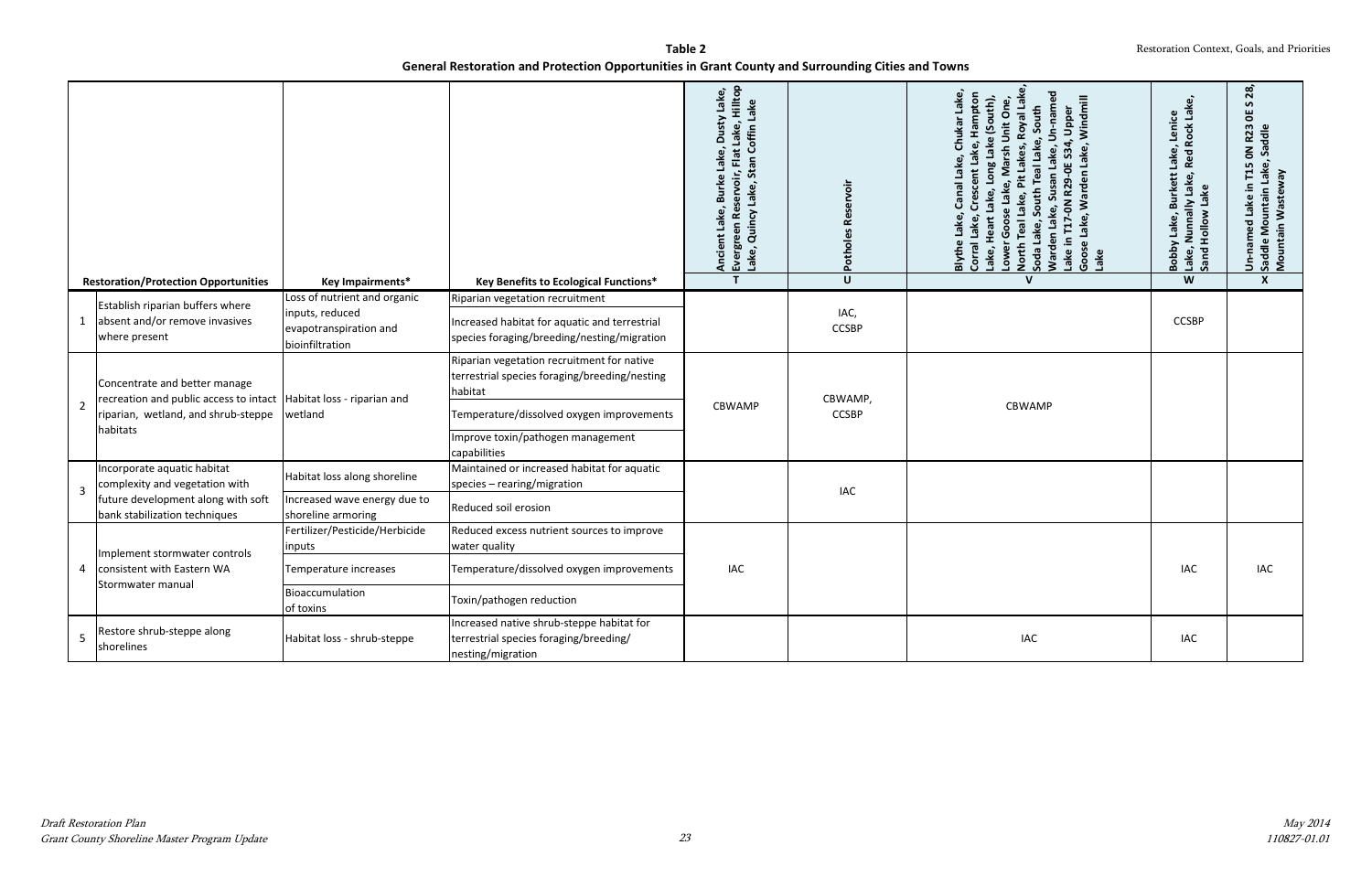|                |                                                                                                             |                           |                                                                                                                                                                                                       | Flat Lake, Hilltop<br>Lake, Dusty Lake,<br>Coffin Lake<br>Stan<br>Evergreen Reservoir,<br>Lake, Quincy Lake, St<br><b>Burke</b><br>Ancient Lake, | Poth           | Susan Lake, Un-named<br>Lake,<br>Hampton<br>Windmill<br>outh),<br>Royal La<br>Unit One<br>South<br>T17-0N R29-0E S34, Upper<br>Chukai<br>و (S<br>eal Lake.<br>Crescent Lake,<br>Warden Lake,<br>Lakes<br>ු<br><b>Ruon</b><br>Canal<br>South<br>ake.<br>Warden Lake,<br>Lake,<br><b>Teal L</b><br>Lake,<br>Heart<br>ake.<br>Lake in<br>Goose<br>Corral<br><b>North</b><br>Blyth<br>ake,<br>Soda<br>Lake<br>$\epsilon$ | Red Rock Lake,<br>Lenice<br>Lake,<br>, באלפ, Burkett L.<br>א Munnally Lake, F.<br>Hollow Lake<br>Bobby<br>Lake, N<br>Sand | 28,<br>$\mathbf{v}$<br>븽<br>Un-named Lake in T15 0N R23<br>Saddle Mountain Lake, Saddle<br>Mountain Wasteway |
|----------------|-------------------------------------------------------------------------------------------------------------|---------------------------|-------------------------------------------------------------------------------------------------------------------------------------------------------------------------------------------------------|--------------------------------------------------------------------------------------------------------------------------------------------------|----------------|----------------------------------------------------------------------------------------------------------------------------------------------------------------------------------------------------------------------------------------------------------------------------------------------------------------------------------------------------------------------------------------------------------------------|---------------------------------------------------------------------------------------------------------------------------|--------------------------------------------------------------------------------------------------------------|
|                | <b>Restoration/Protection Opportunities</b>                                                                 | <b>Key Impairments*</b>   | <b>Key Benefits to Ecological Functions*</b>                                                                                                                                                          | $\mathsf{T}$                                                                                                                                     | $\cup$         | $\mathbf v$                                                                                                                                                                                                                                                                                                                                                                                                          | W                                                                                                                         | X                                                                                                            |
|                | 6 Protect intact shrub-steppe habitat                                                                       | (none)                    | Increase native shrub-steppe habitat for<br>terrestrial species foraging/<br>breeding/nesting/migration                                                                                               | IAC, CBWAMP                                                                                                                                      | IAC,<br>CBWAMP | <b>CBWAMP</b>                                                                                                                                                                                                                                                                                                                                                                                                        | IAC                                                                                                                       | IAC                                                                                                          |
| $\overline{7}$ | Protect steep slope areas from runoff<br>and sedimentation                                                  | Sediment cycle disruption | Increased subsurface infiltration and flow,<br>protect surface water quality<br>Reductions in soil erosion                                                                                            |                                                                                                                                                  |                |                                                                                                                                                                                                                                                                                                                                                                                                                      |                                                                                                                           |                                                                                                              |
|                | Monitor shoreline periodically and<br>8 evaluate protection measures if<br>grazing impacts appear           | <b>NA</b>                 | Reductions in soil erosion<br>Riparian vegetation recruitment<br>Protections for temperature/<br>dissolved oxygen conditions and protection<br>against toxin/pathogen addition                        |                                                                                                                                                  |                |                                                                                                                                                                                                                                                                                                                                                                                                                      |                                                                                                                           |                                                                                                              |
| 9              | Protect existing wetland and riparian<br>habitats                                                           | <b>NA</b>                 | Protections for temperature/dissolved oxygen<br>conditions and protection against<br>toxin/pathogen addition<br>Protection for aquatic and terrestrial species -<br>foraging/breeding/nesting/rearing | <b>CBWAMP</b>                                                                                                                                    | <b>CBWAMP</b>  | <b>CBWAMP</b>                                                                                                                                                                                                                                                                                                                                                                                                        | <b>CCSBP</b>                                                                                                              |                                                                                                              |
|                | Grass or woody plant strips between<br>10 agricultural fields and either lakes or   Habitat loss<br>streams |                           | Soil erosion protection<br>Support native grassland and shrub steppe<br>features<br>Increase habitat for terrestrial species -<br>foraging/breeding/nesting/migration                                 | IAC                                                                                                                                              | IAC            | IAC                                                                                                                                                                                                                                                                                                                                                                                                                  | IAC                                                                                                                       | IAC                                                                                                          |
| 11             | Concentrate livestock water access,<br>including exclusion fencing if feasible                              | <b>NA</b>                 | Reductions in soil erosion<br>Riparian vegetation recruitment<br>Protections for temperature/dissolved oxygen<br>conditions and protection against<br>toxin/pathogen addition                         |                                                                                                                                                  |                | IAC                                                                                                                                                                                                                                                                                                                                                                                                                  | IAC                                                                                                                       |                                                                                                              |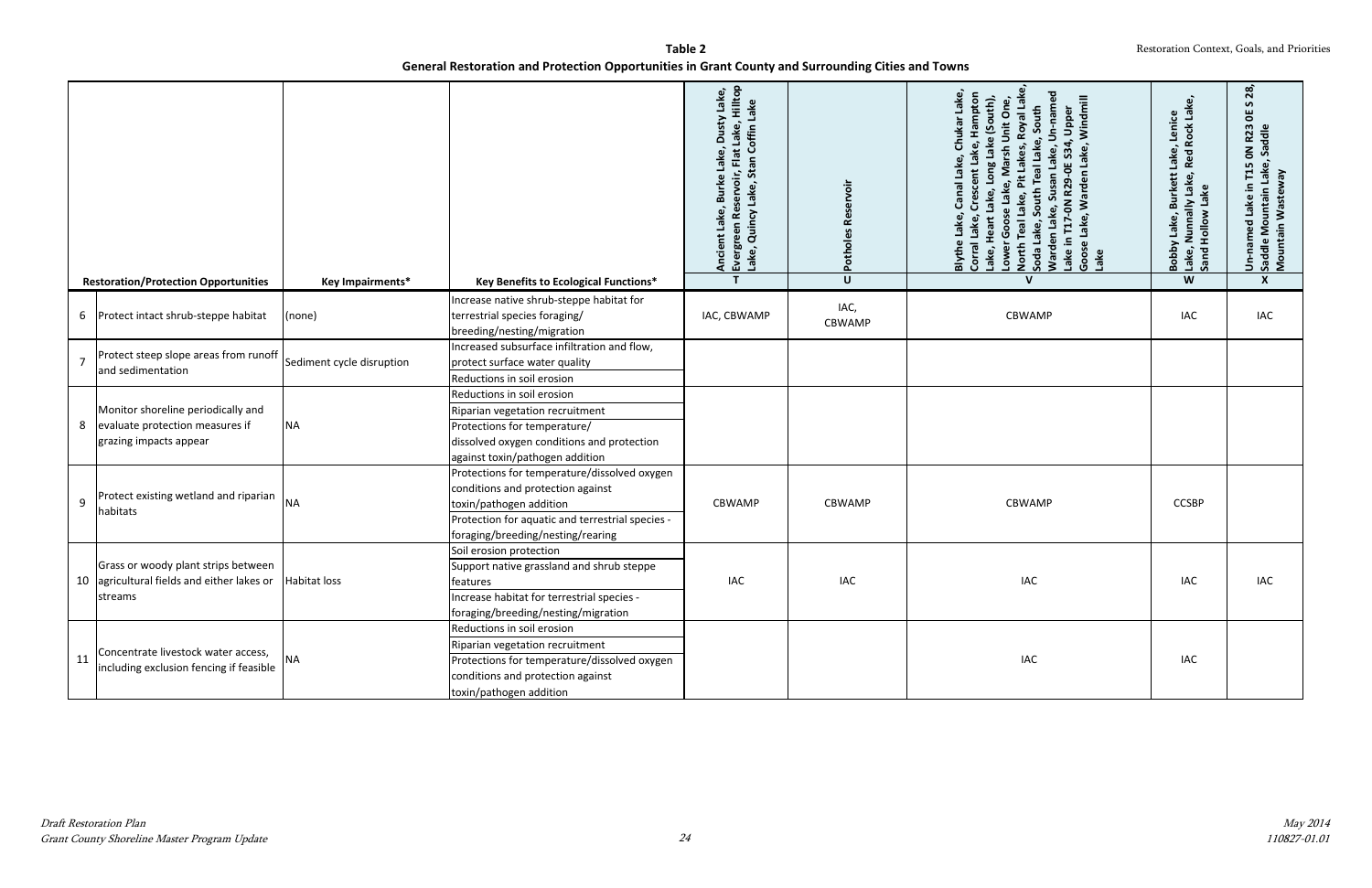|    | <b>Restoration/Protection Opportunities</b>                                                                                                                  | Key Impairments*                                                     | <b>Key Benefits to Ecological Functions*</b>                                         | Evergreen Reservoir, Flat Lake, Hilltop<br>Lake, Dusty Lake,<br>Coffin Lake<br>Stan<br><b>Burke</b><br>Quincy Lake,<br>Lake,<br>Ancient<br>Lake,<br>$\mathsf{T}$ | İõ<br>$\cup$ | Warden Lake, Susan Lake, Un-named<br>Lake,<br>lampton<br>Windmill<br>outh),<br>arsh Unit One<br>Royal Lal<br>South<br>Lake in T17-0N R29-0E S34, Upper<br>South Teal Lake,<br>Lake, Warden Lake,<br>Lakes,<br>Lake,<br>Canal<br>Ö<br>人名<br>ake.<br>ပ္တ<br>Lake,<br>Teal L<br>Lake,<br>Heart<br>Goo<br>Lake,<br>Blythe<br>Corral I<br>Goose<br><b>North</b><br>ake,<br>Soda<br>Lake<br>Low<br>$\mathbf{v}$ | ke,<br>$\mathbf{G}$<br>Lenice<br><b>Red Rock</b><br>Lake,<br>, Nunnally Lake, F<br>I Hollow Lake<br><b>Burkett</b><br>Lake,<br>Bobby<br>Lake, I<br>Sand H<br>W | $\overline{28}$<br>S.<br>۵E<br>50N R23<br>Saddle Mountain Lake, Saddle<br>Mountain Wasteway<br>Un-named Lake in T1<br>$\boldsymbol{x}$ |
|----|--------------------------------------------------------------------------------------------------------------------------------------------------------------|----------------------------------------------------------------------|--------------------------------------------------------------------------------------|------------------------------------------------------------------------------------------------------------------------------------------------------------------|--------------|-----------------------------------------------------------------------------------------------------------------------------------------------------------------------------------------------------------------------------------------------------------------------------------------------------------------------------------------------------------------------------------------------------------|----------------------------------------------------------------------------------------------------------------------------------------------------------------|----------------------------------------------------------------------------------------------------------------------------------------|
|    |                                                                                                                                                              |                                                                      |                                                                                      |                                                                                                                                                                  |              |                                                                                                                                                                                                                                                                                                                                                                                                           |                                                                                                                                                                |                                                                                                                                        |
| 12 | Manage nutrient and temperature<br>loading at nearby hatchery                                                                                                | Effluent inputs - nutrient sources<br>and elevated temperature water | Decrease nutrient sources                                                            |                                                                                                                                                                  |              |                                                                                                                                                                                                                                                                                                                                                                                                           |                                                                                                                                                                |                                                                                                                                        |
|    |                                                                                                                                                              | Temperature increases                                                | Improved temperature/dissolved oxygen and<br>protect against elevated toxin/pathogen |                                                                                                                                                                  |              |                                                                                                                                                                                                                                                                                                                                                                                                           |                                                                                                                                                                |                                                                                                                                        |
|    |                                                                                                                                                              |                                                                      | conditions                                                                           |                                                                                                                                                                  |              |                                                                                                                                                                                                                                                                                                                                                                                                           |                                                                                                                                                                |                                                                                                                                        |
|    |                                                                                                                                                              |                                                                      | Aquatic species - rearing/migration                                                  |                                                                                                                                                                  |              |                                                                                                                                                                                                                                                                                                                                                                                                           |                                                                                                                                                                |                                                                                                                                        |
|    | Evaluate opportunities for existing<br>hardened shoreline/armoring<br>13   removal and native vegetation<br>replanting with soft shoreline<br>stabilization. | <b>Habitat loss</b>                                                  | Terrestrial and aquatic species -<br>foraging/breeding/nesting/migration/rearing     |                                                                                                                                                                  |              |                                                                                                                                                                                                                                                                                                                                                                                                           |                                                                                                                                                                |                                                                                                                                        |
|    |                                                                                                                                                              | Increased wave energy due to<br>shoreline armoring                   | Decrease soil erosion                                                                |                                                                                                                                                                  |              |                                                                                                                                                                                                                                                                                                                                                                                                           |                                                                                                                                                                |                                                                                                                                        |
|    |                                                                                                                                                              | Sediment cycle disruption                                            | Riparian vegetation recruitment                                                      |                                                                                                                                                                  |              |                                                                                                                                                                                                                                                                                                                                                                                                           |                                                                                                                                                                |                                                                                                                                        |
|    | 14 Substrate enhancement                                                                                                                                     | Sediment cycle disruption due to<br>periodic flooding and ice dams   | Decrease sedimentation/excessive deposition                                          |                                                                                                                                                                  |              |                                                                                                                                                                                                                                                                                                                                                                                                           |                                                                                                                                                                |                                                                                                                                        |
|    |                                                                                                                                                              | Habitat fragmentation                                                | Increased water storage                                                              |                                                                                                                                                                  |              |                                                                                                                                                                                                                                                                                                                                                                                                           |                                                                                                                                                                |                                                                                                                                        |
|    |                                                                                                                                                              | Reduced water storage, and<br>reduced filtration of sediment,        | Increased subsurface infiltration and flow,                                          |                                                                                                                                                                  |              |                                                                                                                                                                                                                                                                                                                                                                                                           |                                                                                                                                                                |                                                                                                                                        |
| 15 | Reconnect floodplain and/or wetland laden water                                                                                                              | nutrient-, toxin-, or pathogen-                                      | protect surface water quality                                                        |                                                                                                                                                                  |              |                                                                                                                                                                                                                                                                                                                                                                                                           | <b>CCSBP</b>                                                                                                                                                   |                                                                                                                                        |
|    | connectivity where appropriate                                                                                                                               | Habitat loss                                                         | Increased hyporheic exchange and<br>groundwater recharge                             |                                                                                                                                                                  |              |                                                                                                                                                                                                                                                                                                                                                                                                           |                                                                                                                                                                |                                                                                                                                        |
|    |                                                                                                                                                              | Sediment and organic material<br>cycle disruption                    | Terrestrial and aquatic species -<br>foraging/breeding/nesting/migration/rearing     |                                                                                                                                                                  |              |                                                                                                                                                                                                                                                                                                                                                                                                           |                                                                                                                                                                |                                                                                                                                        |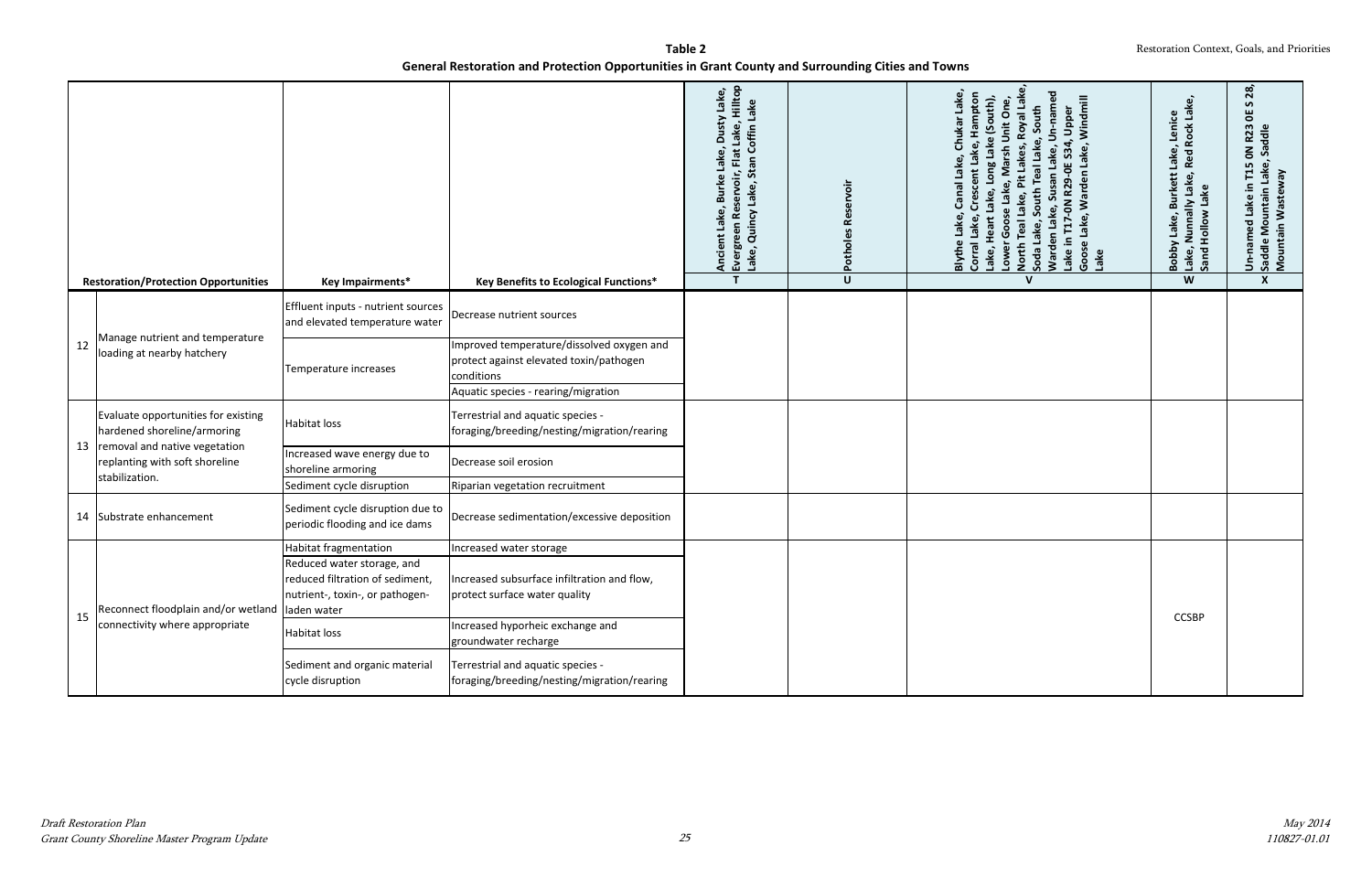|                | <b>Restoration/Protection Opportunities</b>                                                                    | Key Impairments*                                             | Key Benefits to Ecological Functions*                                                                                                               | Lind Coulee<br>$\overline{Y}$ | Crab Creek<br><b>No7</b><br>$\overline{z}$ | Rocky Ford Creek<br>AA | <b>Creek</b><br>$\mathbf{a}$<br>Cra<br>Upper<br>$\overline{BB}$ | Krupp (Upper Crab Creek)<br>$\mathbf{b}$<br>Town<br>$\overline{cc}$ | Town of Wilson Creek (Upper Crab<br>Creek)<br><b>DD</b> |
|----------------|----------------------------------------------------------------------------------------------------------------|--------------------------------------------------------------|-----------------------------------------------------------------------------------------------------------------------------------------------------|-------------------------------|--------------------------------------------|------------------------|-----------------------------------------------------------------|---------------------------------------------------------------------|---------------------------------------------------------|
|                |                                                                                                                | Loss of nutrient and organic                                 | Riparian vegetation recruitment                                                                                                                     |                               |                                            |                        |                                                                 |                                                                     |                                                         |
| 1              | Establish riparian buffers where<br>absent and/or remove invasives<br>where present                            | inputs, reduced<br>evapotranspiration and<br>bioinfiltration | Increased habitat for aquatic and terrestrial<br>species foraging/breeding/nesting/migration                                                        |                               | CCSBP, CNWR-CCP                            | IAC, CCSBP             | IAC, CCSBP                                                      | IAC, CCSBP                                                          | <b>CCSBP</b>                                            |
| $\overline{2}$ | Concentrate and better manage<br>recreation and public access to intact<br>riparian, wetland, and shrub-steppe | Habitat loss - riparian and<br>wetland                       | Riparian vegetation recruitment for native<br>terrestrial species foraging/breeding/nesting<br>habitat<br>Temperature/dissolved oxygen improvements |                               | CBWAMP, CNWR-CCP                           |                        |                                                                 |                                                                     |                                                         |
|                | habitats                                                                                                       |                                                              | Improve toxin/pathogen management<br>capabilities                                                                                                   |                               |                                            |                        |                                                                 |                                                                     |                                                         |
| 3              | Incorporate aquatic habitat<br>complexity and vegetation with                                                  | Habitat loss along shoreline                                 | Maintained or increased habitat for aquatic<br>species - rearing/migration                                                                          | IAC                           |                                            |                        |                                                                 |                                                                     |                                                         |
|                | future development along with soft<br>bank stabilization techniques                                            | Increased wave energy due to<br>shoreline armoring           | Reduced soil erosion                                                                                                                                |                               |                                            |                        |                                                                 |                                                                     |                                                         |
|                |                                                                                                                | Fertilizer/Pesticide/Herbicide<br>inputs                     | Reduced excess nutrient sources to improve<br>water quality                                                                                         |                               |                                            |                        |                                                                 |                                                                     |                                                         |
|                | Implement stormwater controls<br>consistent with Eastern WA                                                    | Temperature increases                                        | Temperature/dissolved oxygen improvements                                                                                                           | IAC                           | <b>IAC</b>                                 |                        | <b>IAC</b>                                                      | <b>IAC</b>                                                          | IAC                                                     |
|                | Stormwater manual                                                                                              | Bioaccumulation<br>of toxins                                 | Toxin/pathogen reduction                                                                                                                            |                               |                                            |                        |                                                                 |                                                                     |                                                         |
| .5             | Restore shrub-steppe along<br>shorelines                                                                       | Habitat loss - shrub-steppe                                  | Increased native shrub-steppe habitat for<br>terrestrial species foraging/breeding/<br>nesting/migration                                            | IAC                           | <b>IAC</b>                                 | IAC.                   | <b>IAC</b>                                                      | <b>IAC</b>                                                          |                                                         |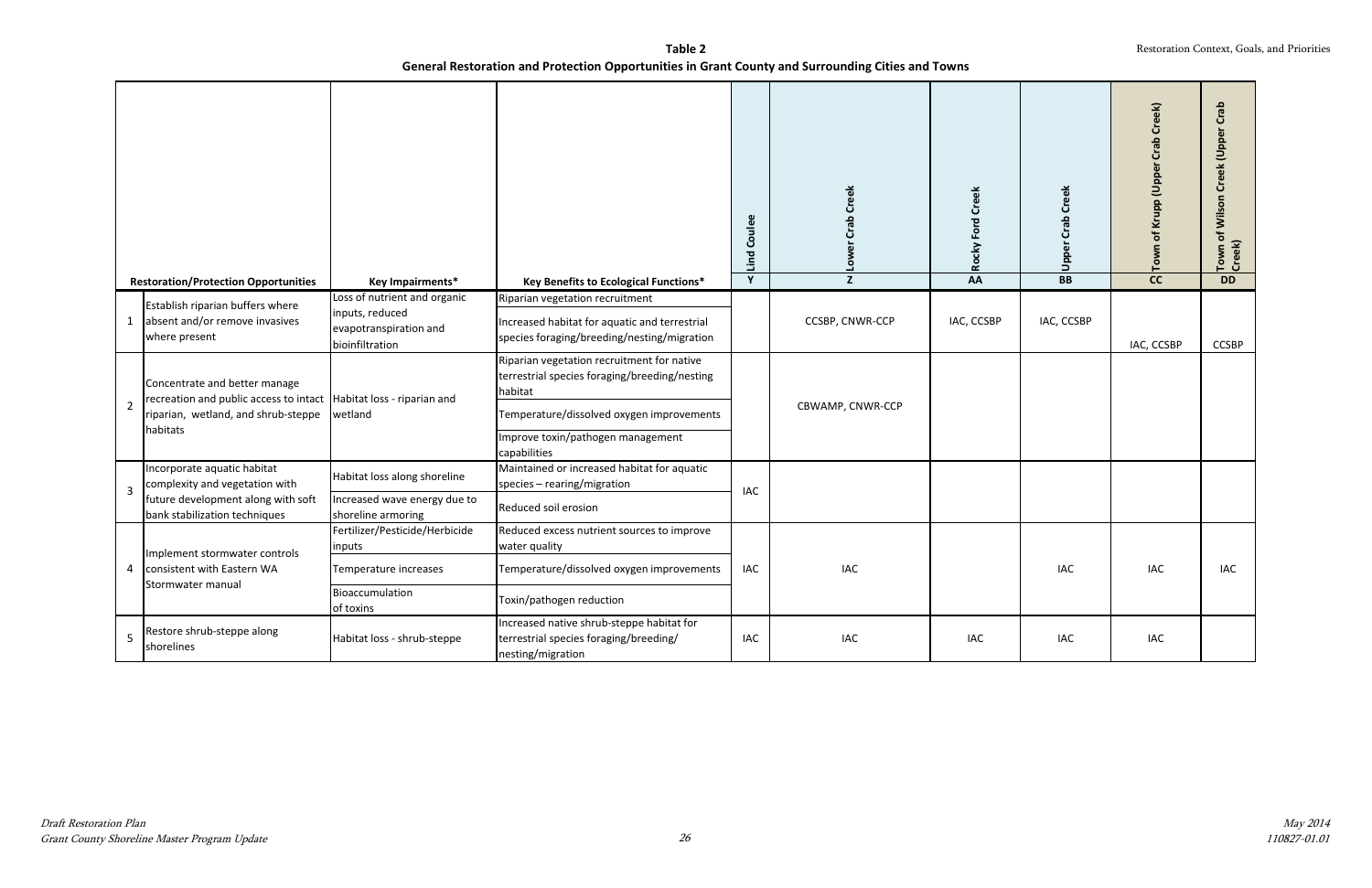|    | <b>Restoration/Protection Opportunities</b>                                                                   | <b>Key Impairments*</b>   | Key Benefits to Ecological Functions*                                                                                                                                                                 | Lind Coulee<br>Y | ab Creek<br>ū<br>Low<br>$\overline{z}$  | Rocky Ford Creek<br>AA | eek<br>ပ်<br>σ<br>ت<br>Upper<br>BB | b Creek)<br>ت<br>(Upper<br>Town<br>$\overline{cc}$ | Crab<br>Town of Wilson Creek (Upper<br>Creek)<br><b>DD</b> |
|----|---------------------------------------------------------------------------------------------------------------|---------------------------|-------------------------------------------------------------------------------------------------------------------------------------------------------------------------------------------------------|------------------|-----------------------------------------|------------------------|------------------------------------|----------------------------------------------------|------------------------------------------------------------|
| 6  | Protect intact shrub-steppe habitat                                                                           | (none)                    | Increase native shrub-steppe habitat for<br>terrestrial species foraging/<br>breeding/nesting/migration                                                                                               |                  | IAC, CBWAMP                             |                        |                                    |                                                    |                                                            |
| 7  | Protect steep slope areas from runoff<br>and sedimentation                                                    | Sediment cycle disruption | Increased subsurface infiltration and flow,<br>protect surface water quality<br>Reductions in soil erosion                                                                                            |                  |                                         |                        |                                    |                                                    |                                                            |
|    | Monitor shoreline periodically and<br>8 evaluate protection measures if<br>grazing impacts appear             | <b>NA</b>                 | Reductions in soil erosion<br>Riparian vegetation recruitment<br>Protections for temperature/<br>dissolved oxygen conditions and protection<br>against toxin/pathogen addition                        |                  |                                         |                        | <b>IAC</b>                         |                                                    |                                                            |
| 9  | Protect existing wetland and riparian<br>habitats                                                             | <b>NA</b>                 | Protections for temperature/dissolved oxygen<br>conditions and protection against<br>toxin/pathogen addition<br>Protection for aquatic and terrestrial species -<br>foraging/breeding/nesting/rearing |                  | IAC, CBWAMP, CCSBP, CNWR-<br><b>CCP</b> | <b>CCSBP</b>           | <b>CCSBP</b>                       | <b>CCSBP</b>                                       | <b>CCSBP</b>                                               |
|    | Grass or woody plant strips between<br>10   agricultural fields and either lakes or   Habitat loss<br>streams |                           | Soil erosion protection<br>Support native grassland and shrub steppe<br>reatures<br>Increase habitat for terrestrial species -<br>foraging/breeding/nesting/migration                                 | IAC              | IAC                                     |                        | <b>IAC</b>                         |                                                    |                                                            |
| 11 | Concentrate livestock water access,<br>including exclusion fencing if feasible                                | <b>NA</b>                 | Reductions in soil erosion<br>Riparian vegetation recruitment<br>Protections for temperature/dissolved oxygen<br>conditions and protection against<br>toxin/pathogen addition                         |                  | IAC                                     | IAC                    | <b>CCSBP</b>                       | IAC                                                |                                                            |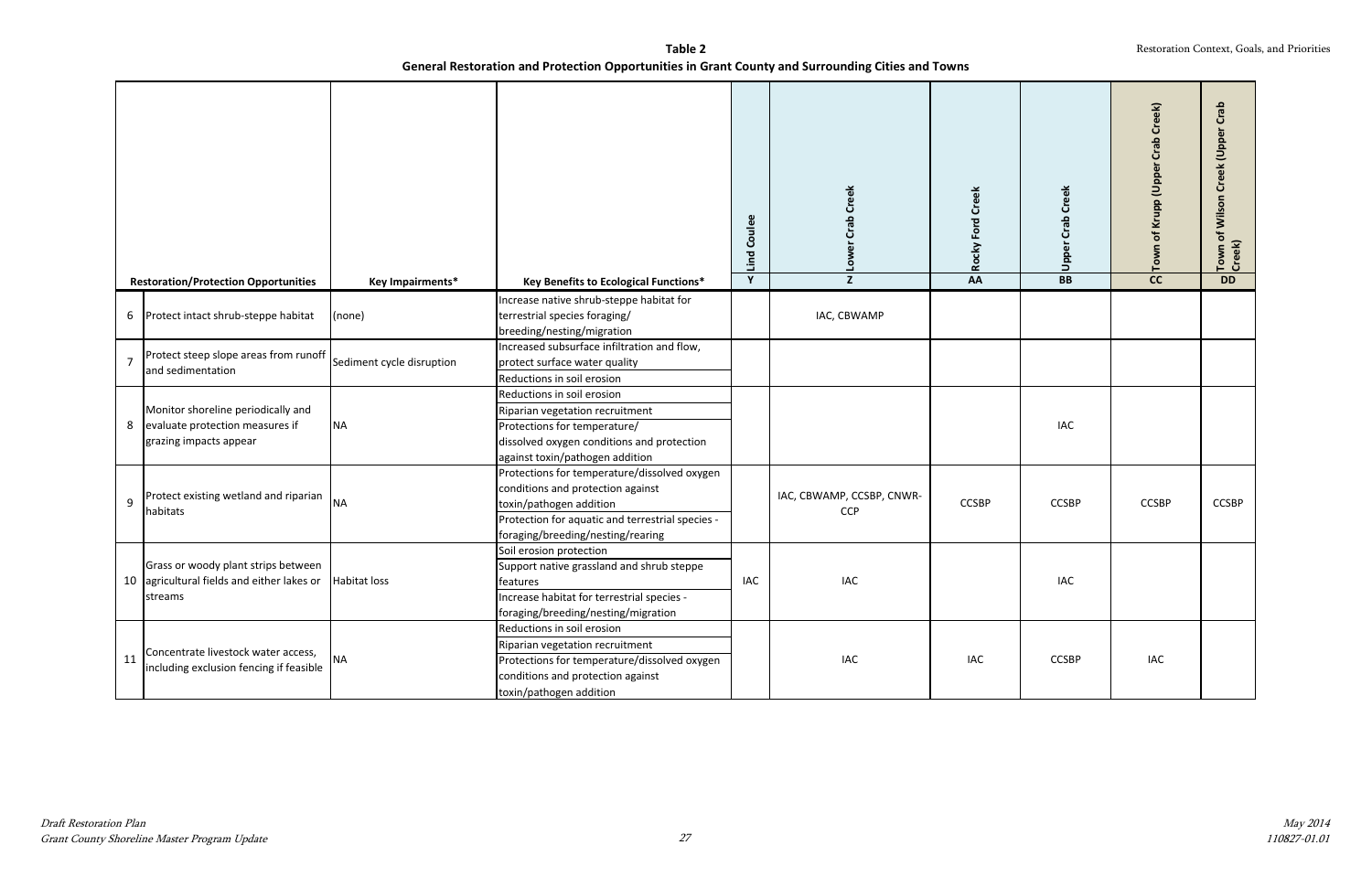|    |                                                                                      |                                                                                                                           |                                                                                                                         | Lind Coulee | Creek<br>ತಿ<br>ū<br><b>NOT</b> | <b>Rocky Ford Creek</b> | eek<br>င်<br>ത<br>ت<br>Upper | eek<br>Ğ<br>$\Omega$<br>ū<br><b>Oppo</b><br>Tow | Crab<br>Town of Wilson Creek (Upper<br>Creek) |
|----|--------------------------------------------------------------------------------------|---------------------------------------------------------------------------------------------------------------------------|-------------------------------------------------------------------------------------------------------------------------|-------------|--------------------------------|-------------------------|------------------------------|-------------------------------------------------|-----------------------------------------------|
|    | <b>Restoration/Protection Opportunities</b>                                          | Key Impairments*                                                                                                          | <b>Key Benefits to Ecological Functions*</b>                                                                            | Y           | $\overline{z}$                 | AA                      | $\overline{BB}$              | $\overline{cc}$                                 | <b>DD</b>                                     |
|    |                                                                                      | Effluent inputs - nutrient sources<br>and elevated temperature water                                                      | Decrease nutrient sources                                                                                               |             |                                |                         |                              |                                                 |                                               |
| 12 | Manage nutrient and temperature<br>loading at nearby hatchery                        | Temperature increases                                                                                                     | Improved temperature/dissolved oxygen and<br>protect against elevated toxin/pathogen<br>conditions                      |             |                                | <b>IAC</b>              |                              |                                                 |                                               |
|    | Evaluate opportunities for existing<br>hardened shoreline/armoring                   | Habitat loss                                                                                                              | Aquatic species - rearing/migration<br>Terrestrial and aquatic species -<br>foraging/breeding/nesting/migration/rearing |             |                                |                         |                              |                                                 |                                               |
|    | 13 removal and native vegetation<br>replanting with soft shoreline<br>stabilization. | Increased wave energy due to<br>shoreline armoring                                                                        | Decrease soil erosion                                                                                                   |             |                                |                         |                              |                                                 |                                               |
|    |                                                                                      | Sediment cycle disruption                                                                                                 | Riparian vegetation recruitment                                                                                         |             |                                |                         |                              |                                                 |                                               |
|    | 14 Substrate enhancement                                                             | Sediment cycle disruption due to<br>periodic flooding and ice dams                                                        | Decrease sedimentation/excessive deposition                                                                             |             |                                |                         |                              |                                                 | IAC                                           |
| 15 | Reconnect floodplain and/or wetland   laden water                                    | Habitat fragmentation<br>Reduced water storage, and<br>reduced filtration of sediment,<br>nutrient-, toxin-, or pathogen- | Increased water storage<br>Increased subsurface infiltration and flow,<br>protect surface water quality                 |             |                                |                         |                              |                                                 |                                               |
|    | connectivity where appropriate                                                       | Habitat loss                                                                                                              | Increased hyporheic exchange and<br>groundwater recharge                                                                |             |                                |                         |                              |                                                 |                                               |
|    |                                                                                      | Sediment and organic material<br>cycle disruption                                                                         | Terrestrial and aquatic species -<br>foraging/breeding/nesting/migration/rearing                                        |             |                                |                         |                              |                                                 |                                               |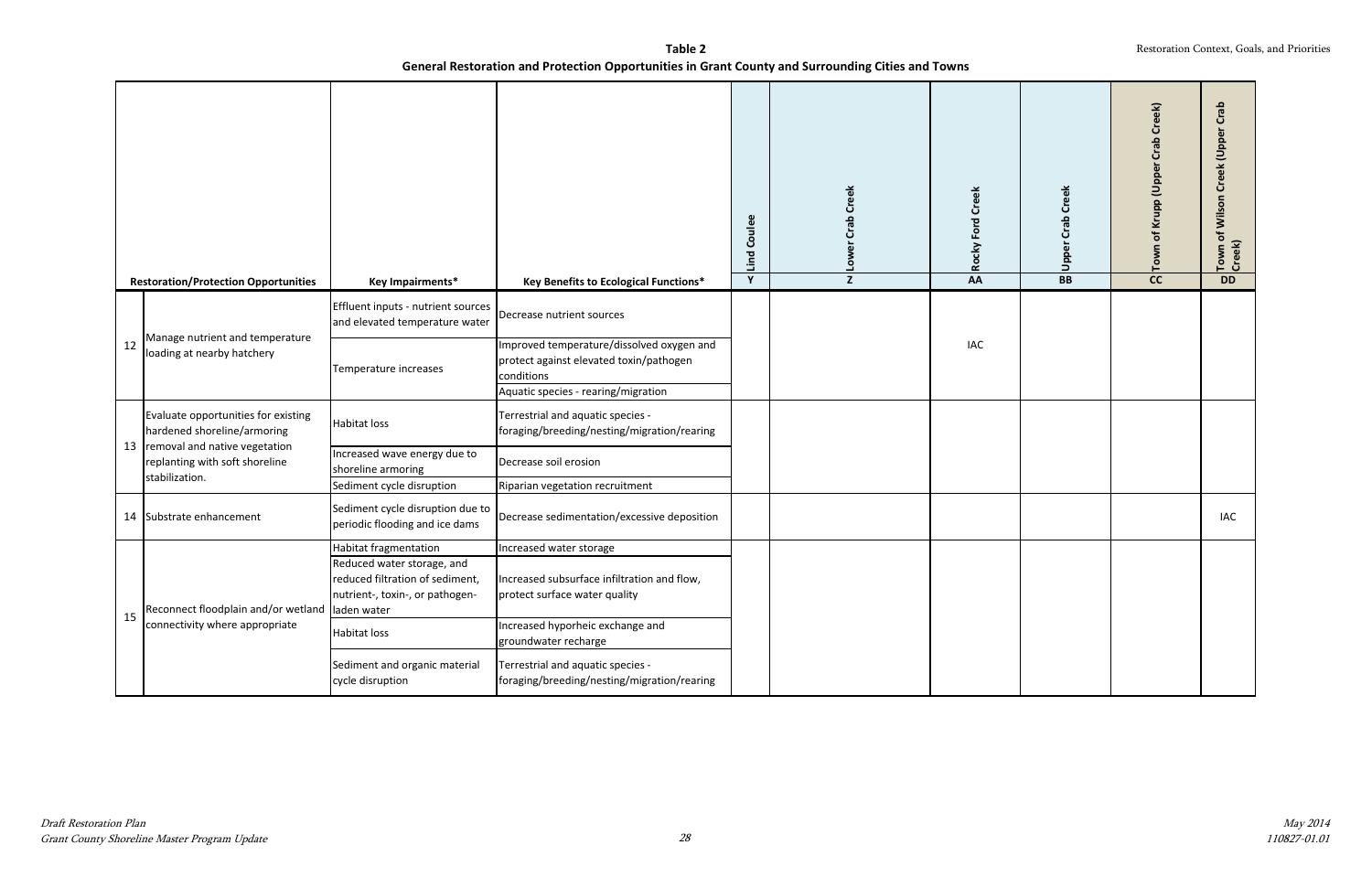#### **Table 2**

#### **General Restoration and Protection Opportunities in Grant County and Surrounding Cities and Towns**

Restoration Context, Goals, and Priorities

May 2014 110827-01.01

Notes:

BLRMP – Banks Lake Resource Management Plan

CBWAMP – Columbia Basin Wildlife Area Management Plan

CCSBP – Crab Creek Subbasin Plan

CNWR-CCP – Columbia National Wildlife Refuge – Cooperative Conservation Plan

GCPUD – Grant County PUD Article 418 of Priest Rapids Project License

HR-CCP – Hanford Reach National Monument Comprehensive Conservation Plan and Environmental Impact Statement

IAC – Inventory, Analysis, and Characterization Report (Anchor QEA )

NA – not applicable

\* Impairment and benefits general categories come from Table 1 of this Restoration Plan

Grant County areas

Cities and Towns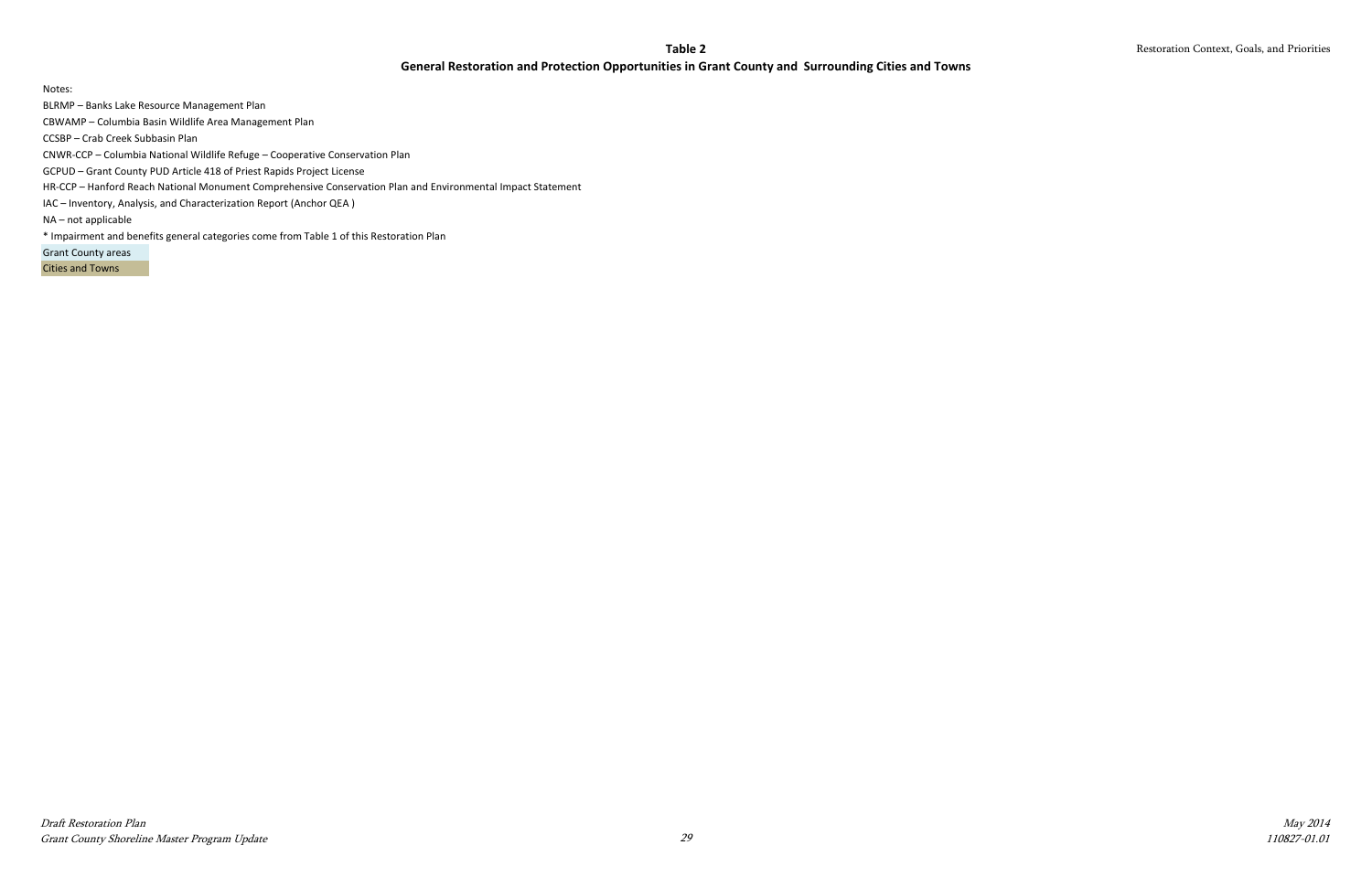\* Categories are Very High (habitat protection actions), High (actions that restore ecosystem function), and Moderate (actions that restore habitat structure). Funded projects take priority over other projects within each this Restoration Plan.

| Upper Crab Creek<br>Increased subsurface infiltration and flow<br>Restricted water movement<br>Washington Department of Fish<br>between Brook Lake<br>Increased habitat for terrestrial species<br>and Wildlife Project (WDFW<br>Restricted sediment movement<br>and Moses Lake<br>Establish wetlands/waterfowl habitat and associated<br>foraging/breeding/nesting/migration<br>2013), Bureau of Reclamation<br>High<br>County<br>(known as Potholes<br>riparian enhancement and bank stabilization<br>project, Washington Department Habitat loss<br>Supplemental Feed<br>against toxin/pathogen addition<br>of Ecology<br>Increased soil erosion<br>Reductions in soil erosion<br>Route)<br><b>Buckshot Ranch Boat</b><br>Increased native shrub-steppe habitat for terrestrial species<br>Launch, Burkett Lake<br><b>GCPUD</b><br>Protect/enhance riparian vegetation<br>Very High<br><b>Habitat loss</b><br>foraging/breeding/nesting/migration<br>2<br>County<br>Recreation Area,<br>Riparian vegetation recruitment<br>Priest Rapids<br>Increased native shrub-steppe habitat for terrestrial species<br>Protect/enhance riparian vegetation<br><b>GCPUD</b><br>3<br>foraging/breeding/nesting/migration<br>County<br>Recreation<br>Very High<br><b>Habitat loss</b><br>Area/Desert Aire<br>Protect existing shrub-steppe vegetation<br>Riparian vegetation recruitment<br>Stabilize shoreline using soft shoreline techniques<br>Moderate<br>Reductions in soil erosion<br>Crescent Bar Island<br>Increased native shrub-steppe habitat for terrestrial species<br><b>GCPUD</b><br>County<br>Increased soil erosion<br>Protect/enhance shoreline vegetation<br><b>Recreation Area</b><br>Very High<br>foraging/breeding/nesting/migration<br>Protect surface water quality<br>Coulee City<br>Reductions in soil erosion<br>Stabilize shoreline using soft shoreline techniques<br>Coulee City<br>Moderate<br>Increased soil erosion<br><b>Community Park</b><br>Increased habitat for aquatic species foraging/spawning<br>Enhance riparian vegetation and remove invasives where<br>Riparian vegetation recruitment for native terrestrial species<br><b>Coulee City</b><br>5<br>Moderate<br>foraging/breeding/nesting habitat<br>present<br>Coulee City<br><b>Habitat loss</b><br>Conservancy Area<br>Increased native shrub-steppe habitat for terrestrial species<br>Protect existing shrub-steppe vegetation<br>Very High<br>foraging/breeding/nesting/migration<br>Restore beach restoration and stabilize shoreline using soft<br>Riparian vegetation recruitment for native terrestrial species<br>Northeast and<br>Moderate<br>Electric<br>Habitat loss due to invasive species<br>shore techniques<br>foraging/breeding/nesting habitat<br>6<br>Southeast Edge of<br><b>Electric City</b><br>Protect/enhance shoreline vegetation and remove invasive<br>and shoreline erosion<br>City<br>Lake<br>Very High<br>Reductions in soil erosion<br>vegetation<br>Columbia River/Lake<br>Remove invasive vegetation<br>Riparian vegetation recruitment for native terrestrial species<br>Moderate<br>Grand<br><b>Grand Coulee</b><br>Habitat loss due to invasive species<br>Roosevelt Shoreline<br>Coulee<br>foraging/breeding/nesting habitat<br>Protect/enhance riparian vegetation<br>Very High<br>Riparian vegetation recruitment for native terrestrial species<br>Stabilize shoreline using soft shore techniques<br>Increased soil erosion<br>Moderate<br>foraging/breeding/nesting habitat<br>Enhance riparian vegetation and remove invasives where<br>Habitat loss due to invasive species<br>Moderate<br>Reductions in soil erosion<br>and shoreline erosion<br>Soap Lake Shoreline<br>present<br>8<br>Soap Lake<br>Soap Lake<br>Protect lake water quality by implementing stormwater<br>Along Highway 17<br>Fertilizer/pesticide/herbicide inputs<br>Reduced excess nutrient sources to improve water quality<br>controls consistent with Eastern Washington Stormwater<br>Very High<br>manual, and by evaluating feasibility of establishing a<br>Temperature/dissolved oxygen improvements<br>Temperature increases | No. | Area | <b>Site</b> | <b>Restoration/Protection Opportunities</b> | Priority* | Source | Key Impairments**                | <b>Key Benefits to Ecological Functions**</b>                   |
|------------------------------------------------------------------------------------------------------------------------------------------------------------------------------------------------------------------------------------------------------------------------------------------------------------------------------------------------------------------------------------------------------------------------------------------------------------------------------------------------------------------------------------------------------------------------------------------------------------------------------------------------------------------------------------------------------------------------------------------------------------------------------------------------------------------------------------------------------------------------------------------------------------------------------------------------------------------------------------------------------------------------------------------------------------------------------------------------------------------------------------------------------------------------------------------------------------------------------------------------------------------------------------------------------------------------------------------------------------------------------------------------------------------------------------------------------------------------------------------------------------------------------------------------------------------------------------------------------------------------------------------------------------------------------------------------------------------------------------------------------------------------------------------------------------------------------------------------------------------------------------------------------------------------------------------------------------------------------------------------------------------------------------------------------------------------------------------------------------------------------------------------------------------------------------------------------------------------------------------------------------------------------------------------------------------------------------------------------------------------------------------------------------------------------------------------------------------------------------------------------------------------------------------------------------------------------------------------------------------------------------------------------------------------------------------------------------------------------------------------------------------------------------------------------------------------------------------------------------------------------------------------------------------------------------------------------------------------------------------------------------------------------------------------------------------------------------------------------------------------------------------------------------------------------------------------------------------------------------------------------------------------------------------------------------------------------------------------------------------------------------------------------------------------------------------------------------------------------------------------------------------------------------------------------------------------------------------------------------------------------------------------------------------------------------------------------------------------------------------------------------------------------------------------------------------------------------------------------------------------------------------------------------------------------------------------------------------------------------------------------------------------------------------------------------------------------------------------------------------------------------------------|-----|------|-------------|---------------------------------------------|-----------|--------|----------------------------------|-----------------------------------------------------------------|
|                                                                                                                                                                                                                                                                                                                                                                                                                                                                                                                                                                                                                                                                                                                                                                                                                                                                                                                                                                                                                                                                                                                                                                                                                                                                                                                                                                                                                                                                                                                                                                                                                                                                                                                                                                                                                                                                                                                                                                                                                                                                                                                                                                                                                                                                                                                                                                                                                                                                                                                                                                                                                                                                                                                                                                                                                                                                                                                                                                                                                                                                                                                                                                                                                                                                                                                                                                                                                                                                                                                                                                                                                                                                                                                                                                                                                                                                                                                                                                                                                                                                                                                                                |     |      |             |                                             |           |        |                                  |                                                                 |
|                                                                                                                                                                                                                                                                                                                                                                                                                                                                                                                                                                                                                                                                                                                                                                                                                                                                                                                                                                                                                                                                                                                                                                                                                                                                                                                                                                                                                                                                                                                                                                                                                                                                                                                                                                                                                                                                                                                                                                                                                                                                                                                                                                                                                                                                                                                                                                                                                                                                                                                                                                                                                                                                                                                                                                                                                                                                                                                                                                                                                                                                                                                                                                                                                                                                                                                                                                                                                                                                                                                                                                                                                                                                                                                                                                                                                                                                                                                                                                                                                                                                                                                                                |     |      |             |                                             |           |        |                                  |                                                                 |
|                                                                                                                                                                                                                                                                                                                                                                                                                                                                                                                                                                                                                                                                                                                                                                                                                                                                                                                                                                                                                                                                                                                                                                                                                                                                                                                                                                                                                                                                                                                                                                                                                                                                                                                                                                                                                                                                                                                                                                                                                                                                                                                                                                                                                                                                                                                                                                                                                                                                                                                                                                                                                                                                                                                                                                                                                                                                                                                                                                                                                                                                                                                                                                                                                                                                                                                                                                                                                                                                                                                                                                                                                                                                                                                                                                                                                                                                                                                                                                                                                                                                                                                                                |     |      |             |                                             |           |        |                                  |                                                                 |
|                                                                                                                                                                                                                                                                                                                                                                                                                                                                                                                                                                                                                                                                                                                                                                                                                                                                                                                                                                                                                                                                                                                                                                                                                                                                                                                                                                                                                                                                                                                                                                                                                                                                                                                                                                                                                                                                                                                                                                                                                                                                                                                                                                                                                                                                                                                                                                                                                                                                                                                                                                                                                                                                                                                                                                                                                                                                                                                                                                                                                                                                                                                                                                                                                                                                                                                                                                                                                                                                                                                                                                                                                                                                                                                                                                                                                                                                                                                                                                                                                                                                                                                                                |     |      |             |                                             |           |        |                                  | Improved temperature/dissolved oxygen conditions and protection |
|                                                                                                                                                                                                                                                                                                                                                                                                                                                                                                                                                                                                                                                                                                                                                                                                                                                                                                                                                                                                                                                                                                                                                                                                                                                                                                                                                                                                                                                                                                                                                                                                                                                                                                                                                                                                                                                                                                                                                                                                                                                                                                                                                                                                                                                                                                                                                                                                                                                                                                                                                                                                                                                                                                                                                                                                                                                                                                                                                                                                                                                                                                                                                                                                                                                                                                                                                                                                                                                                                                                                                                                                                                                                                                                                                                                                                                                                                                                                                                                                                                                                                                                                                |     |      |             |                                             |           |        |                                  |                                                                 |
|                                                                                                                                                                                                                                                                                                                                                                                                                                                                                                                                                                                                                                                                                                                                                                                                                                                                                                                                                                                                                                                                                                                                                                                                                                                                                                                                                                                                                                                                                                                                                                                                                                                                                                                                                                                                                                                                                                                                                                                                                                                                                                                                                                                                                                                                                                                                                                                                                                                                                                                                                                                                                                                                                                                                                                                                                                                                                                                                                                                                                                                                                                                                                                                                                                                                                                                                                                                                                                                                                                                                                                                                                                                                                                                                                                                                                                                                                                                                                                                                                                                                                                                                                |     |      |             |                                             |           |        |                                  |                                                                 |
|                                                                                                                                                                                                                                                                                                                                                                                                                                                                                                                                                                                                                                                                                                                                                                                                                                                                                                                                                                                                                                                                                                                                                                                                                                                                                                                                                                                                                                                                                                                                                                                                                                                                                                                                                                                                                                                                                                                                                                                                                                                                                                                                                                                                                                                                                                                                                                                                                                                                                                                                                                                                                                                                                                                                                                                                                                                                                                                                                                                                                                                                                                                                                                                                                                                                                                                                                                                                                                                                                                                                                                                                                                                                                                                                                                                                                                                                                                                                                                                                                                                                                                                                                |     |      |             |                                             |           |        |                                  |                                                                 |
|                                                                                                                                                                                                                                                                                                                                                                                                                                                                                                                                                                                                                                                                                                                                                                                                                                                                                                                                                                                                                                                                                                                                                                                                                                                                                                                                                                                                                                                                                                                                                                                                                                                                                                                                                                                                                                                                                                                                                                                                                                                                                                                                                                                                                                                                                                                                                                                                                                                                                                                                                                                                                                                                                                                                                                                                                                                                                                                                                                                                                                                                                                                                                                                                                                                                                                                                                                                                                                                                                                                                                                                                                                                                                                                                                                                                                                                                                                                                                                                                                                                                                                                                                |     |      |             |                                             |           |        |                                  |                                                                 |
|                                                                                                                                                                                                                                                                                                                                                                                                                                                                                                                                                                                                                                                                                                                                                                                                                                                                                                                                                                                                                                                                                                                                                                                                                                                                                                                                                                                                                                                                                                                                                                                                                                                                                                                                                                                                                                                                                                                                                                                                                                                                                                                                                                                                                                                                                                                                                                                                                                                                                                                                                                                                                                                                                                                                                                                                                                                                                                                                                                                                                                                                                                                                                                                                                                                                                                                                                                                                                                                                                                                                                                                                                                                                                                                                                                                                                                                                                                                                                                                                                                                                                                                                                |     |      |             |                                             |           |        |                                  |                                                                 |
|                                                                                                                                                                                                                                                                                                                                                                                                                                                                                                                                                                                                                                                                                                                                                                                                                                                                                                                                                                                                                                                                                                                                                                                                                                                                                                                                                                                                                                                                                                                                                                                                                                                                                                                                                                                                                                                                                                                                                                                                                                                                                                                                                                                                                                                                                                                                                                                                                                                                                                                                                                                                                                                                                                                                                                                                                                                                                                                                                                                                                                                                                                                                                                                                                                                                                                                                                                                                                                                                                                                                                                                                                                                                                                                                                                                                                                                                                                                                                                                                                                                                                                                                                |     |      |             |                                             |           |        |                                  |                                                                 |
|                                                                                                                                                                                                                                                                                                                                                                                                                                                                                                                                                                                                                                                                                                                                                                                                                                                                                                                                                                                                                                                                                                                                                                                                                                                                                                                                                                                                                                                                                                                                                                                                                                                                                                                                                                                                                                                                                                                                                                                                                                                                                                                                                                                                                                                                                                                                                                                                                                                                                                                                                                                                                                                                                                                                                                                                                                                                                                                                                                                                                                                                                                                                                                                                                                                                                                                                                                                                                                                                                                                                                                                                                                                                                                                                                                                                                                                                                                                                                                                                                                                                                                                                                |     |      |             |                                             |           |        |                                  |                                                                 |
|                                                                                                                                                                                                                                                                                                                                                                                                                                                                                                                                                                                                                                                                                                                                                                                                                                                                                                                                                                                                                                                                                                                                                                                                                                                                                                                                                                                                                                                                                                                                                                                                                                                                                                                                                                                                                                                                                                                                                                                                                                                                                                                                                                                                                                                                                                                                                                                                                                                                                                                                                                                                                                                                                                                                                                                                                                                                                                                                                                                                                                                                                                                                                                                                                                                                                                                                                                                                                                                                                                                                                                                                                                                                                                                                                                                                                                                                                                                                                                                                                                                                                                                                                |     |      |             |                                             |           |        |                                  |                                                                 |
|                                                                                                                                                                                                                                                                                                                                                                                                                                                                                                                                                                                                                                                                                                                                                                                                                                                                                                                                                                                                                                                                                                                                                                                                                                                                                                                                                                                                                                                                                                                                                                                                                                                                                                                                                                                                                                                                                                                                                                                                                                                                                                                                                                                                                                                                                                                                                                                                                                                                                                                                                                                                                                                                                                                                                                                                                                                                                                                                                                                                                                                                                                                                                                                                                                                                                                                                                                                                                                                                                                                                                                                                                                                                                                                                                                                                                                                                                                                                                                                                                                                                                                                                                |     |      |             |                                             |           |        |                                  |                                                                 |
|                                                                                                                                                                                                                                                                                                                                                                                                                                                                                                                                                                                                                                                                                                                                                                                                                                                                                                                                                                                                                                                                                                                                                                                                                                                                                                                                                                                                                                                                                                                                                                                                                                                                                                                                                                                                                                                                                                                                                                                                                                                                                                                                                                                                                                                                                                                                                                                                                                                                                                                                                                                                                                                                                                                                                                                                                                                                                                                                                                                                                                                                                                                                                                                                                                                                                                                                                                                                                                                                                                                                                                                                                                                                                                                                                                                                                                                                                                                                                                                                                                                                                                                                                |     |      |             |                                             |           |        |                                  |                                                                 |
|                                                                                                                                                                                                                                                                                                                                                                                                                                                                                                                                                                                                                                                                                                                                                                                                                                                                                                                                                                                                                                                                                                                                                                                                                                                                                                                                                                                                                                                                                                                                                                                                                                                                                                                                                                                                                                                                                                                                                                                                                                                                                                                                                                                                                                                                                                                                                                                                                                                                                                                                                                                                                                                                                                                                                                                                                                                                                                                                                                                                                                                                                                                                                                                                                                                                                                                                                                                                                                                                                                                                                                                                                                                                                                                                                                                                                                                                                                                                                                                                                                                                                                                                                |     |      |             |                                             |           |        |                                  |                                                                 |
|                                                                                                                                                                                                                                                                                                                                                                                                                                                                                                                                                                                                                                                                                                                                                                                                                                                                                                                                                                                                                                                                                                                                                                                                                                                                                                                                                                                                                                                                                                                                                                                                                                                                                                                                                                                                                                                                                                                                                                                                                                                                                                                                                                                                                                                                                                                                                                                                                                                                                                                                                                                                                                                                                                                                                                                                                                                                                                                                                                                                                                                                                                                                                                                                                                                                                                                                                                                                                                                                                                                                                                                                                                                                                                                                                                                                                                                                                                                                                                                                                                                                                                                                                |     |      |             |                                             |           |        |                                  |                                                                 |
|                                                                                                                                                                                                                                                                                                                                                                                                                                                                                                                                                                                                                                                                                                                                                                                                                                                                                                                                                                                                                                                                                                                                                                                                                                                                                                                                                                                                                                                                                                                                                                                                                                                                                                                                                                                                                                                                                                                                                                                                                                                                                                                                                                                                                                                                                                                                                                                                                                                                                                                                                                                                                                                                                                                                                                                                                                                                                                                                                                                                                                                                                                                                                                                                                                                                                                                                                                                                                                                                                                                                                                                                                                                                                                                                                                                                                                                                                                                                                                                                                                                                                                                                                |     |      |             |                                             |           |        |                                  |                                                                 |
|                                                                                                                                                                                                                                                                                                                                                                                                                                                                                                                                                                                                                                                                                                                                                                                                                                                                                                                                                                                                                                                                                                                                                                                                                                                                                                                                                                                                                                                                                                                                                                                                                                                                                                                                                                                                                                                                                                                                                                                                                                                                                                                                                                                                                                                                                                                                                                                                                                                                                                                                                                                                                                                                                                                                                                                                                                                                                                                                                                                                                                                                                                                                                                                                                                                                                                                                                                                                                                                                                                                                                                                                                                                                                                                                                                                                                                                                                                                                                                                                                                                                                                                                                |     |      |             |                                             |           |        |                                  |                                                                 |
|                                                                                                                                                                                                                                                                                                                                                                                                                                                                                                                                                                                                                                                                                                                                                                                                                                                                                                                                                                                                                                                                                                                                                                                                                                                                                                                                                                                                                                                                                                                                                                                                                                                                                                                                                                                                                                                                                                                                                                                                                                                                                                                                                                                                                                                                                                                                                                                                                                                                                                                                                                                                                                                                                                                                                                                                                                                                                                                                                                                                                                                                                                                                                                                                                                                                                                                                                                                                                                                                                                                                                                                                                                                                                                                                                                                                                                                                                                                                                                                                                                                                                                                                                |     |      |             |                                             |           |        |                                  |                                                                 |
|                                                                                                                                                                                                                                                                                                                                                                                                                                                                                                                                                                                                                                                                                                                                                                                                                                                                                                                                                                                                                                                                                                                                                                                                                                                                                                                                                                                                                                                                                                                                                                                                                                                                                                                                                                                                                                                                                                                                                                                                                                                                                                                                                                                                                                                                                                                                                                                                                                                                                                                                                                                                                                                                                                                                                                                                                                                                                                                                                                                                                                                                                                                                                                                                                                                                                                                                                                                                                                                                                                                                                                                                                                                                                                                                                                                                                                                                                                                                                                                                                                                                                                                                                |     |      |             |                                             |           |        |                                  |                                                                 |
|                                                                                                                                                                                                                                                                                                                                                                                                                                                                                                                                                                                                                                                                                                                                                                                                                                                                                                                                                                                                                                                                                                                                                                                                                                                                                                                                                                                                                                                                                                                                                                                                                                                                                                                                                                                                                                                                                                                                                                                                                                                                                                                                                                                                                                                                                                                                                                                                                                                                                                                                                                                                                                                                                                                                                                                                                                                                                                                                                                                                                                                                                                                                                                                                                                                                                                                                                                                                                                                                                                                                                                                                                                                                                                                                                                                                                                                                                                                                                                                                                                                                                                                                                |     |      |             |                                             |           |        |                                  |                                                                 |
|                                                                                                                                                                                                                                                                                                                                                                                                                                                                                                                                                                                                                                                                                                                                                                                                                                                                                                                                                                                                                                                                                                                                                                                                                                                                                                                                                                                                                                                                                                                                                                                                                                                                                                                                                                                                                                                                                                                                                                                                                                                                                                                                                                                                                                                                                                                                                                                                                                                                                                                                                                                                                                                                                                                                                                                                                                                                                                                                                                                                                                                                                                                                                                                                                                                                                                                                                                                                                                                                                                                                                                                                                                                                                                                                                                                                                                                                                                                                                                                                                                                                                                                                                |     |      |             |                                             |           |        |                                  |                                                                 |
|                                                                                                                                                                                                                                                                                                                                                                                                                                                                                                                                                                                                                                                                                                                                                                                                                                                                                                                                                                                                                                                                                                                                                                                                                                                                                                                                                                                                                                                                                                                                                                                                                                                                                                                                                                                                                                                                                                                                                                                                                                                                                                                                                                                                                                                                                                                                                                                                                                                                                                                                                                                                                                                                                                                                                                                                                                                                                                                                                                                                                                                                                                                                                                                                                                                                                                                                                                                                                                                                                                                                                                                                                                                                                                                                                                                                                                                                                                                                                                                                                                                                                                                                                |     |      |             |                                             |           |        |                                  |                                                                 |
|                                                                                                                                                                                                                                                                                                                                                                                                                                                                                                                                                                                                                                                                                                                                                                                                                                                                                                                                                                                                                                                                                                                                                                                                                                                                                                                                                                                                                                                                                                                                                                                                                                                                                                                                                                                                                                                                                                                                                                                                                                                                                                                                                                                                                                                                                                                                                                                                                                                                                                                                                                                                                                                                                                                                                                                                                                                                                                                                                                                                                                                                                                                                                                                                                                                                                                                                                                                                                                                                                                                                                                                                                                                                                                                                                                                                                                                                                                                                                                                                                                                                                                                                                |     |      |             |                                             |           |        |                                  |                                                                 |
|                                                                                                                                                                                                                                                                                                                                                                                                                                                                                                                                                                                                                                                                                                                                                                                                                                                                                                                                                                                                                                                                                                                                                                                                                                                                                                                                                                                                                                                                                                                                                                                                                                                                                                                                                                                                                                                                                                                                                                                                                                                                                                                                                                                                                                                                                                                                                                                                                                                                                                                                                                                                                                                                                                                                                                                                                                                                                                                                                                                                                                                                                                                                                                                                                                                                                                                                                                                                                                                                                                                                                                                                                                                                                                                                                                                                                                                                                                                                                                                                                                                                                                                                                |     |      |             |                                             |           |        |                                  |                                                                 |
|                                                                                                                                                                                                                                                                                                                                                                                                                                                                                                                                                                                                                                                                                                                                                                                                                                                                                                                                                                                                                                                                                                                                                                                                                                                                                                                                                                                                                                                                                                                                                                                                                                                                                                                                                                                                                                                                                                                                                                                                                                                                                                                                                                                                                                                                                                                                                                                                                                                                                                                                                                                                                                                                                                                                                                                                                                                                                                                                                                                                                                                                                                                                                                                                                                                                                                                                                                                                                                                                                                                                                                                                                                                                                                                                                                                                                                                                                                                                                                                                                                                                                                                                                |     |      |             |                                             |           |        |                                  |                                                                 |
|                                                                                                                                                                                                                                                                                                                                                                                                                                                                                                                                                                                                                                                                                                                                                                                                                                                                                                                                                                                                                                                                                                                                                                                                                                                                                                                                                                                                                                                                                                                                                                                                                                                                                                                                                                                                                                                                                                                                                                                                                                                                                                                                                                                                                                                                                                                                                                                                                                                                                                                                                                                                                                                                                                                                                                                                                                                                                                                                                                                                                                                                                                                                                                                                                                                                                                                                                                                                                                                                                                                                                                                                                                                                                                                                                                                                                                                                                                                                                                                                                                                                                                                                                |     |      |             |                                             |           |        |                                  |                                                                 |
|                                                                                                                                                                                                                                                                                                                                                                                                                                                                                                                                                                                                                                                                                                                                                                                                                                                                                                                                                                                                                                                                                                                                                                                                                                                                                                                                                                                                                                                                                                                                                                                                                                                                                                                                                                                                                                                                                                                                                                                                                                                                                                                                                                                                                                                                                                                                                                                                                                                                                                                                                                                                                                                                                                                                                                                                                                                                                                                                                                                                                                                                                                                                                                                                                                                                                                                                                                                                                                                                                                                                                                                                                                                                                                                                                                                                                                                                                                                                                                                                                                                                                                                                                |     |      |             |                                             |           |        |                                  |                                                                 |
|                                                                                                                                                                                                                                                                                                                                                                                                                                                                                                                                                                                                                                                                                                                                                                                                                                                                                                                                                                                                                                                                                                                                                                                                                                                                                                                                                                                                                                                                                                                                                                                                                                                                                                                                                                                                                                                                                                                                                                                                                                                                                                                                                                                                                                                                                                                                                                                                                                                                                                                                                                                                                                                                                                                                                                                                                                                                                                                                                                                                                                                                                                                                                                                                                                                                                                                                                                                                                                                                                                                                                                                                                                                                                                                                                                                                                                                                                                                                                                                                                                                                                                                                                |     |      |             |                                             |           |        |                                  |                                                                 |
|                                                                                                                                                                                                                                                                                                                                                                                                                                                                                                                                                                                                                                                                                                                                                                                                                                                                                                                                                                                                                                                                                                                                                                                                                                                                                                                                                                                                                                                                                                                                                                                                                                                                                                                                                                                                                                                                                                                                                                                                                                                                                                                                                                                                                                                                                                                                                                                                                                                                                                                                                                                                                                                                                                                                                                                                                                                                                                                                                                                                                                                                                                                                                                                                                                                                                                                                                                                                                                                                                                                                                                                                                                                                                                                                                                                                                                                                                                                                                                                                                                                                                                                                                |     |      |             |                                             |           |        |                                  |                                                                 |
|                                                                                                                                                                                                                                                                                                                                                                                                                                                                                                                                                                                                                                                                                                                                                                                                                                                                                                                                                                                                                                                                                                                                                                                                                                                                                                                                                                                                                                                                                                                                                                                                                                                                                                                                                                                                                                                                                                                                                                                                                                                                                                                                                                                                                                                                                                                                                                                                                                                                                                                                                                                                                                                                                                                                                                                                                                                                                                                                                                                                                                                                                                                                                                                                                                                                                                                                                                                                                                                                                                                                                                                                                                                                                                                                                                                                                                                                                                                                                                                                                                                                                                                                                |     |      |             |                                             |           |        |                                  |                                                                 |
|                                                                                                                                                                                                                                                                                                                                                                                                                                                                                                                                                                                                                                                                                                                                                                                                                                                                                                                                                                                                                                                                                                                                                                                                                                                                                                                                                                                                                                                                                                                                                                                                                                                                                                                                                                                                                                                                                                                                                                                                                                                                                                                                                                                                                                                                                                                                                                                                                                                                                                                                                                                                                                                                                                                                                                                                                                                                                                                                                                                                                                                                                                                                                                                                                                                                                                                                                                                                                                                                                                                                                                                                                                                                                                                                                                                                                                                                                                                                                                                                                                                                                                                                                |     |      |             |                                             |           |        |                                  |                                                                 |
|                                                                                                                                                                                                                                                                                                                                                                                                                                                                                                                                                                                                                                                                                                                                                                                                                                                                                                                                                                                                                                                                                                                                                                                                                                                                                                                                                                                                                                                                                                                                                                                                                                                                                                                                                                                                                                                                                                                                                                                                                                                                                                                                                                                                                                                                                                                                                                                                                                                                                                                                                                                                                                                                                                                                                                                                                                                                                                                                                                                                                                                                                                                                                                                                                                                                                                                                                                                                                                                                                                                                                                                                                                                                                                                                                                                                                                                                                                                                                                                                                                                                                                                                                |     |      |             |                                             |           |        |                                  |                                                                 |
|                                                                                                                                                                                                                                                                                                                                                                                                                                                                                                                                                                                                                                                                                                                                                                                                                                                                                                                                                                                                                                                                                                                                                                                                                                                                                                                                                                                                                                                                                                                                                                                                                                                                                                                                                                                                                                                                                                                                                                                                                                                                                                                                                                                                                                                                                                                                                                                                                                                                                                                                                                                                                                                                                                                                                                                                                                                                                                                                                                                                                                                                                                                                                                                                                                                                                                                                                                                                                                                                                                                                                                                                                                                                                                                                                                                                                                                                                                                                                                                                                                                                                                                                                |     |      |             |                                             |           |        |                                  |                                                                 |
|                                                                                                                                                                                                                                                                                                                                                                                                                                                                                                                                                                                                                                                                                                                                                                                                                                                                                                                                                                                                                                                                                                                                                                                                                                                                                                                                                                                                                                                                                                                                                                                                                                                                                                                                                                                                                                                                                                                                                                                                                                                                                                                                                                                                                                                                                                                                                                                                                                                                                                                                                                                                                                                                                                                                                                                                                                                                                                                                                                                                                                                                                                                                                                                                                                                                                                                                                                                                                                                                                                                                                                                                                                                                                                                                                                                                                                                                                                                                                                                                                                                                                                                                                |     |      |             |                                             |           |        |                                  |                                                                 |
|                                                                                                                                                                                                                                                                                                                                                                                                                                                                                                                                                                                                                                                                                                                                                                                                                                                                                                                                                                                                                                                                                                                                                                                                                                                                                                                                                                                                                                                                                                                                                                                                                                                                                                                                                                                                                                                                                                                                                                                                                                                                                                                                                                                                                                                                                                                                                                                                                                                                                                                                                                                                                                                                                                                                                                                                                                                                                                                                                                                                                                                                                                                                                                                                                                                                                                                                                                                                                                                                                                                                                                                                                                                                                                                                                                                                                                                                                                                                                                                                                                                                                                                                                |     |      |             | stormwater management mitigation program    |           |        | <b>Bioaccumulation of toxins</b> | Toxin/pathogen reduction                                        |
| Riparian vegetation recruitment for native terrestrial species<br><b>Upper Crab Creek</b><br>Remove invasive vegetation and protect existing riparian                                                                                                                                                                                                                                                                                                                                                                                                                                                                                                                                                                                                                                                                                                                                                                                                                                                                                                                                                                                                                                                                                                                                                                                                                                                                                                                                                                                                                                                                                                                                                                                                                                                                                                                                                                                                                                                                                                                                                                                                                                                                                                                                                                                                                                                                                                                                                                                                                                                                                                                                                                                                                                                                                                                                                                                                                                                                                                                                                                                                                                                                                                                                                                                                                                                                                                                                                                                                                                                                                                                                                                                                                                                                                                                                                                                                                                                                                                                                                                                          |     |      |             |                                             |           |        |                                  |                                                                 |
| 9<br>Very High<br>Habitat loss due to invasive species<br>Krupp<br>Krupp<br>Shoreline<br>and shrub-steppe vegetation<br>foraging/breeding/nesting habitat                                                                                                                                                                                                                                                                                                                                                                                                                                                                                                                                                                                                                                                                                                                                                                                                                                                                                                                                                                                                                                                                                                                                                                                                                                                                                                                                                                                                                                                                                                                                                                                                                                                                                                                                                                                                                                                                                                                                                                                                                                                                                                                                                                                                                                                                                                                                                                                                                                                                                                                                                                                                                                                                                                                                                                                                                                                                                                                                                                                                                                                                                                                                                                                                                                                                                                                                                                                                                                                                                                                                                                                                                                                                                                                                                                                                                                                                                                                                                                                      |     |      |             |                                             |           |        |                                  |                                                                 |
| Wilson<br><b>Upper Crab Creek</b><br>Remove invasive vegetation and protect existing riparian<br>Riparian vegetation recruitment for native terrestrial species                                                                                                                                                                                                                                                                                                                                                                                                                                                                                                                                                                                                                                                                                                                                                                                                                                                                                                                                                                                                                                                                                                                                                                                                                                                                                                                                                                                                                                                                                                                                                                                                                                                                                                                                                                                                                                                                                                                                                                                                                                                                                                                                                                                                                                                                                                                                                                                                                                                                                                                                                                                                                                                                                                                                                                                                                                                                                                                                                                                                                                                                                                                                                                                                                                                                                                                                                                                                                                                                                                                                                                                                                                                                                                                                                                                                                                                                                                                                                                                |     |      |             |                                             |           |        |                                  |                                                                 |
| Very High<br>Wilson Creek<br>Habitat loss due to invasive species<br>-10<br>Creek<br>Shoreline<br>and shrub-steppe vegetation<br>foraging/breeding/nesting habitat                                                                                                                                                                                                                                                                                                                                                                                                                                                                                                                                                                                                                                                                                                                                                                                                                                                                                                                                                                                                                                                                                                                                                                                                                                                                                                                                                                                                                                                                                                                                                                                                                                                                                                                                                                                                                                                                                                                                                                                                                                                                                                                                                                                                                                                                                                                                                                                                                                                                                                                                                                                                                                                                                                                                                                                                                                                                                                                                                                                                                                                                                                                                                                                                                                                                                                                                                                                                                                                                                                                                                                                                                                                                                                                                                                                                                                                                                                                                                                             |     |      |             |                                             |           |        |                                  |                                                                 |

GCPUD - Grant County PUD Article 418 of Priest Rapids Project License

\*\* Impairments and Benefits categories are from Table 1 of this Restoration Plan.

Notes: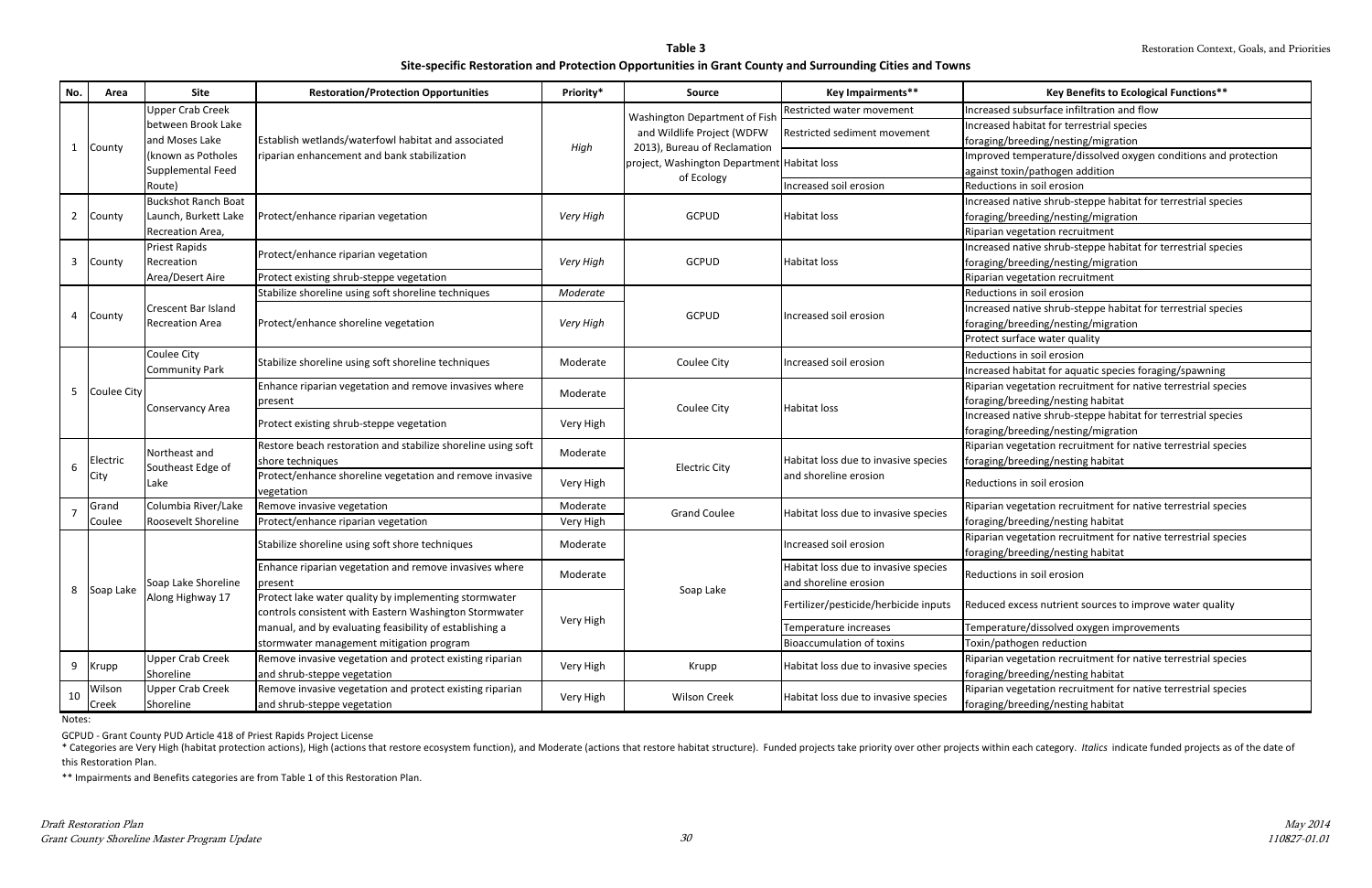# <span id="page-34-0"></span>*4.3.3 County*

Identified restoration actions for areas not contained within cities or towns are primarily related to a large suite of Grant County PUD activities associated with the Priest Rapids Hydroelectric Project License (Table 3). The projects include work protecting and enhancing riparian vegetation, protecting existing shrub-steppe habitat, and employing soft shoreline stabilization where applicable. In addition, a multi-agency group proposes restoration work on Upper Crab Creek, which will involve changes to hydrology aimed at creation and enhancement of wetlands and waterfowl habitat, and which will also entail the stabilization of existing banks (Wick 2013).

# <span id="page-34-1"></span>*4.3.4 Cities and Towns*

Restoration opportunities exist for various cities within this SMP's jurisdiction. The following ideas for potential restoration actions have been suggested:

- Coulee City has opportunities for soft shoreline stabilization and revegetation with in the shoreline area recently stabilized in Coulee City Community Park, as well as control of invasive vegetation and protection of shrub-steppe along the trail in the conservancy area.
- Electric City opportunities include beach restoration and shoreline stabilization, as well as control/removal of invasive vegetation and enhancement of existing riparian vegetation along the northeast and southeast edge of lake. These measures would help to curtail erosion from the eddy that forms south of the outlet of the canal along the shoreline.
- Grand Coulee has opportunities to control invasive vegetation and protect and enhance existing riparian vegetation where feasible.
- Soap Lake opportunities are to replace the existing riprap with softer shoreline stabilization constructions, and include revegetation and removal of invasive vegetation. In addition, lake water quality could be protected by using stormwater protections within the SMP shoreline jurisdiction. Lake water quality could be further protected by developing and implementing a debit/credit format stormwater protection program for areas outside the shoreline zone.
- Krupp and Wilson Creek opportunities include controlling invasive vegetation and protecting existing riparian vegetation along Upper Crab Creek shorelines.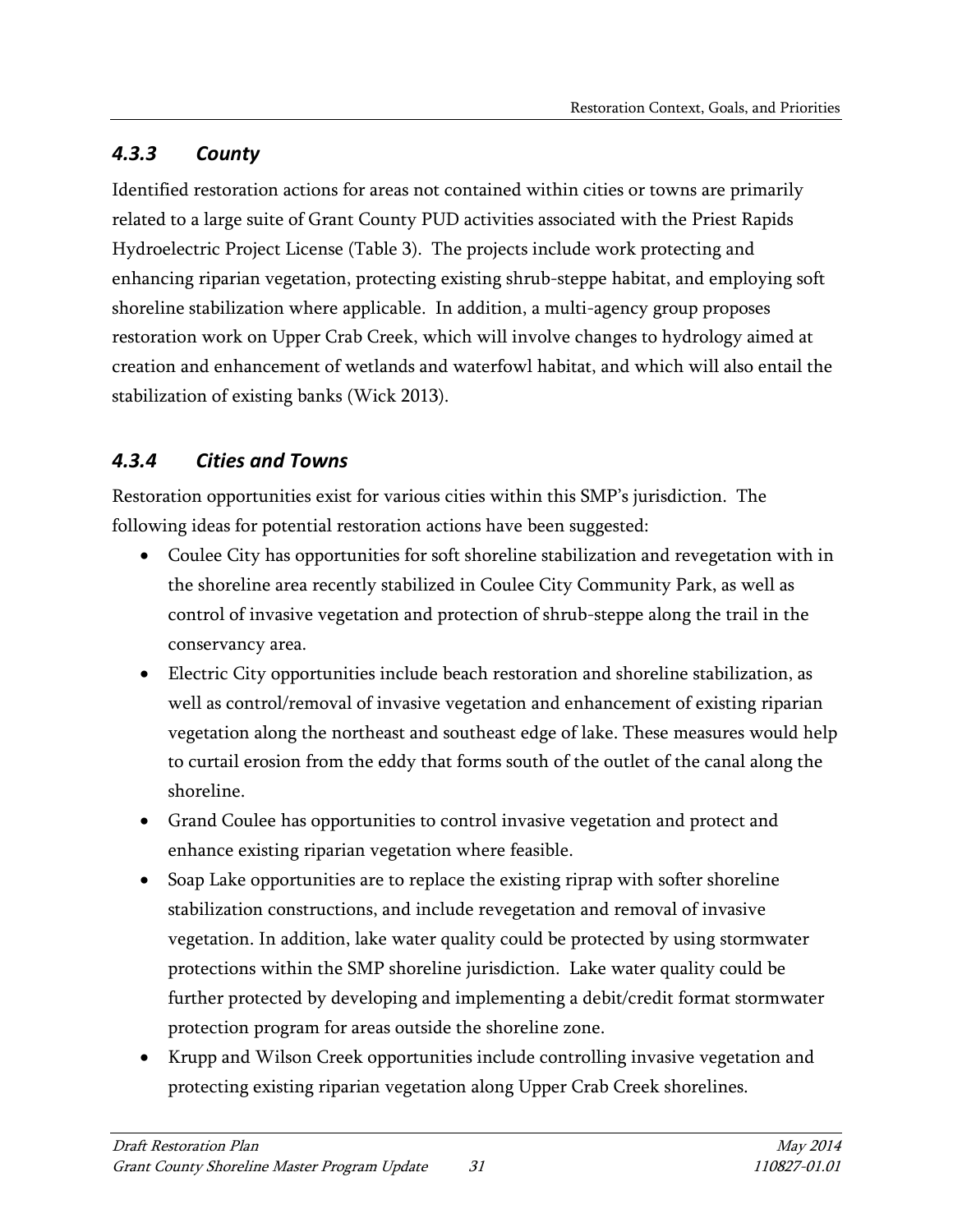## <span id="page-35-0"></span>**4.4 Project Evaluation and Prioritization Criteria**

Projects and opportunities in this Plan can be evaluated against various criteria to prioritize implementation. The following list includes a description of criteria that indicate that a project is viewed as implementable under this Plan.

Potential projects should:

- Meet goals and objectives for shoreline restoration (see Section 4.2)
- Maintain consistency with existing plans and programs as described in Section 3
- Have public support
- Be located on public property or property owned by a willing partner for restoration projects
- Restore ecosystem processes or provide habitat protection (those that restore function by providing habitat structure only would take a lesser priority)
- Improve a rapidly deteriorating habitat condition
- Have high benefit to ecosystem function relative to cost
- Provide riparian, shoreline, or instream habitat for spawning and rearing listed salmonids, or improve conditions in sensitive shrub-steppe systems for state and federally listed native wildlife (a list of wildlife are given in WDFW 2011b; e.g., Greater Sage grouse, burrowing owl, Townsend's ground squirrel)

All specific projects or actions that comprise a project listed in Table 3 exhibit some, if not all, of the above criteria. To prioritize these actions, they were assigned to a category of Very High, High, and Moderate relative to their value in achieving the SMP goal of no net loss for shorelines within Grant County SMP jurisdiction (Table 3). Projects were categorized as follows:

- 1. Very High: Habitat protection projects or actions
- 2. High: Restoration of ecosystem functions (funded actions take higher priority within this category
- 3. Moderate: Restoration of habitat structure (funded actions take higher priority within this category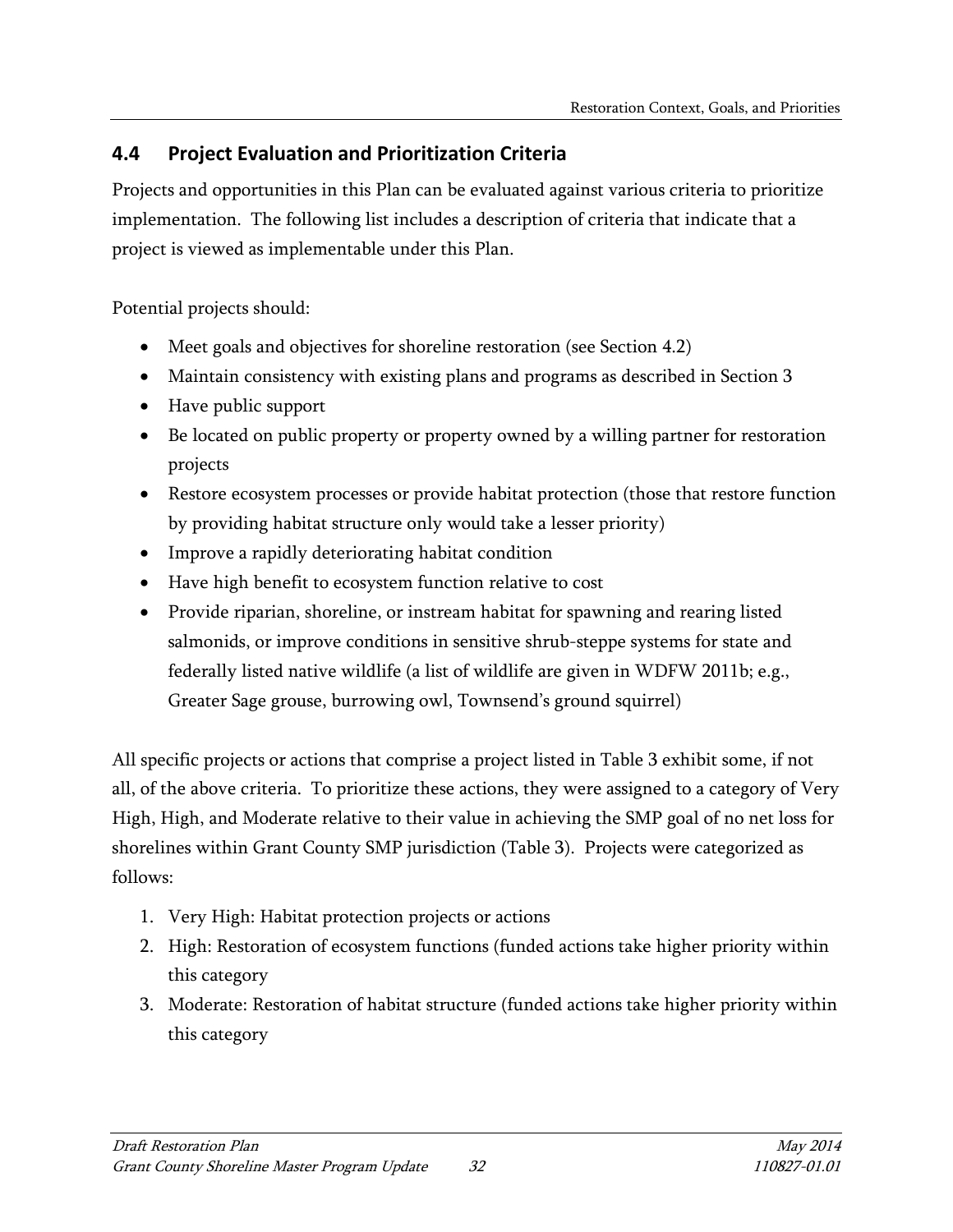# <span id="page-36-0"></span>**5 IMPLEMENTATION, MONITORING, AND REVIEW (COUNTY AND CITIES AND TOWNS)**

Implementation of the restoration plan will require close coordination within Grant County and the cities and towns, as well as with the agencies and organizational partners noted in Section 3 of this Plan.

#### <span id="page-36-1"></span>**5.1 Potential Restoration Funding Partners**

There is currently no single dedicated funding source for the restoration actions presented here. Resources have been dedicated by Grant County PUD for projects along the Columbia River and by Reclamation for the Upper Crab feeder route project.

Restoration described in this Plan is dependent on federal, state, and local budgets; grant funding; and the variety of outside funding sources available for restoration work. Funds are distributed through grant-making agencies at the local, state, and federal level; opportunities described below are primarily administered by state and federal agencies. It is expected that funding will be derived from various sources. Sources listed here do not represent an exhaustive list of potential funding opportunities, but are meant to provide an overview of the types of opportunities available. These sources include the following:

- Recreation and Conservation Office of Washington/Salmon Recovery Funding Board
- Grant County PUD Funding
- Reclamation CBP Funding
- Ecology
	- <sup>−</sup> Aquatic Weeds Financial Assistance Program
	- <sup>−</sup> Water Quality Grants, including federal Clean Water Act Section 319 Program
	- <sup>−</sup> Coastal Protection Fund (Terry Hussman) Grant Program
	- <sup>−</sup> Coastal Zone Management Administration/Implementation Awards
- WDFW
	- <sup>−</sup> Aquatic Lands Enhancement Account Volunteer Cooperative Projects Program
	- <sup>−</sup> Landowner Incentive Program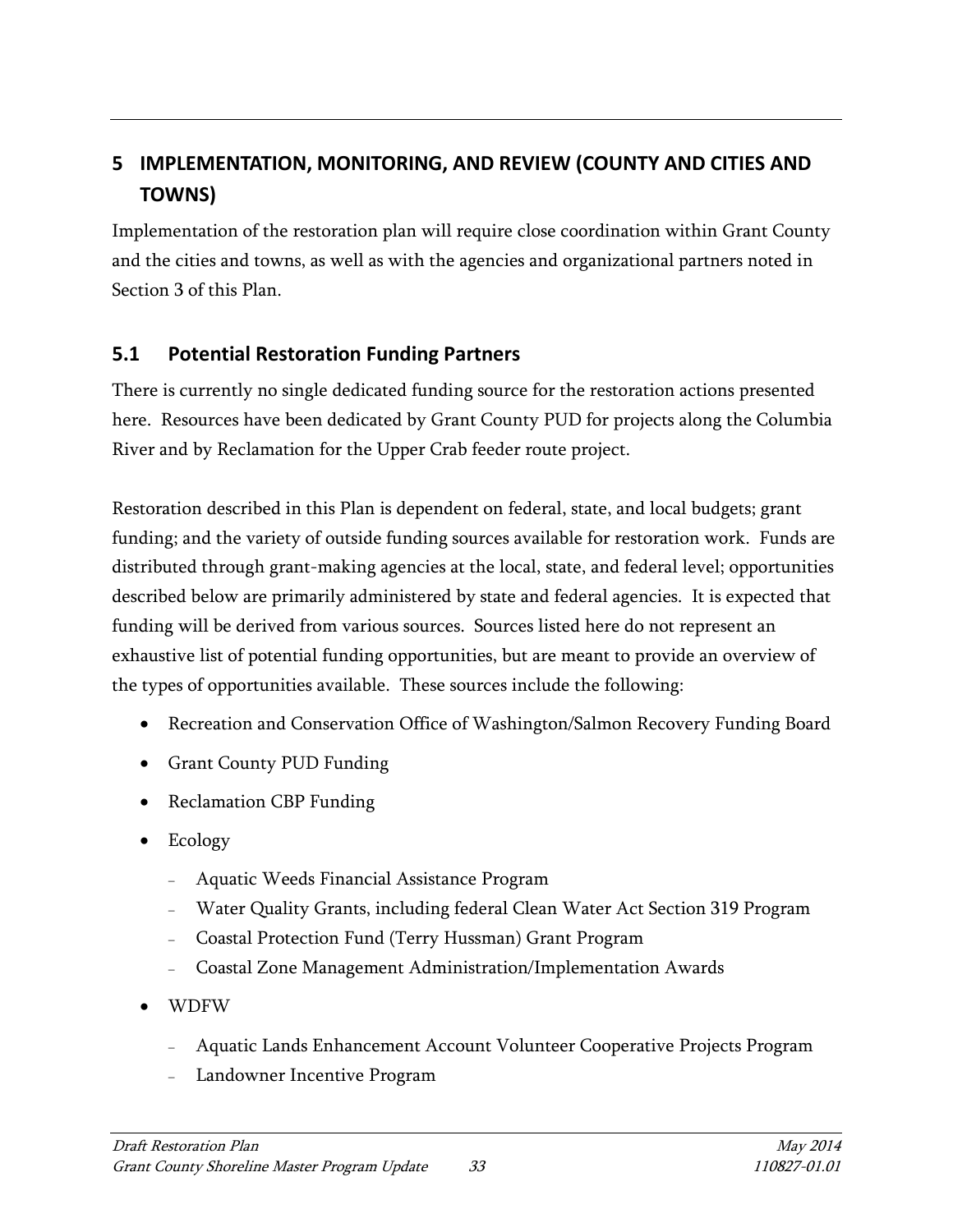- National Fish and Wildlife Foundation
	- Bring Back the Natives: A Public-Private Partnership for Restoring Populations of Native Aquatic Species
	- Five-Star Restoration Matching Grants Program
	- <sup>−</sup> Marine Debris Prevention and Removal Program
	- <sup>−</sup> Native Plant Conservation Initiative
	- The Migratory Bird Conservancy
- Grant County Conservation District
- NOAA Restoration Center
	- <sup>−</sup> Community-based Restoration Program
	- <sup>−</sup> NOAA CRP 3-Year Partnership Grants
	- <sup>−</sup> NOAA CRP Project Grants
- American Sportfishing Association's FishAmerica Foundation Grants
- EPA Region 10: Pacific Northwest
	- The Clean Water State Revolving Fund Program
	- <sup>−</sup> Nonpoint Source Implementation Grant (319) Program
	- <sup>−</sup> Wetland Protection, Restoration, and Stewardship Discretionary Funding
- USFWS
	- <sup>−</sup> Partners for Fish and Wildlife Program
	- <sup>−</sup> National Fish Passage Program
	- <sup>−</sup> Cooperative Endangered Species Conservation Fund
	- <sup>−</sup> North American Wetlands Conservation Act Grants Program
- Washington Department of Natural Resources Small Forest Landowner Office
- Private foundations, businesses, and other groups administer grant programs that include funding for shoreline habitat and ecosystems, including:
	- The Russell Family Foundation
	- <sup>−</sup> William C. Kenney Watershed Protection Foundation
	- <sup>−</sup> Northwest Fund for the Environment
	- <sup>−</sup> Kongsgaard-Goldman Foundation
	- The Bullitt Foundation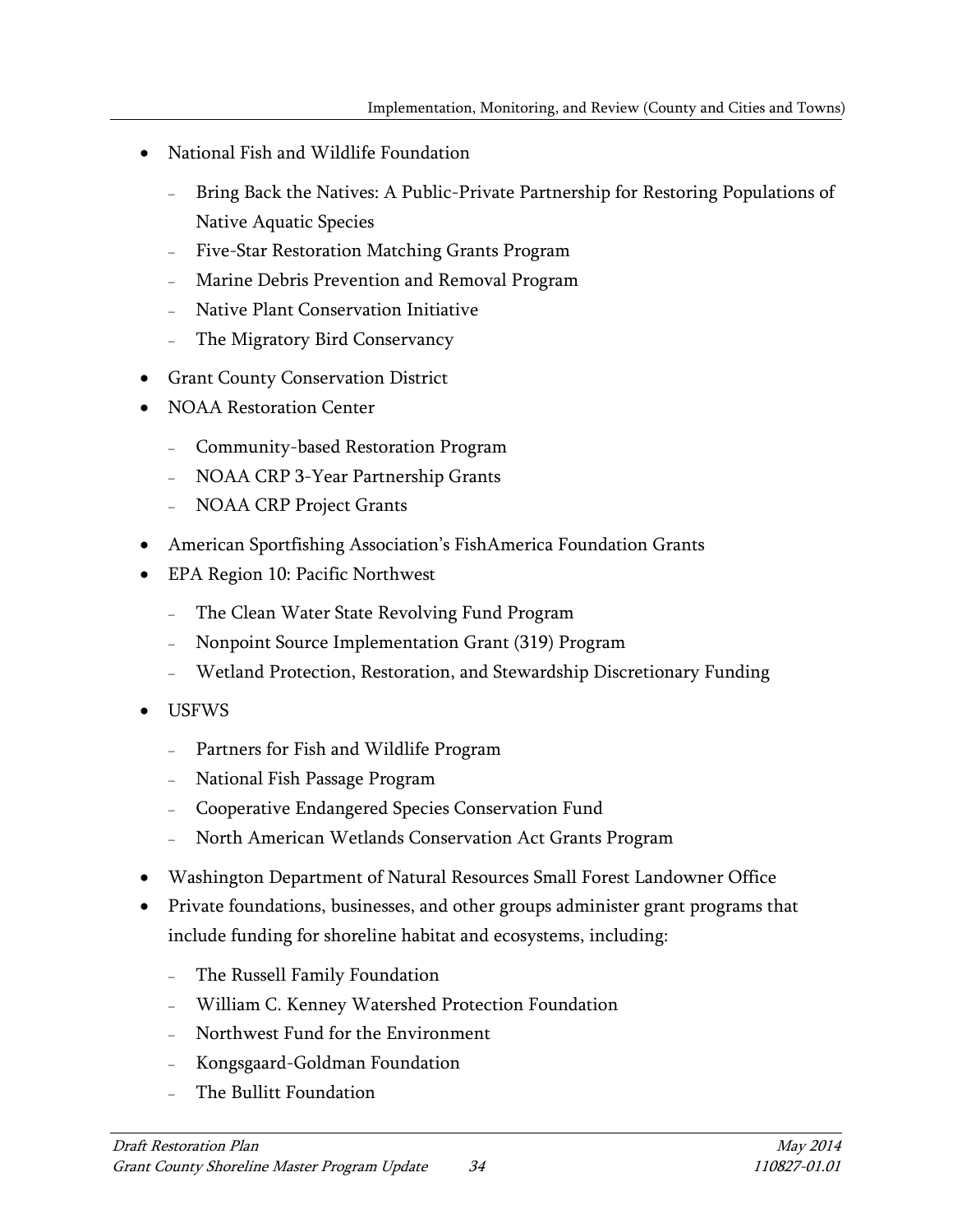- <sup>−</sup> The Compton Foundation
- <sup>−</sup> Doris Duke Charitable Foundation
- The Hugh and Jane Ferguson Foundation
- <sup>−</sup> Washington Trout
- <sup>−</sup> Midsound Fisheries Enhancement Group

#### <span id="page-38-0"></span>**5.2 Timelines, Benchmarks, and Monitoring**

The County and cities and towns' restoration work as it relates to this Plan will be monitored and evaluated on a set timeline against a suite of benchmarks to determine consistency with the State's SMP policy standard of no net loss of ecological functions. This Plan will be implemented when the SMP is adopted by Ecology, and is expected to be implemented consistent with the timeline provided in Table 4 below, subject to funding availability.

Within 8 years of Plan adoption, the Coalition members will complete monitoring and implementing measures as described in Table 4.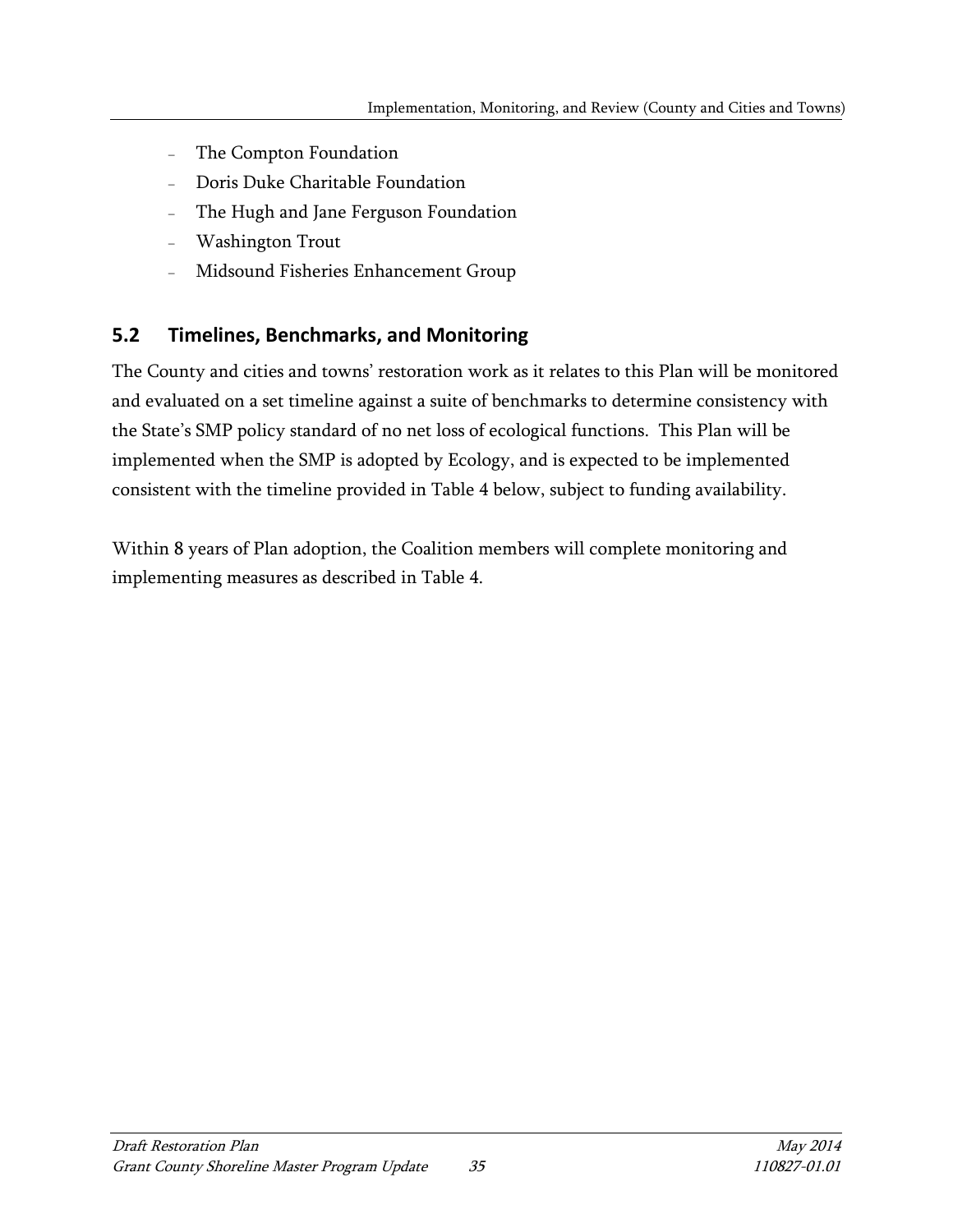#### <span id="page-39-0"></span>**Table 4**

#### **Timelines, Benchmarks, and Monitoring Summary**

| No.            | <b>Monitoring/Implementation Effort</b>                                                                                                                                                 |   | <b>Benchmarks/Strategy</b>                                                                                                                                                                                                                                                                                                                                                                            | <b>Timeline</b>        |
|----------------|-----------------------------------------------------------------------------------------------------------------------------------------------------------------------------------------|---|-------------------------------------------------------------------------------------------------------------------------------------------------------------------------------------------------------------------------------------------------------------------------------------------------------------------------------------------------------------------------------------------------------|------------------------|
| 1              | Monitor, verify, and characterize results from<br>restoration projects implemented by Grant County<br>PUD (consistent with Grant County PUD's FERC<br>license) as described in Table 3. |   | Review progress of Grant County PUD restoration projects<br>and summarize results, including net area of riparian,<br>wetland, and shrub steppe habitat improvements.                                                                                                                                                                                                                                 | 2016,<br>2021          |
|                |                                                                                                                                                                                         | a | Submit three grant applications.                                                                                                                                                                                                                                                                                                                                                                      | 2018                   |
| $\overline{2}$ | Seek funding and, if secured, implement two                                                                                                                                             |   | Implement funded projects.                                                                                                                                                                                                                                                                                                                                                                            | 2021                   |
|                | additional restoration projects listed in Table 3.                                                                                                                                      | b | Submit two additional grant applications.                                                                                                                                                                                                                                                                                                                                                             | 2021                   |
|                |                                                                                                                                                                                         |   | Implement funded projects by 2024.                                                                                                                                                                                                                                                                                                                                                                    | 2024                   |
| 3              | Protect riparian and shrub steppe vegetation<br>consistent with the SMP.                                                                                                                |   | Coalition members meet with federal, state, and local<br>natural resource management agencies to: 1) document<br>protection, restoration, and enhancement activities; and 2)<br>identify additional protection and restoration opportunities.<br>Summarize findings from each meeting, update<br>implementation approaches, and make updated information<br>available to the agencies and the public. | 2016,<br>2018,<br>2020 |

Notes:

FERC - Federal Energy Regulatory Commission

PUD - Public Utility District

SMP - Shoreline Master Program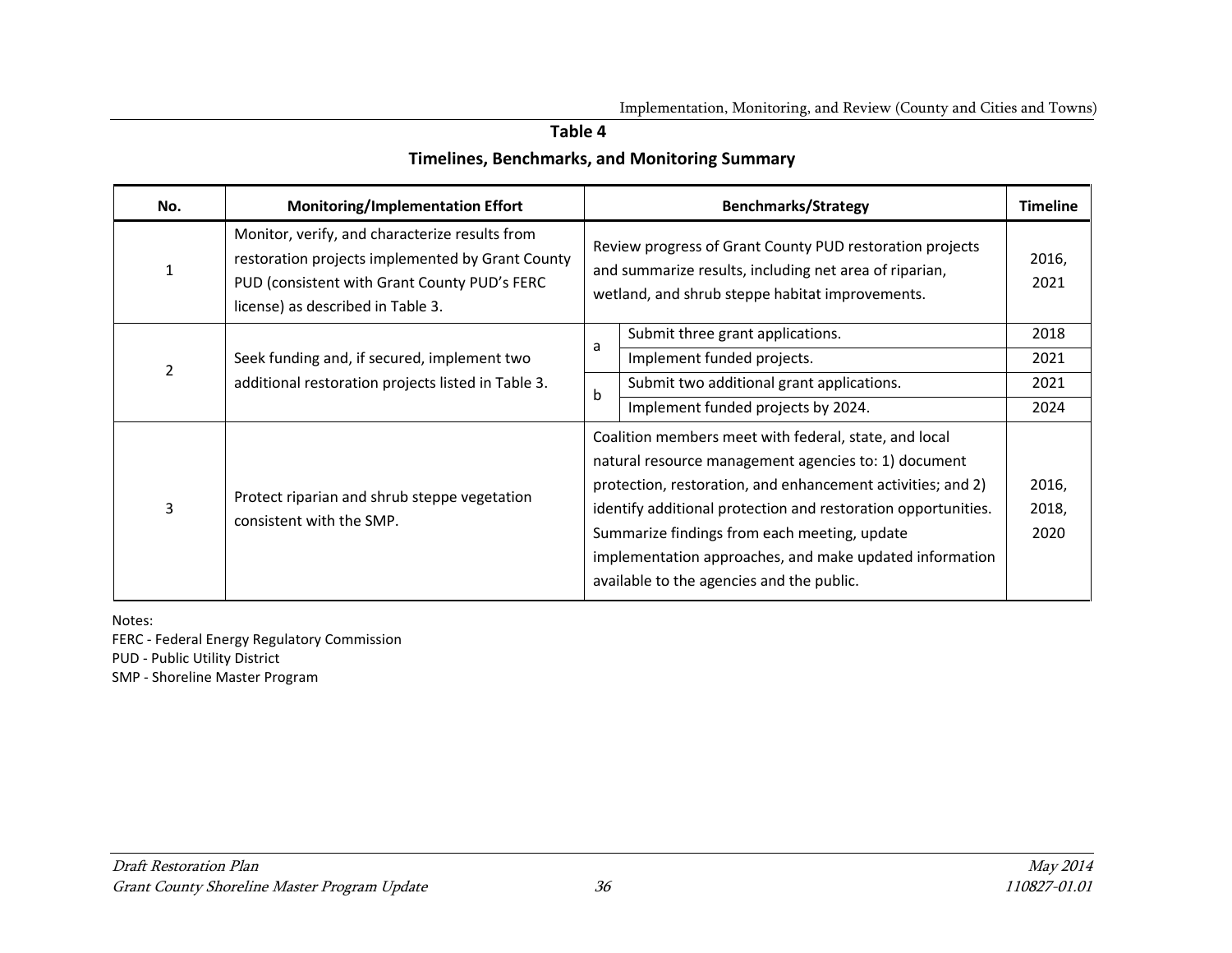Information identified for tracking and monitoring includes permit information, project applications, and completion reports filed with various jurisdictions. At the end of 2015 and at the end of every other year thereafter, the following data will be tracked:

- Location and effects of each type of shoreline permit and approval by type and classification, including:
	- <sup>−</sup> Shoreline development permits
	- <sup>−</sup> Conditional permits
	- <sup>−</sup> Shoreline variances and reasons/nature of variance
	- Exempt use activity approvals
- Activities involving development, conservation, restoration, and mitigation
- Net change of developments using indicators, such as:
	- <sup>−</sup> Linear length of stabilization and flood hazard structures
	- Number of overwater structures (e.g., piers and docks)
	- <sup>−</sup> Number of decommissioned structures
	- Road length within shoreline
	- <sup>−</sup> Number of road crossings over waterbodies
	- <sup>−</sup> Number of levees/dikes
	- <sup>−</sup> Acres of impervious surface areas
	- <sup>−</sup> Acres of vegetation
	- Acres of permanently protected areas or areas within limited development

## <span id="page-40-0"></span>**5.3 SMP Review**

Grant County and the applicable cities will be required to conduct periodic SMP updates, which will include an evaluation of the efficacy of the SMP and this Restoration Plan. This review will involve comparing past conditions with existing conditions, and assessing whether the actions, policies, and regulations set since the last SMP update have been valuable in ensuring no net loss. The evaluation will be an opportunity to adjust these measures as applicable for the benefit of future shoreline conditions.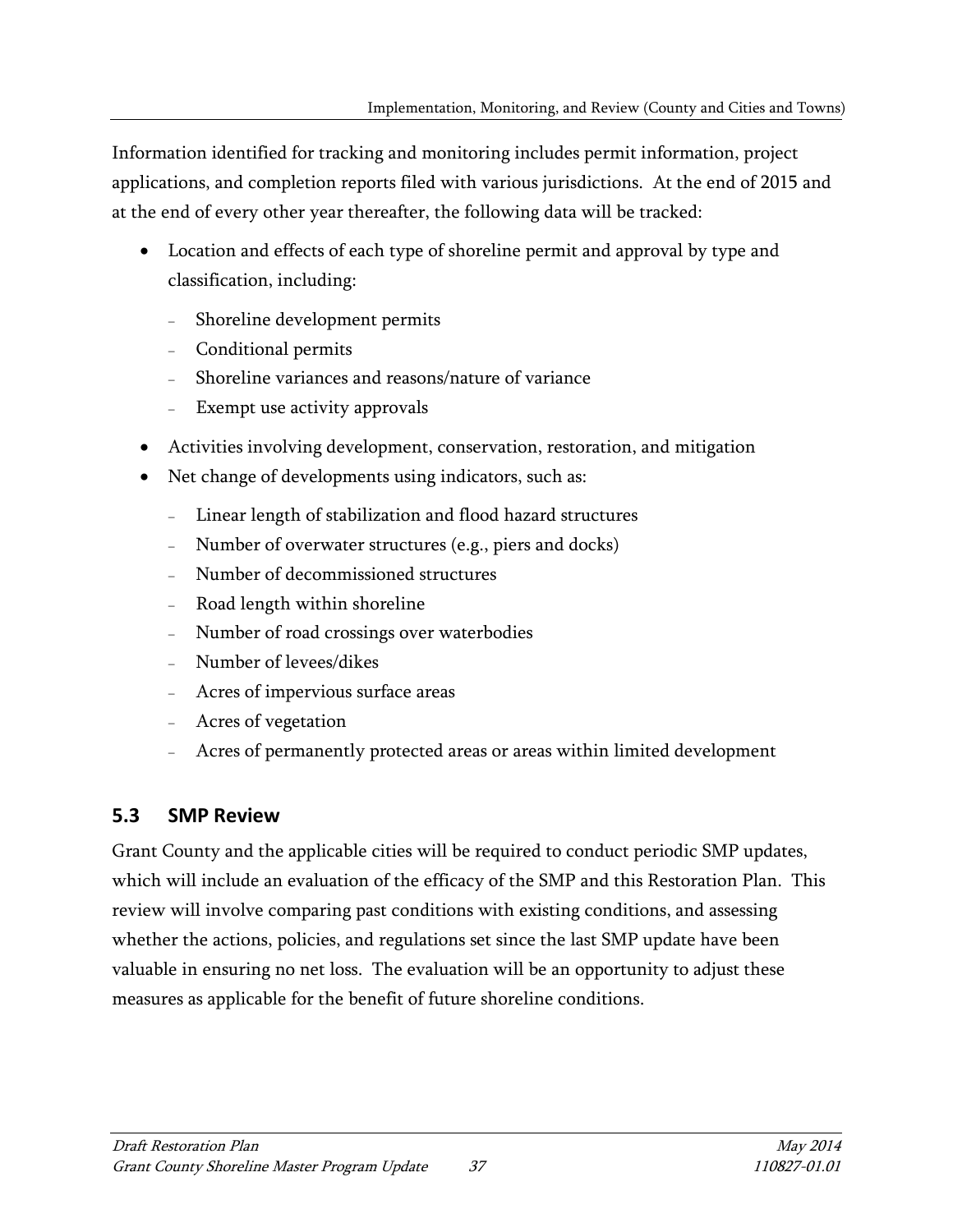#### <span id="page-41-0"></span>**6 REFERENCES**

- Anchor (Environmental Anchor), 2007. East Columbia Basin Irrigation District Comprehensive Water Conservation Plan. May 2007.
- Anchor QEA (Anchor QEA, LLC), 2013. Final Shoreline Inventory, Analysis, and Characterization Report. Grant County Shoreline Master Program Update, Prepared for Grant County, Coulee City, Electric City, City of Grand Coulee, City of Soap Lake, Krupp, and Wilson Creek.
- Anchor QEA, 2014. Cumulative Impact Analysis Report. Grant County Shoreline Master Program Update. Prepared for Grant County, Coulee City, Electric City, City of Grand Coulee, City of Soap Lake, Krupp, and Wilson Creek.
- Reclamation (Bureau of Reclamation), 2001. Banks Lake Resource Management Plan, Grant County, Washington. U.S. Department of the Interior, Bureau of Reclamation, Pacific Northwest Region, Boise, Idaho and Upper Columbia Area Office, Ephrata Field Office, Ephrata, Washington.
- Reclamation, 2011. Columbia Basin Project. Available from: http://www.usbr.gov/projects/Project.jsp?proj\_Name=Columbia Basin Project&pageType=ProjectPage. Updated February 15, 2011.
- Easterbrook, D.J. and D. A. Rahm, 1970. Landforms of Washington. Western Washington State College, Bellingham, Washington.
- Grant PUD and Alliance Consulting Group (Public Utility District No. 2 of Grant County and Alliance Consulting Group), 2010. Priest Rapids Hydroelectric Project Shoreline Management Plan. License Article 419. March 4, 2010. Available from Grant PUD website.
- Grolier, M.J. and J.W. Bingham, 1978. Bulletin No. 71: Geology of Parts of Grant, Adams, and Franklin Counties, East-Central Washington. Washington State Division of Geology and Earth Resources.
- ICBEMP (Interior Columbia Basin Ecosystem Management Project), 2003. Interior Columbia Basin Strategy. Available from:<http://www.icbemp.gov/>
- KWA (KWA Ecological Sciences KWA), 2004. Crab Creek Subbasin Plan. Prepared for the Washington Department of Fish and Wildlife and Lincoln County Conservation District.